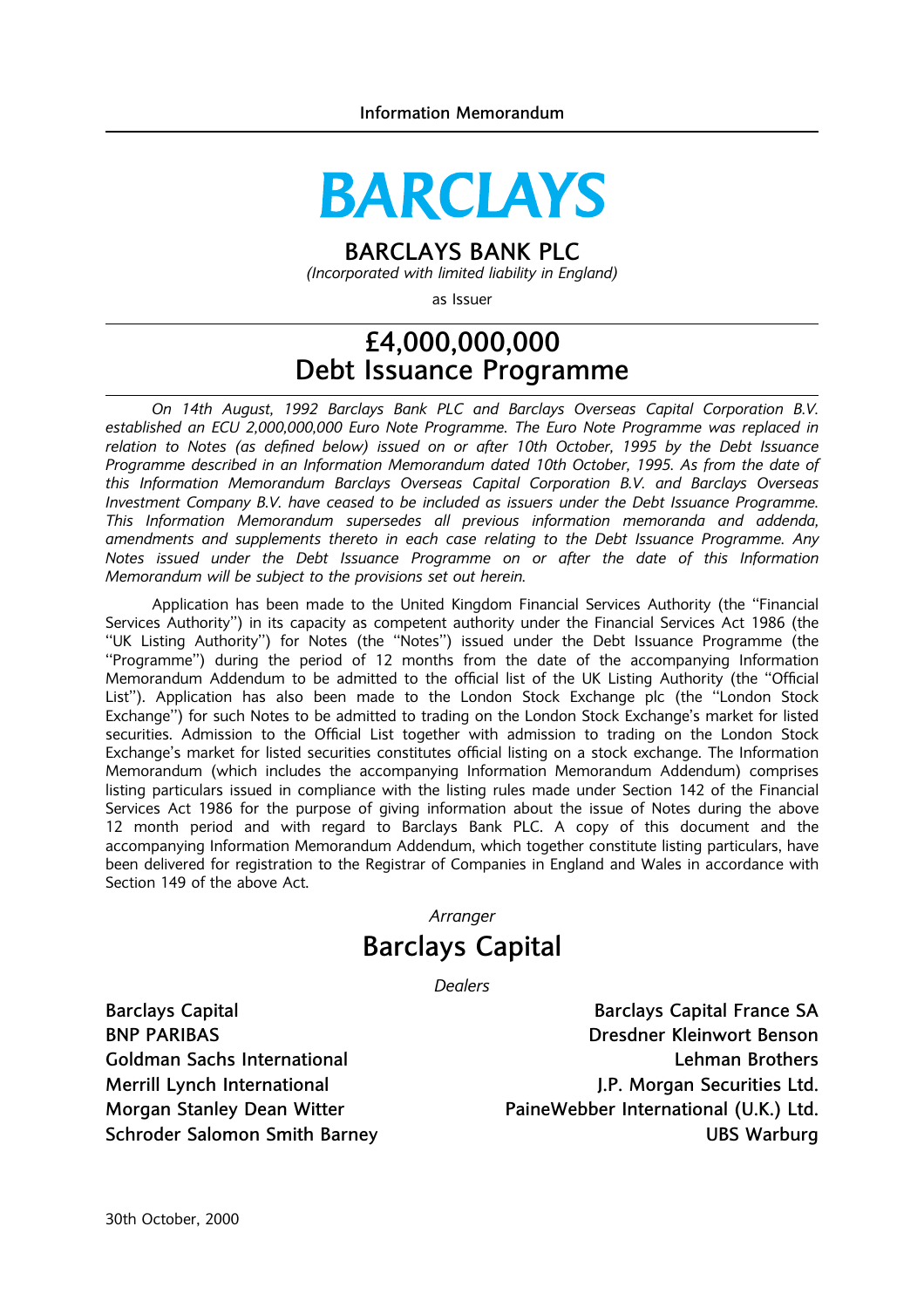Barclays Bank PLC (the "Bank" or the "Issuer"), accepts responsibility for the information contained in the Information Memorandum. To the best of the knowledge and belief of the Issuer which has taken all reasonable care to ensure that such is the case, the information contained in the Information Memorandum is in accordance with the facts and does not omit anything likely to affect the import of such information.

Unless the context otherwise requires, expressions defined under "Conditions of the Notes" below bear the same meanings when used elsewhere in this document and expressions defined in this document bear the same meanings when used in the Information Memorandum Addendum.

References herein to the ``Information Memorandum Addendum'' are to the Information Memorandum Addendum dated as of the Programme Date, being the date specified on the front cover of the Information Memorandum Addendum.

References herein to the "Information Memorandum" are to this document together with (unless the context otherwise requires) the Information Memorandum Addendum.

The Information Memorandum should be read and construed with any amendment or supplement thereto and with any other documents incorporated by reference therein and, in relation to any Series of the Notes, should be read and construed together with the relevant Pricing Supplement(s) (the "Pricing Supplement(s)"). Any such amendment or supplement and any documents incorporated by reference do not form part of the listing particulars issued in compliance with the listing rules made under Section 142 of the Financial Services Act 1986.

The dealers named under "Plan of Distribution" below (the "Dealers", which expression shall include any additional or other dealers appointed under the Programme from time to time) and the Trustee have not separately verified the information contained in this document. None of the Dealers or the Trustee makes any representation, express or implied, or accepts any responsibility as to the accuracy or completeness of this document or any documents incorporated by reference herein or any further information supplied in connection with any Notes or their distribution. The statements made in this paragraph are without prejudice to the responsibilities of the Issuer under or in connection with the Notes.

No person has been authorised to give any information or to make any representation not contained in or not consistent with the Information Memorandum or any documents incorporated by reference therein and, if given or made, such information or representation must not be relied upon as having been authorised by the Issuer or Barclays Capital (the "Arranger") or any of the Dealers. Neither the Information Memorandum nor any documents incorporated by reference therein or any further information supplied in connection with the Notes are intended to provide the basis of any credit or other evaluation and should not be considered as a recommendation by the Issuer, the Trustee, the Arranger or any of the Dealers that any recipient of the Information Memorandum or any such documents or further information supplied in connection with the Notes should purchase any of the Notes. Each investor contemplating purchasing Notes should make its own independent investigation of the financial condition and affairs, and its own appraisal of the creditworthiness, of the Issuer and its purchase of Notes should be based on such investigation as it deems necessary. Neither the Information Memorandum nor any documents incorporated by reference therein constitute an offer or invitation by or on behalf of the Issuer, the Arranger or the Dealers to any person to subscribe for or to purchase any of the Notes.

The delivery of the Information Memorandum or any documents incorporated by reference therein does not at any time imply that the information contained therein concerning the Issuer is correct as of any time subsequent to the date thereof or that any other written information supplied in connection with the Notes is correct as of any time subsequent to the date indicated in the document containing the same. The Dealers and the Trustee expressly do not undertake to review the financial condition or affairs of the Issuer during the life of the Programme nor to advise any investor or potential investor in the Notes of any information coming to the attention of any of the Dealers or the Trustee. Investors should review, inter alia, the most recent published financial statements of the Issuer when evaluating the Notes.

The distribution of the Information Memorandum or any Pricing Supplement and the offering, sale or delivery of the Notes in certain jurisdictions may be restricted by law. Persons into whose possession the Information Memorandum or any Pricing Supplement comes are required by the Issuer and the Dealers to inform themselves about and to observe any such restrictions. For a description of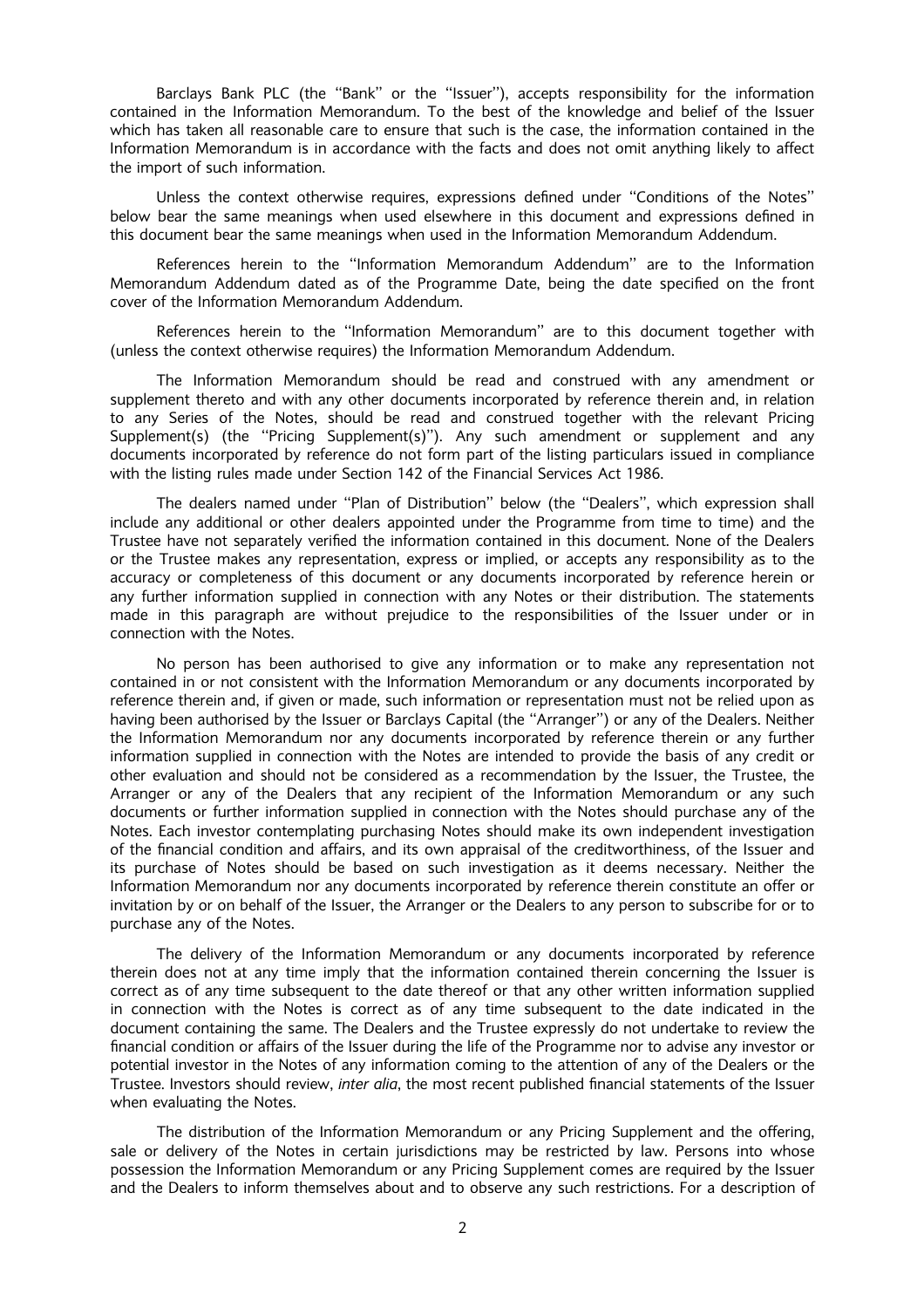certain restrictions on offers, sales and deliveries of Notes and on the distribution of the Information Memorandum and other offering material relating to Notes, see "Plan of Distribution" below. In particular, the Notes have not been and will not be registered under the United States Securities Act of 1933 (as amended) and are instruments in bearer form which are subject to U.S. tax law requirements. Subject to certain exceptions, Notes may not be offered, sold or delivered within the United States or to U.S. persons. Neither the Information Memorandum nor any Pricing Supplement may be used for the purpose of an offer or solicitation by anyone in any jurisdiction in which such offer or solicitation is not authorised or to any person to whom it is unlawful to make such offer or solicitation.

The Issuer has not authorised any offer of Notes to the public in the United Kingdom within the meaning of the Public Offers of Securities Regulations 1995 (as amended by the Public Offers of Securities (Amendment) Regulations 1999 and by the Public Offers of Securities (Amendment) (No. 2) Regulations 1999) (as so amended, the "POS Regulations"). Notes may not lawfully be offered or sold to persons in the United Kingdom except in circumstances which do not result in an offer to the public in the United Kingdom within the meaning of the POS Regulations or otherwise in compliance with all applicable provisions of the POS Regulations, see "Plan of Distribution" below.

In the Information Memorandum, references to "euro" and " $\epsilon$ " are to the currency introduced at the start of the third stage of European economic and monetary union pursuant to the Treaty establishing the European Community as amended by the Treaty on European Union (together, the ``Treaty''), references to ``U.S.\$'' and ``U.S. dollars'' are to United States dollars, references to ``£'' and "sterling" are to pounds sterling, references to " $\ddot{r}$ " and "Yen" are to Japanese Yen, references to ``DM'' are to Deutsche Marks, references to ``FRF'' are to French francs, and references to ``ITL'' are to Italian lire.

In connection with the issue of Notes under the Programme, the Dealer which is specified for the purpose in the Pricing Supplement in relation to the relevant Tranche of Notes may over-allot or effect transactions which stabilise or maintain the market price of the Notes of such Tranche at a level which might not otherwise prevail. Such stabilising, if commenced, may be discontinued at any time. Such stabilising shall be carried out in accordance with all applicable laws and regulations.

Schroder is a trademark of Schroders Holdings plc and is used under licence by Salomon Brothers International Limited.

#### TABLE OF CONTENTS

| Page |
|------|
|      |
| 5    |
| 9    |
| 9    |
| 12   |
| 19   |
| 36   |
| 37   |
| 40   |
| 43   |
|      |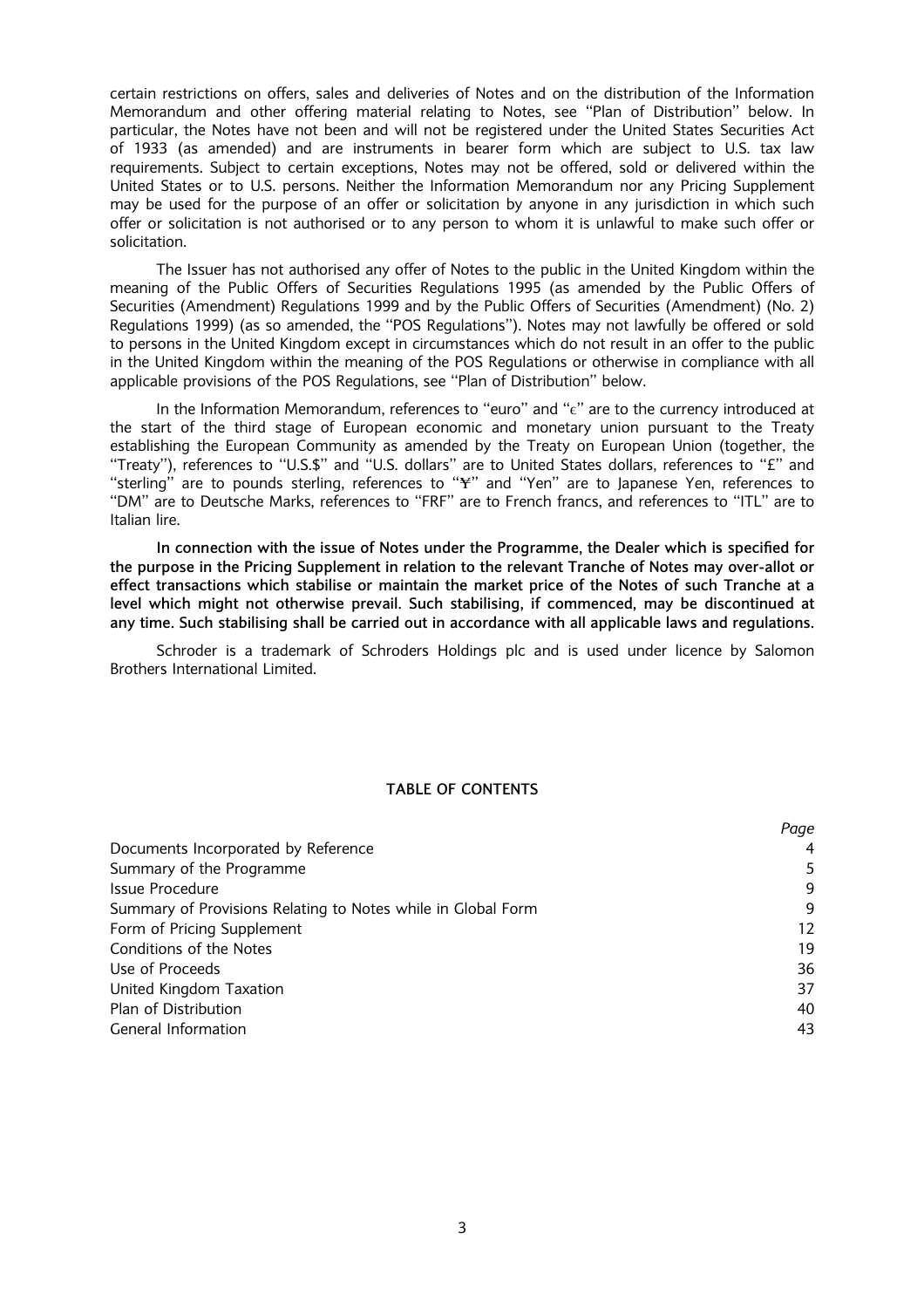# DOCUMENTS INCORPORATED BY REFERENCE

The following documents shall be deemed to be incorporated in, and to form part of, the Information Memorandum:

- (1) the most recent Annual Report and Accounts and Interim Report of the Issuer published from time to time by it; and
- (2) all amendments and supplements to the Information Memorandum prepared from time to time by the Issuer,

save that (a) any statement in the Information Memorandum or in any Annual Report and Accounts or Interim Report of the Issuer shall be deemed to be modified or superseded for the purposes of the Information Memorandum to the extent that a statement contained in any subsequently published Annual Report and Accounts or Interim Report expressly or impliedly modifies or supersedes such earlier statement, provided that any such modifying or superseding statement shall not form part of the listing particulars issued in compliance with the listing rules made under Section 142 of the Financial Services Act 1986 and (b) any documents incorporated by reference do not form part of the listing particulars issued in compliance with the listing rules made under Section 142 of the Financial Services Act 1986.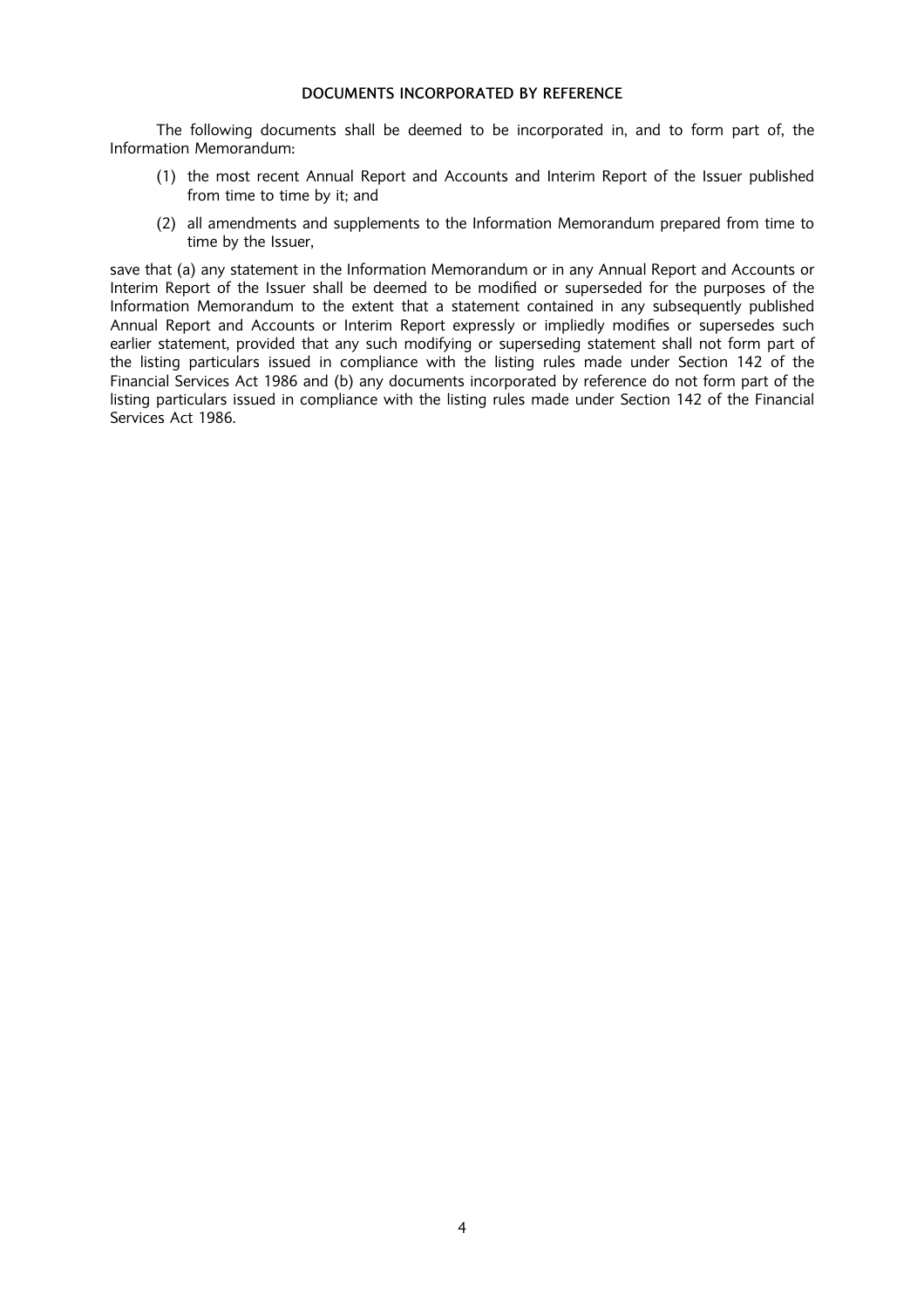# SUMMARY OF THE PROGRAMME

The following summary is qualified in its entirety by the remainder of this document and, in relation to the terms and conditions of any particular Series of Notes, the relevant Pricing Supplement(s).

| Issuer:                                          | The Bank.                                                                                                                                                                                                                                                                                                                                                                                                                                                                                                                                               |
|--------------------------------------------------|---------------------------------------------------------------------------------------------------------------------------------------------------------------------------------------------------------------------------------------------------------------------------------------------------------------------------------------------------------------------------------------------------------------------------------------------------------------------------------------------------------------------------------------------------------|
| Arranger:                                        | Barclays Bank PLC.                                                                                                                                                                                                                                                                                                                                                                                                                                                                                                                                      |
| Dealers:                                         | Barclays Bank PLC, Barclays Capital France SA, BNP Paribas, Dresdner<br>Bank Aktiengesellschaft, Goldman Sachs International, Lehman<br>Brothers International (Europe), Merrill Lynch International, J.P.<br>Morgan Securities Ltd., Morgan Stanley & Co. International Limited,<br>International (U.K.) Ltd.,<br>Salomon<br>PaineWebber<br><b>Brothers</b><br>International Limited and UBS AG, acting through its business group<br>UBS Warburg.                                                                                                     |
|                                                  | Under the Distribution Agreement (as defined under "Plan of<br>Distribution" below), other institutions may be appointed Dealers<br>either in relation to the Programme or in relation to specific<br>Tranches of Notes.                                                                                                                                                                                                                                                                                                                                |
|                                                  | Each issue of Notes denominated in a currency in respect of which<br>particular laws, directives, guidelines, regulations, restrictions or<br>reporting requirements apply will only be issued in circumstances<br>which comply with such laws, directives, quidelines, regulations,<br>restrictions or reporting requirements from time to time (see "Plan<br>of Distribution" below).                                                                                                                                                                 |
| Trustee:                                         | Royal & Sun Alliance Trust Company Limited.                                                                                                                                                                                                                                                                                                                                                                                                                                                                                                             |
| Principal Paying Agent and<br><b>Agent Bank:</b> | The Bank of New York.                                                                                                                                                                                                                                                                                                                                                                                                                                                                                                                                   |
| Distribution:                                    | Notes may be distributed by way of private or public placement and,<br>in each case, on a syndicated or non-syndicated basis.                                                                                                                                                                                                                                                                                                                                                                                                                           |
| Initial Programme Amount:                        | The total principal amount of Notes outstanding at any time under<br>the Programme may not exceed £4,000,000,000 (or its equivalent in<br>other currencies as at the issue date of the relevant Tranche and as<br>more particularly described under "Issue Procedure" below), subject<br>to any duly authorised increase.                                                                                                                                                                                                                               |
| <b>Issue in Series:</b>                          | Notes will be issued in Series. Each Series may comprise one or more<br>Tranches issued on different issue dates. The Notes of each Series<br>will all be subject to identical terms except that the issue date and<br>the amount of the first payment of interest (if any) may be different<br>in respect of different Tranches. The Notes of each Tranche will all be<br>subject to identical terms but a Tranche may comprise Notes of<br>different denominations.                                                                                   |
| Currencies:                                      | Subject to all applicable legal and regulatory requirements, Notes<br>may be denominated in euro, U.S. dollars, sterling, yen and such<br>other currency or currencies as may be agreed. Subject as aforesaid,<br>Notes may be issued as Dual Currency Notes.                                                                                                                                                                                                                                                                                           |
|                                                  | Issues of Notes denominated in Swiss francs or carrying a Swiss<br>franc related element with a maturity of more than one year (other<br>than Notes privately placed with a single investor with no publicity)<br>will be effected in compliance with the relevant regulations of the<br>Swiss National Bank based on article 7 of the Federal Law on Banks<br>and Savings Banks of 8th November, 1934 (as amended) and<br>article 15 of the Federal Law on Stock Exchanges and Securities<br>Trading of 24th March, 1995 in connection with article 2, |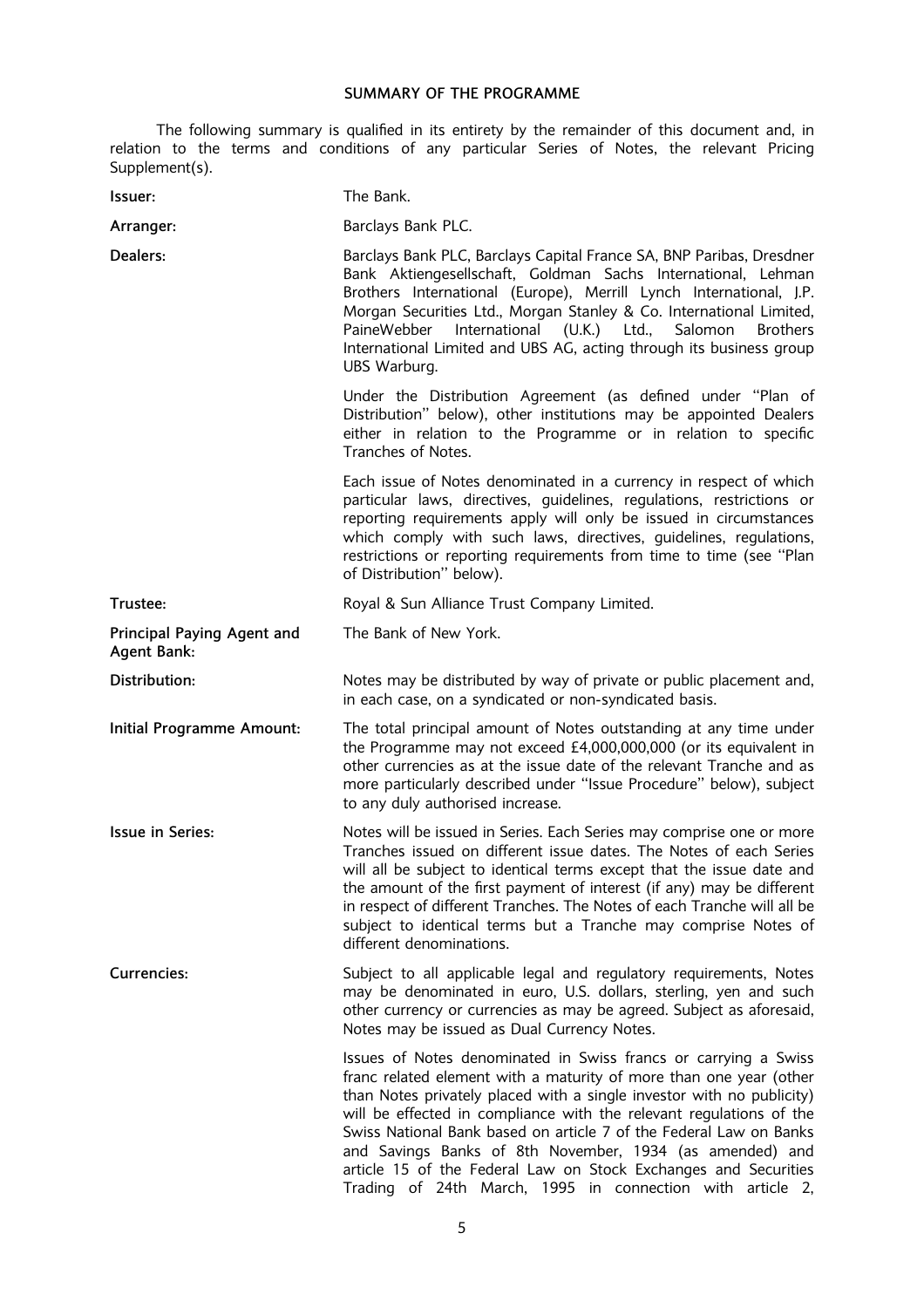|                                 | paragraph 2 of the Ordinance of the Federal Banking Corporation on<br>Stock Exchanges and Securities Trading of 2nd December, 1996.<br>Under the said regulations, the relevant Dealer or, in the case of a<br>syndicated issue the lead manager (the "Swiss Dealer"), must be a<br>bank domiciled in Switzerland (which includes branches or<br>subsidiaries of a foreign bank located in Switzerland) or a securities<br>dealer duly licensed by the Swiss Federal Banking Commission as<br>per the Federal Law on Stock Exchanges and Securities Trading of<br>24th March, 1995. The Swiss Dealer must report certain details of<br>the relevant transaction to the Swiss National Bank no later than the<br>relevant issue date for such a transaction.                      |
|---------------------------------|----------------------------------------------------------------------------------------------------------------------------------------------------------------------------------------------------------------------------------------------------------------------------------------------------------------------------------------------------------------------------------------------------------------------------------------------------------------------------------------------------------------------------------------------------------------------------------------------------------------------------------------------------------------------------------------------------------------------------------------------------------------------------------|
| <b>Maturities:</b>              | Subject to all applicable legal and regulatory requirements, Notes<br>may have any maturity subject to a minimum maturity of three<br>months and provided that the Issuer may not issue perpetual Notes.<br>Under current requirements in the case of Capital Notes which<br>qualify as Lower Tier 2 or Tier 3 capital in accordance with the<br>requirements of the Financial Services Authority, the minimum<br>maturity will be five years and one day (Lower Tier 2 capital) or two<br>years (Tier 3 capital). Such minimum maturities may be subject to<br>increase or decrease from time to time as a result of changes in<br>applicable legal or regulatory requirements.                                                                                                 |
| <b>Status of Senior Notes:</b>  | The Notes of each Series issued on an unsubordinated basis ("Senior<br>Notes") will constitute direct and unsecured obligations of the Issuer<br>ranking pari passu with all other unsecured and unsubordinated<br>obligations of the Issuer other than obligations preferred by law.                                                                                                                                                                                                                                                                                                                                                                                                                                                                                            |
| <b>Status of Capital Notes:</b> | The Notes of each Series issued by the Issuer on a subordinated basis<br>("Capital Notes") will constitute direct and unsecured obligations of<br>the Issuer. The rights of the holders of such Capital Notes will, in<br>the event of the winding up of the Issuer, be subordinated in right<br>of payment to the claims of depositors and other unsecured and<br>unsubordinated creditors of the Issuer, in the manner provided in<br>the Trust Deed.                                                                                                                                                                                                                                                                                                                          |
|                                 | In certain circumstances, payment of principal and interest due in<br>respect of Capital Notes qualifying as Tier 3 capital in accordance<br>with Financial Services Authority requirements may be deferred.                                                                                                                                                                                                                                                                                                                                                                                                                                                                                                                                                                     |
| <b>Issue Price:</b>             | Notes may be issued at their principal amount or at a discount to, or<br>premium over, their principal amount. Notes may be issued on terms<br>that the issue price is payable in instalments.                                                                                                                                                                                                                                                                                                                                                                                                                                                                                                                                                                                   |
| Interest:                       | Notes may bear interest on a fixed rate basis or a floating rate basis<br>or may be non-interest bearing.                                                                                                                                                                                                                                                                                                                                                                                                                                                                                                                                                                                                                                                                        |
| <b>Fixed Rate Notes:</b>        | Interest on Fixed Rate Notes will be payable on the date or dates<br>specified in the relevant Pricing Supplement. Interest will be<br>calculated on the basis of the day count fraction specified in the<br>relevant Pricing Supplement.                                                                                                                                                                                                                                                                                                                                                                                                                                                                                                                                        |
| <b>Floating Rate Notes:</b>     | Floating Rate Notes will bear interest calculated by reference to the<br>rate or as otherwise specified in the relevant Pricing Supplement<br>plus or minus the Relevant Margin (if any) also so specified. The<br>aforementioned reference rate may, inter alia, be a rate determined<br>on a screen rate basis or on the same basis as the floating rate<br>under a notional interest rate swap transaction in the relevant<br>currency governed by an agreement incorporating either (1) the<br>1991 ISDA Definitions as amended and supplemented by the 1998<br>Supplement to the 1991 ISDA Definitions and by the 1998 ISDA<br>Euro Definitions or (2) the 2000 ISDA Definitions (each as published<br>by the International Swaps and Derivatives Association, Inc., and in |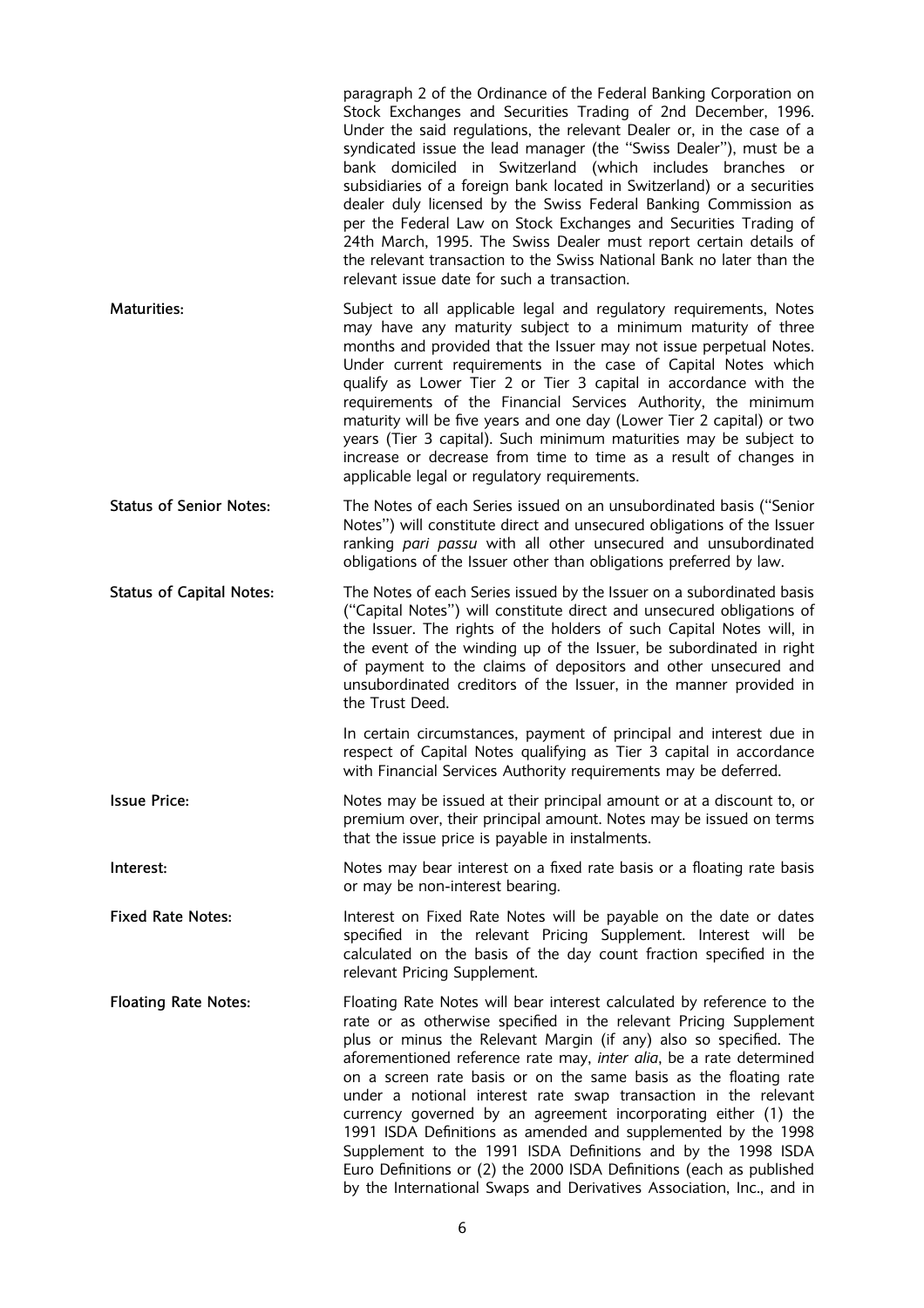|                             | each case as amended and updated as at the Issue Date of the first<br>Tranche of the Notes of the relevant Series). Floating Rate Notes may<br>also have a maximum interest rate, a minimum interest rate or both.<br>Interest Periods will be as specified in the relevant Pricing<br>Supplement.                                                                                                                                                                                                                                                                                                                                                                                                                                                                                                                                                        |
|-----------------------------|-----------------------------------------------------------------------------------------------------------------------------------------------------------------------------------------------------------------------------------------------------------------------------------------------------------------------------------------------------------------------------------------------------------------------------------------------------------------------------------------------------------------------------------------------------------------------------------------------------------------------------------------------------------------------------------------------------------------------------------------------------------------------------------------------------------------------------------------------------------|
|                             | Interest on Floating Rate Notes will be payable on interest payment<br>dates as specified in the relevant Pricing Supplement and will be<br>calculated on the basis of the day count fraction specified in the<br>relevant Pricing Supplement.                                                                                                                                                                                                                                                                                                                                                                                                                                                                                                                                                                                                            |
| Zero Coupon Notes:          | Zero Coupon Notes may be issued at their principal amount or at a<br>discount to it and will not bear interest (other than in the case of late<br>payment).                                                                                                                                                                                                                                                                                                                                                                                                                                                                                                                                                                                                                                                                                               |
| <b>Dual Currency Notes:</b> | Payments (whether in respect of principal or interest and whether at<br>maturity or otherwise) in respect of Dual Currency Notes will be<br>made in such currencies, and based on such rates of exchange, as<br>are specified in the relevant Pricing Supplement.                                                                                                                                                                                                                                                                                                                                                                                                                                                                                                                                                                                         |
| <b>Index Linked Notes:</b>  | Payments (whether in respect of principal or interest and whether at<br>maturity or otherwise) in respect of Index Linked Notes will be<br>calculated by reference to such index and/or formula as is specified<br>in, or on such other terms as are specified in, the relevant Pricing<br>Supplement.                                                                                                                                                                                                                                                                                                                                                                                                                                                                                                                                                    |
| <b>Final Redemption:</b>    | Notes will mature for redemption at par or at such other amount<br>(calculated in accordance with a formula or otherwise) and on such<br>date as are specified in the relevant Pricing Supplement. The relevant<br>Pricing Supplement may provide that Notes will be redeemed in two<br>or more instalments of such amounts and on such dates as are so<br>specified.                                                                                                                                                                                                                                                                                                                                                                                                                                                                                     |
| Early Redemption:           | There will be no optional right to redeem Notes of any Series prior to<br>their stated maturity, except for taxation reasons or where the<br>relevant Pricing Supplement provides for early redemption at the<br>option of the Issuer and/or the relevant Noteholders.                                                                                                                                                                                                                                                                                                                                                                                                                                                                                                                                                                                    |
|                             | The early redemption of Capital Notes at any time requires the prior<br>written consent of the Financial Services Authority.                                                                                                                                                                                                                                                                                                                                                                                                                                                                                                                                                                                                                                                                                                                              |
| Denominations:              | Such denomination in such currency as may be specified in the<br>relevant Pricing Supplement.                                                                                                                                                                                                                                                                                                                                                                                                                                                                                                                                                                                                                                                                                                                                                             |
| Redenomination:             | If an issue of Notes is denominated in the national currency unit of a<br>country that may subsequently participate in the third stage of<br>European economic and monetary union or otherwise participate in<br>European economic and monetary union in a manner with similar<br>effect to such third stage, the Issuer may specify in the relevant<br>Pricing Supplement that such Notes may be redenominated in euro<br>and the terms upon which such redenomination may occur.                                                                                                                                                                                                                                                                                                                                                                        |
| Form of Notes:              | Unless otherwise specified in the relevant Pricing Supplement, each<br>Series of Notes with an original maturity of more than one year will<br>initially be represented by one or more temporary global Notes in<br>bearer form and each Series of Notes with an original maturity of<br>one year or less will initially be represented by one or more<br>permanent global Notes in bearer form. Interests in a temporary<br>global Note will be exchangeable, in the circumstances set out<br>under "Summary of Provisions Relating to Notes while in Global<br>Form" below, either for interests in a permanent global Note or, if<br>so specified in the relevant Pricing Supplement, for Notes in<br>definitive bearer form. Interests in a permanent global Note will only<br>be exchangeable for Notes in definitive form in limited circumstances. |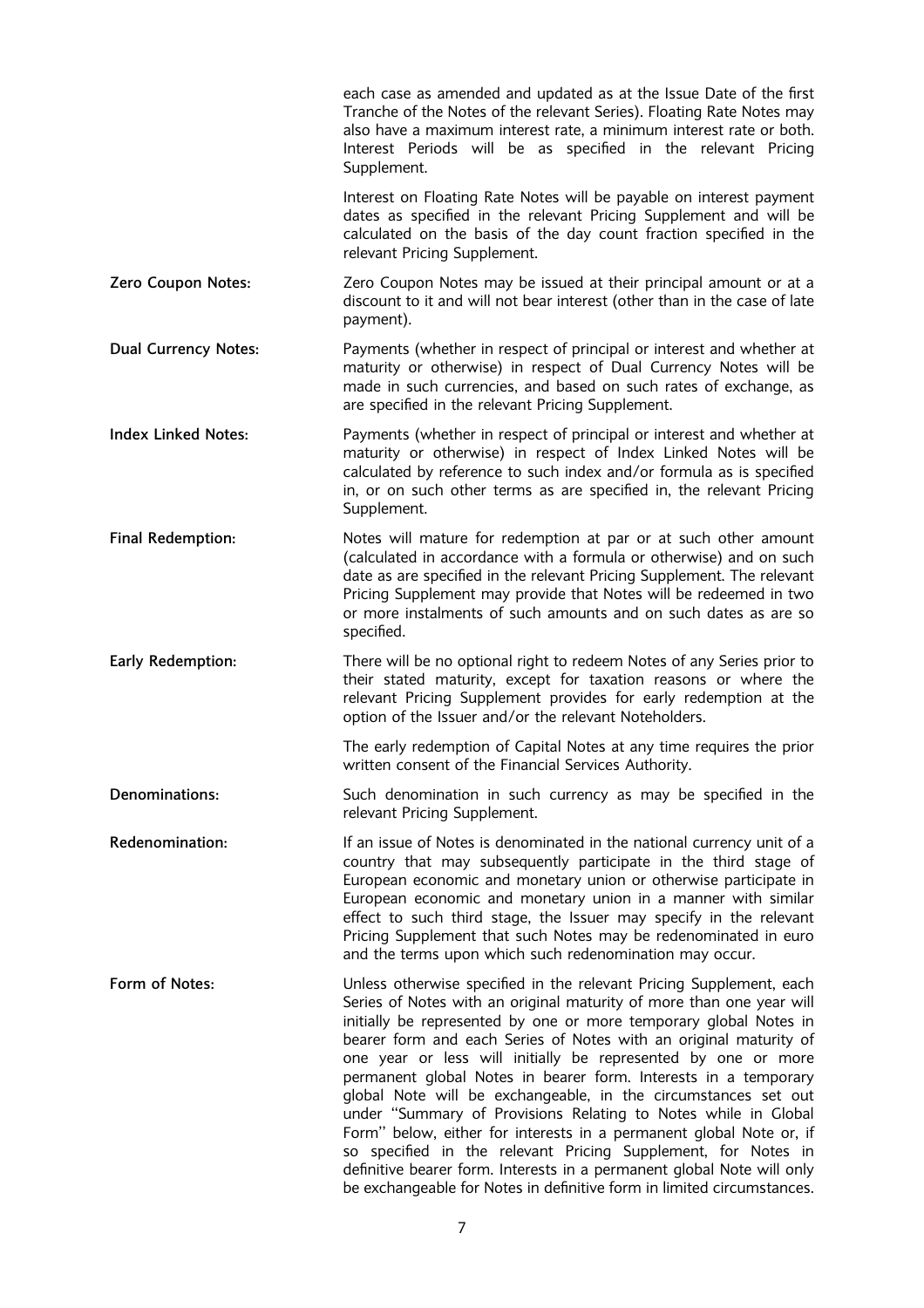| Taxation:                    | All payments in respect of the Notes will be made without deduction<br>for or on account of withholding taxes imposed by the United<br>Kingdom, subject as mentioned under "Conditions of the Notes"<br>below.                                                                                                               |
|------------------------------|------------------------------------------------------------------------------------------------------------------------------------------------------------------------------------------------------------------------------------------------------------------------------------------------------------------------------|
| Cross Default:               | None.                                                                                                                                                                                                                                                                                                                        |
| <b>Negative Pledge:</b>      | None.                                                                                                                                                                                                                                                                                                                        |
| Listing:                     | Application has been made to list the Notes issued under the<br>Programme on the Official List and to admit them to trading on the<br>London Stock Exchange's market for listed securities or otherwise as<br>specified in the relevant Pricing Supplement. The Issuer may issue<br>unlisted Notes as part of the Programme. |
| Governing Law:               | The Trust Deed, the Notes, the Coupons (if any), the Talons (if any)<br>and all related contractual documentation will be governed by, and<br>construed in accordance with, English law.                                                                                                                                     |
| <b>Selling Restrictions:</b> | Restrictions on the sale of Notes and the distribution of offering<br>material are set out under "Plan of Distribution" below.                                                                                                                                                                                               |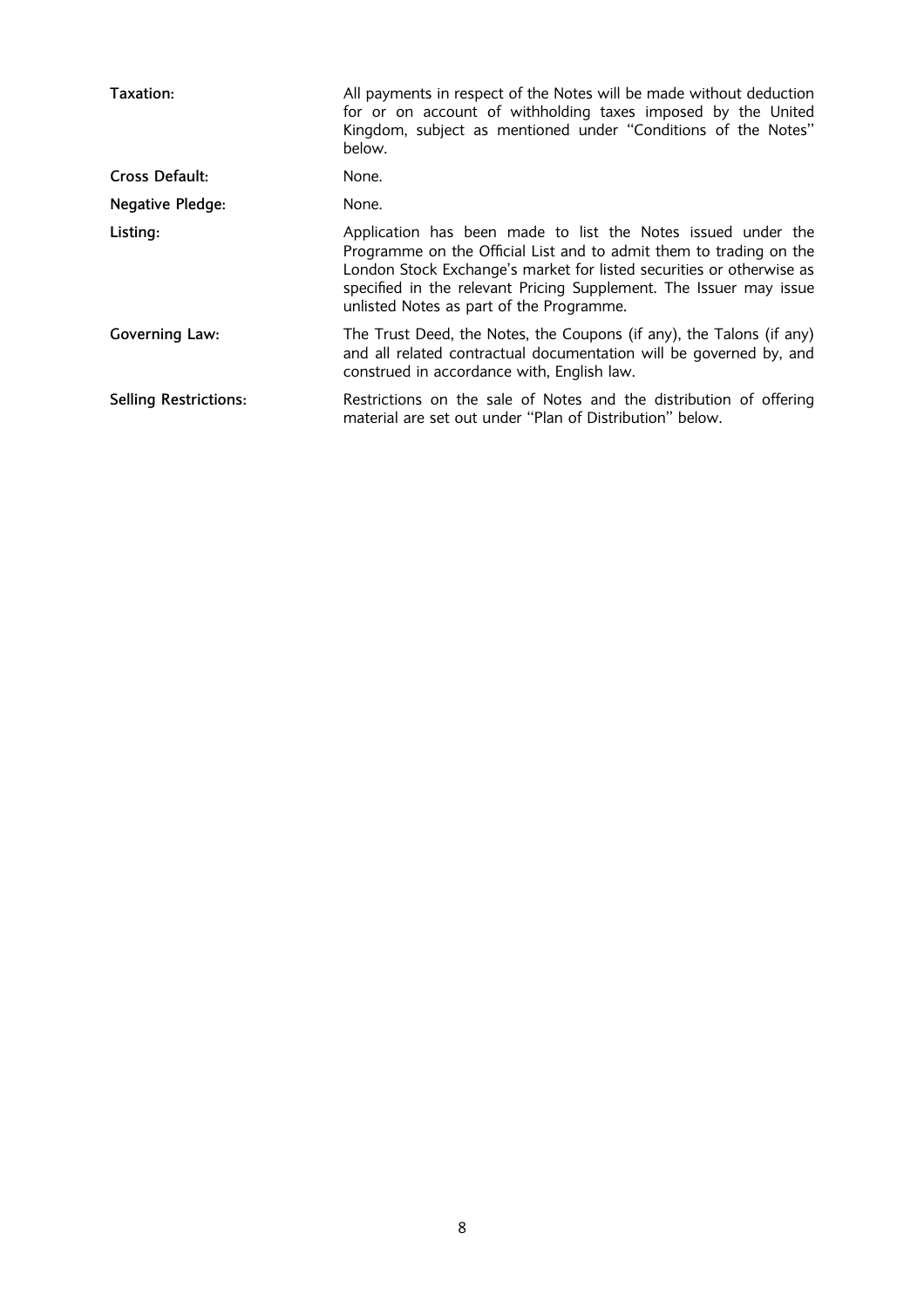#### ISSUE PROCEDURE

Notes may be issued from time to time if so agreed between the Issuer and any of the Dealers or any third party purchaser of such Notes from the Issuer (any such Dealer or third party being referred to herein as a "Purchaser"). The terms and conditions of each Series of Notes or a Tranche thereof as agreed between the Issuer and the Purchaser(s) will be recorded in a Pricing Supplement prepared or caused to be prepared by the Issuer at or prior to the issue date of the Series or Tranche together with such other information relating to the Issuer (including, where applicable, supplementary listing particulars required under Section 147 of the Financial Services Act 1986) as may be agreed between the Issuer and the Purchaser(s) or as may be required by any relevant supervisory authority or stock exchange. The terms and conditions applicable to each Series or Tranche thereof will, accordingly, be those set out or referred to in this document as supplemented, modified or replaced by the relevant Pricing Supplement. A copy of each relevant Pricing Supplement, in the case of a Series to be listed on the Official List, will be lodged by or on behalf of the Issuer with the UK Listing Authority.

Notes may not be issued under the Programme in an amount which would result in the aggregate principal amount of Notes outstanding on the date of issue of the Notes so issued (and immediately after the issue thereof) exceeding £4,000,000,000 or its equivalent in other currencies (subject to increase in accordance with the provisions of the Distribution Agreement). For this purpose the sterling equivalent of Notes denominated in a currency other than sterling shall be determined on the basis of the spot rate for the sale of sterling against the purchase of such other currency in the London foreign exchange market quoted by the Bank (or, if the Bank is not quoting such rates, such other financial institution as may be agreed between the Bank and the Trustee) at or about 11.00 a.m. (London time) on the second London business day prior to the relevant date of issue, and so that (a) in the case of Dual Currency Notes, Index Linked Notes and Partly Paid Notes, the sterling equivalent shall be determined by reference to the original principal amount of such Notes in the currency in which they are denominated (with regard to Partly Paid Notes, regardless of the amount of the issue price payable on issue) and (b) in the case of Zero Coupon Notes and other Notes issued at a discount or premium, the sterling equivalent shall be determined by reference to the issue price thereof. In this paragraph "London business day" means a day on which banks and foreign exchange markets are open for business in London.

#### SUMMARY OF PROVISIONS RELATING TO NOTES WHILE IN GLOBAL FORM

Unless otherwise specified in the relevant Pricing Supplement, each Series of Notes having an original maturity of more than one year will initially be represented by one or more temporary global Notes (each, a "Temporary Global Note") and each Series of Notes having an original maturity of one year or less will initially be represented by one or more permanent global Notes (each, a "Permanent Global Note" and, together with a Temporary Global Note, a "Global Note"), in each case in bearer form, without Coupons or Talons, which will be deposited on or about the issue date of the relevant Notes with a common depositary for Clearstream Banking, société anonyme ("Clearstream, Luxembourg") and/or Morgan Guaranty Trust Company of New York, Brussels office, as operator of the Euroclear system ("Euroclear") and/or any other relevant clearing system or depositary specified in the relevant Pricing Supplement.

Upon deposit of the Global Note(s) with the common depositary, Clearstream, Luxembourg or Euroclear will credit each subscriber with a principal amount of Notes equal to the principal amount thereof for which it has subscribed and paid.

Each of the persons shown in the records of Clearstream, Luxembourg or Euroclear as the holder of a Note represented by a Global Note must look solely to Clearstream, Luxembourg or Euroclear (as the case may be) for his share of each payment made by the Issuer to the bearer of such Global Note, subject to and in accordance with the respective rules and procedures of Clearstream, Luxembourg or Euroclear (as the case may be).

Interests in a Temporary Global Note will be exchangeable (free of charge) not earlier than 40 days after the date of issue of the Notes (the "Exchange Date") and upon certification as to non-U.S. beneficial ownership as referred to below either (i) for interests in a Permanent Global Note in bearer form and in substantially the form (subject to completion and amendment and as supplemented or varied in accordance with the relevant Pricing Supplement) scheduled to the Trust Deed or (ii) if so specified in the relevant Pricing Supplement, for Notes in definitive bearer form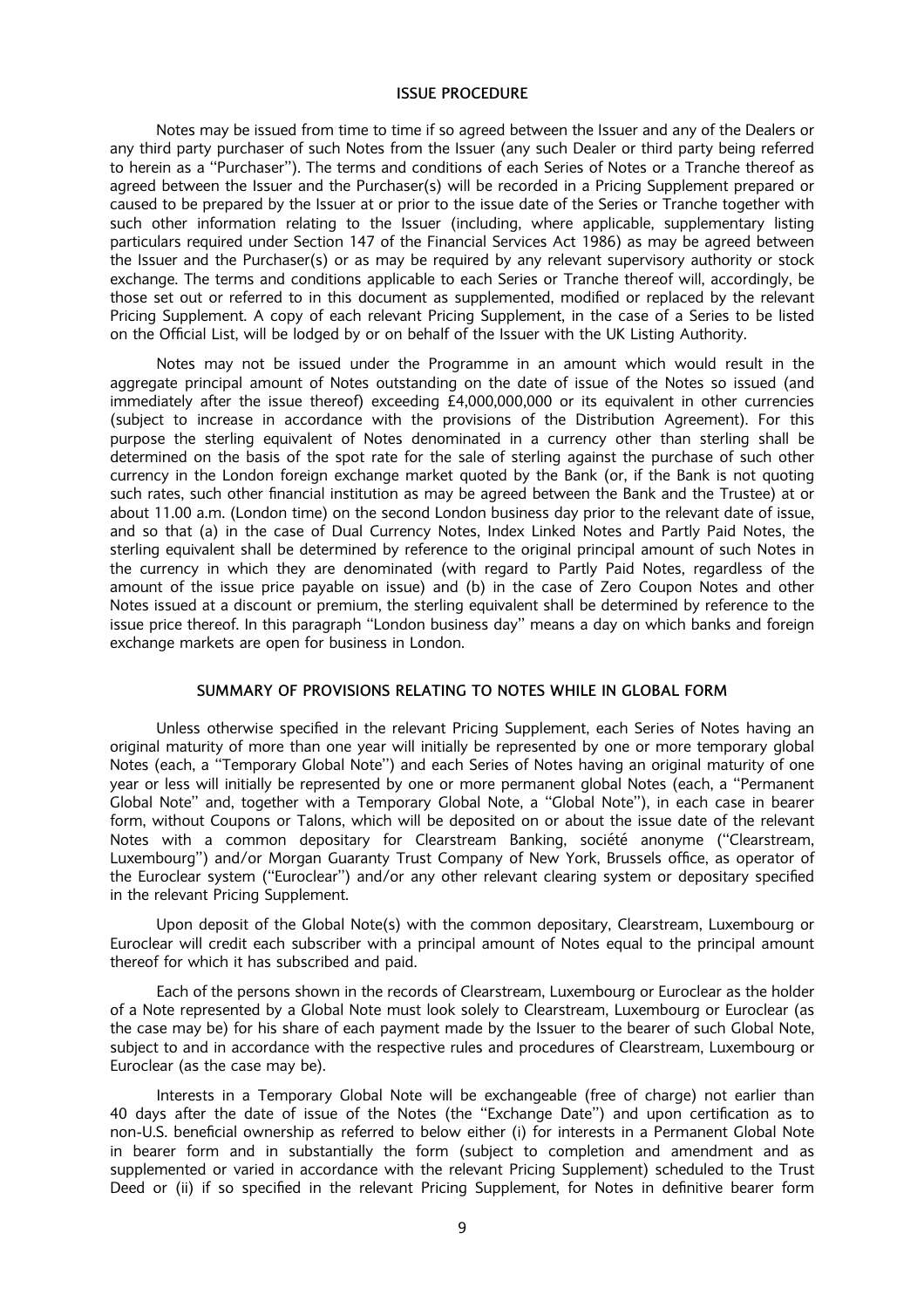("Definitive Notes") and in substantially the form (subject to completion and amendment and as supplemented or varied in accordance with the relevant Pricing Supplement) scheduled to the Trust Deed.

The Global Notes will contain provisions applicable to the Notes represented thereby, some of which may modify the effect of the Conditions of the Notes. Certain of these are summarised in this section.

For so long as any of the Notes are represented by a Global Note, each person who is for the time being shown in the records of Clearstream, Luxembourg and/or Euroclear as the holder of a particular principal amount of such Notes (in which regard any certificate or other document issued by Clearstream, Luxembourg and/or Euroclear as to the principal amount of such Notes standing to the account of any person shall be conclusive and binding for all purposes save in the case of manifest error) shall be treated by the Issuer, the Trustee and the Paying Agents as a holder of such principal amount of such Notes for all purposes other than with respect to the payment of principal and interest on such Notes, the right to which shall be vested, as against the Issuer, the Trustee and the Paying Agents, solely in the bearer of the Global Note (in accordance with and subject to its terms and the Trust Deed) and the expressions "Noteholder", "holder of Notes" and related expressions shall be construed accordingly. Interests in Notes which are represented by a Global Note will only be transferable in accordance with the rules and procedures for the time being of Clearstream, Luxembourg and/or Euroclear, as the case may be.

Principal and interest (if any) payable with respect to a Temporary Global Note or a Permanent Global Note will be paid to Clearstream, Luxembourg and/or Euroclear with respect to that portion of such Global Note which is held for its account (subject, in the case of a Temporary Global Note, to the certifications as provided therein). Each of Clearstream, Luxembourg and/or Euroclear will in such circumstances credit the principal or, as the case may be, interest in respect of such Global Note to the persons credited in its records with interests in such Global Note.

If any date on which a payment is due on the Notes of a Tranche occurs prior to the relevant Exchange Date, the relevant payment will be made on the Temporary Global Note only to the extent that certification as to non-U.S. beneficial ownership as required by U.S. Treasury requlations (in substantially the form set out in the Temporary Global Note or in such other form as is customarily issued in such circumstances by the relevant clearing system or depositary) has been received by Clearstream, Luxembourg or Euroclear. Payment of amounts due in respect of a Permanent Global Note will be made through Clearstream, Luxembourg or Euroclear without any requirement for certification.

An exchange of a Temporary Global Note for a Permanent Global Note or, where applicable, Definitive Notes will be made only on or after the Exchange Date (as set out in the relevant Pricing Supplement) and provided certification as to non-U.S. beneficial ownership as required by U.S. Treasury regulations (in substantially the form set out in the Temporary Global Note or in such other form as is customarily issued in such circumstances by the relevant clearing system or depositary) has been received.

The holder of any Temporary Global Note shall not (unless, upon due presentation of such Temporary Global Note for exchange (in whole or in part) for a Permanent Global Note or, where applicable, for delivery of Definitive Notes, such exchange or delivery is improperly withheld or refused and such withholding or refusal is continuing at the relevant payment date) be entitled to receive any payment in respect of the Notes represented by such Temporary Global Note which falls due on or after the Exchange Date or be entitled to exercise any option on a date on or after the Exchange Date.

Interests in a Permanent Global Note will be exchanged by the Issuer (free of charge) in whole (but not in part only) for Definitive Notes (a) if any Note of the relevant Series becomes immediately repayable in accordance with Condition 8 of the Conditions of the Notes; (b) if Clearstream, Luxembourg or Euroclear is closed for business for a continuous period of 14 days (other than by reason of public holidays) or announces an intention to cease business permanently or in fact does so; or (c) if the Trustee is satisfied that, on the occasion of the next payment due in respect of the Notes of the relevant Series, the Issuer or any of the Paying Agents would be required to make any deduction or withholding from any payment in respect of such Notes which would not be required were such Notes in definitive form. The cost of printing Definitive Notes will be borne by the Issuer.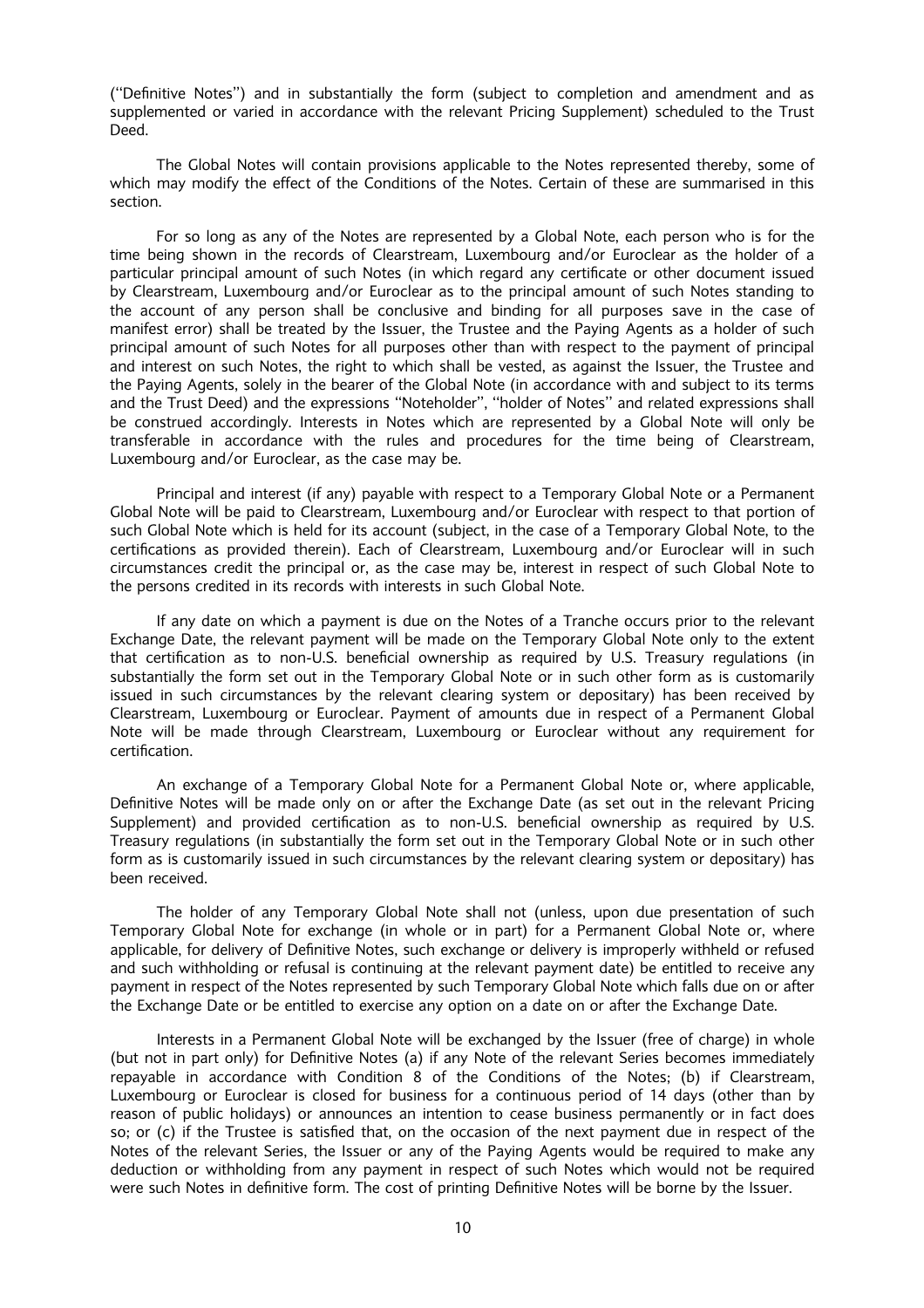For so long as a Series of Notes is represented in its entirety by one or more Global Note(s) and such Global Note(s) is/are held on behalf of Clearstream, Luxembourg and/or Euroclear, notices to Noteholders of that Series may be given by delivery of the relevant notice to Clearstream, Luxembourg and/or Euroclear for communication to entitled accountholders in substitution for publication as required by the Conditions of the Notes, subject to any applicable regulatory and stock exchange requirements in the case of listed Notes. Unless otherwise specified in the relevant Pricing Supplement, any such notice shall be deemed to have been given to the relevant Noteholders on the seventh day after the day on which the said notice was given to Clearstream, Luxembourg and/or, as the case may be, Euroclear.

Any reference herein (other than under "United Kingdom Taxation" below) to Clearstream, Luxembourg and/or Euroclear shall, whenever the context so permits, be deemed to include a reference to any such other clearing system or depositary as is specified in the relevant Pricing Supplement.

The following legend will appear on all Permanent Global Notes with maturities of more than one year and on all Definitive Notes and Coupons: "Any United States person who holds this obligation will be subject to limitations under the United States income tax laws including the limitations provided in sections 165(j) and 1287(a) of the Internal Revenue Code''.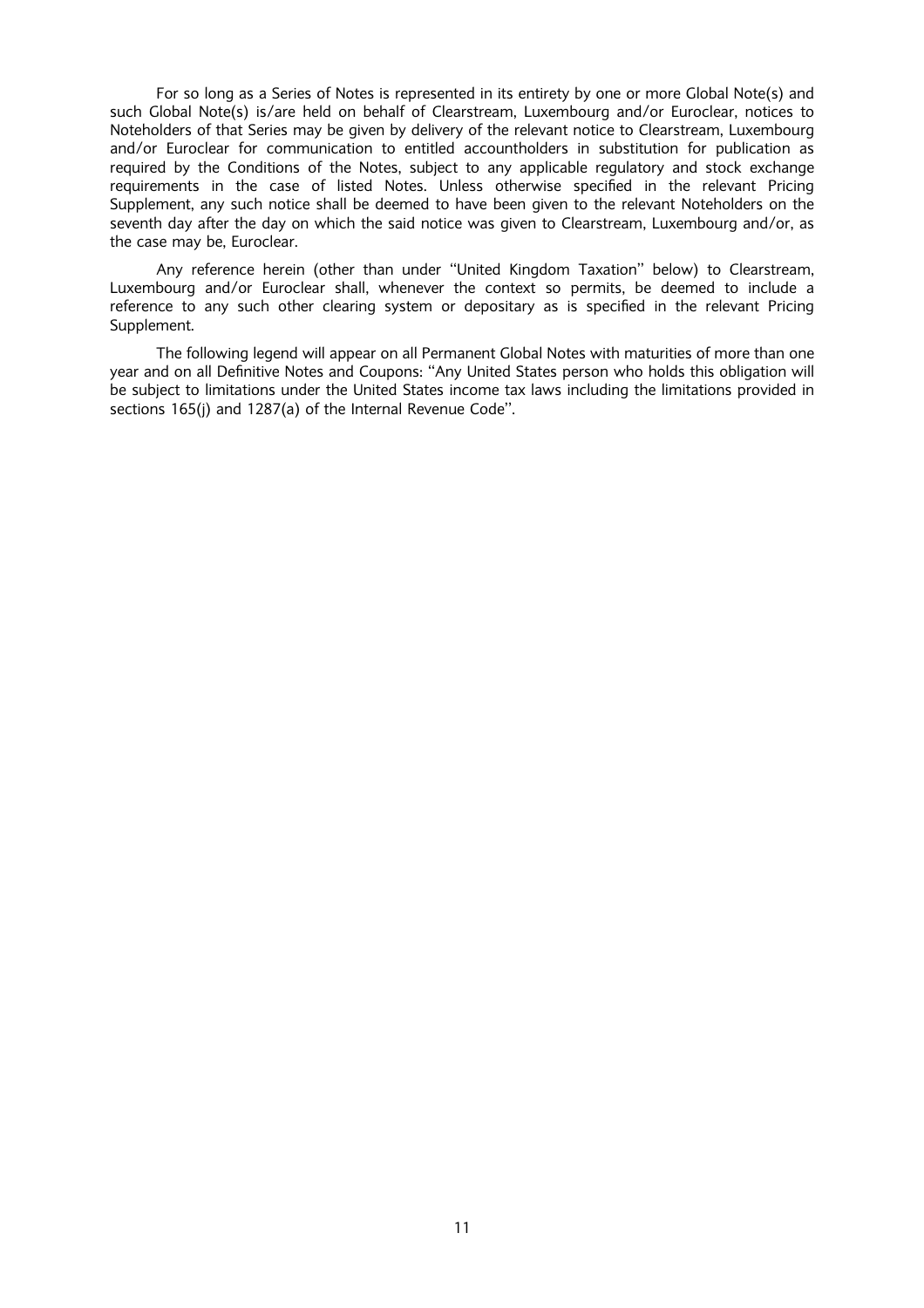# FORM OF PRICING SUPPLEMENT

[LOGO, if document is printed]

# BARCLAYS BANK PLC

£4,000,000,000

Debt Issuance Programme

# PRICING SUPPLEMENT

Series no: [ ] Tranche no: [ ] [Brief description and amount of Notes]

Issue Price: [ ] per cent.

[Dealer(s)]

The date of this Pricing Supplement is [  $\qquad \qquad$  ].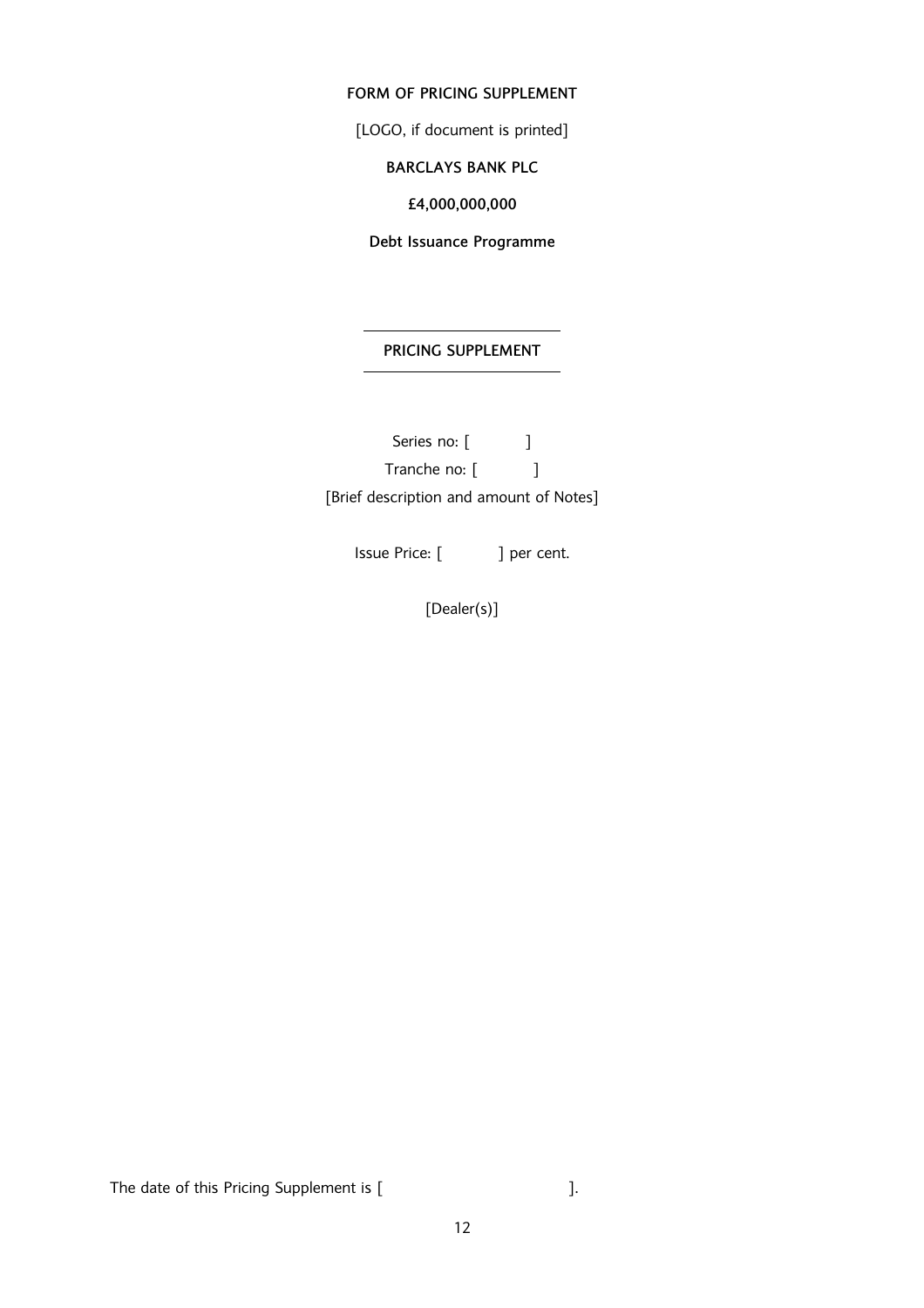This Pricing Supplement, under which the Notes described herein (the "Notes") are issued, is supplementary to, and should be read in conjunction with, the Information Memorandum as defined in the Information Memorandum dated 30th October, 2000 (which includes the Information Memorandum Addendum dated 30th October, 2000) issued in relation to the £4,000,000,000 Debt Issuance Programme of Barclays Bank PLC (the "Programme"). The Notes will be issued on the terms of this Pricing Supplement read together with the Information Memorandum. Terms defined in the Information Memorandum have the same meaning in this Pricing Supplement.

This Pricing Supplement does not constitute, and may not be used for the purpose of, an offer or solicitation by anyone in any jurisdiction in which such offer or solicitation is not authorised or to any person to whom it is unlawful to make such offer or solicitation, and no action is being taken to permit an offering of the Notes or the distribution of this Pricing Supplement in any jurisdiction where such action is required.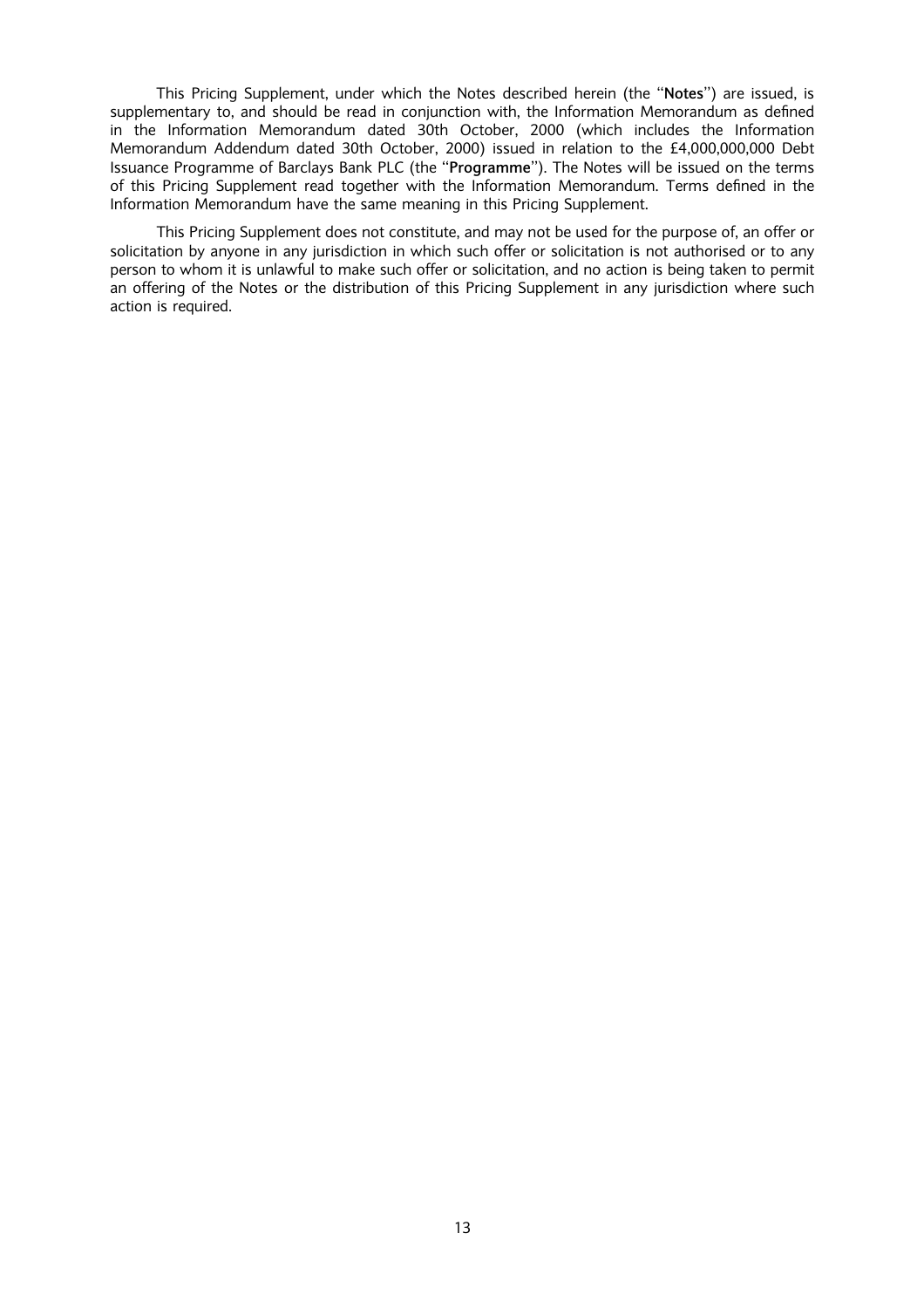[Include whichever of the following apply or specify as ``Not Applicable''. Note that the numbering should remain as set out below, even if ``Not Applicable'' is indicated for individual paragraphs or sub-paragraphs. Italics denote directions for completing the Pricing Supplement.]

| 1.  | Issuer:                                                                                                                      | Barclays Bank PLC                                                                                                                                                               |
|-----|------------------------------------------------------------------------------------------------------------------------------|---------------------------------------------------------------------------------------------------------------------------------------------------------------------------------|
| 2.  | Series Number:<br>$\int$ (i)                                                                                                 | L                                                                                                                                                                               |
|     | [(ii) Tranche Number:                                                                                                        | 1                                                                                                                                                                               |
|     | [If fungible with an existing Series, details of<br>that Series, including the date on which the<br>Notes become fungible).] |                                                                                                                                                                                 |
| 3.  | Specified Currency or Currencies:                                                                                            | [euro/U.S.<br>dollars/pounds<br>sterling/Japanese<br>yen/Swiss francs/others]                                                                                                   |
| 4.  | Aggregate Principal Amount:                                                                                                  |                                                                                                                                                                                 |
|     | [(i)] Series:                                                                                                                | L<br>]                                                                                                                                                                          |
|     | $\lceil$ (ii)<br>Tranche:                                                                                                    | L<br>]]                                                                                                                                                                         |
| 5.  | $[(i)]$ Issue Price:                                                                                                         | ] per cent. of the Aggregate Principal<br>Amount [plus accrued interest from [insert<br>date] (in the case of fungible issues only, if<br>applicable)]                          |
|     | $\lceil$ (ii)<br>Net proceeds:                                                                                               | ] (Required only for listed issues)]<br>L                                                                                                                                       |
| 6.  | Specified Denomination[s]:                                                                                                   | L<br>1                                                                                                                                                                          |
|     |                                                                                                                              | [                                                                                                                                                                               |
| 7.  | $[(i)]$ Issue Date:                                                                                                          |                                                                                                                                                                                 |
|     | Interest Commencement Date<br>$\lceil$ (ii)<br>(if different from the Issue Date):                                           | [<br>$_{\rm ll}$                                                                                                                                                                |
| 8.  | Maturity Date:                                                                                                               | [specify date or (for Floating Rate Notes) Interest<br>Payment Date falling in the relevant month and<br>year]                                                                  |
| 9.  | Interest Basis:                                                                                                              | 1% Fixed Rate]<br>[[specify reference rate] +/- []% Floating<br>Rate]<br>[Zero Coupon]<br>[Index Linked Interest]<br>[Other (specify)]<br>(further particulars specified below) |
| 10. | Redemption/Payment Basis:                                                                                                    | [Redemption at par]<br>[Index Linked Redemption]<br>[Dual Currency]<br>[Partly Paid]<br>[Instalment]<br>[Other (specify)]                                                       |
| 11. | Change of Interest or Redemption/Payment<br>Basis:                                                                           | [Specify details of any provision for convertibility<br>of Notes into another interest or redemption/<br>payment basis]                                                         |
| 12. | Put/Call Options:                                                                                                            | [Investor Put]<br>[Issuer Call]<br>[(further particulars specified below)]                                                                                                      |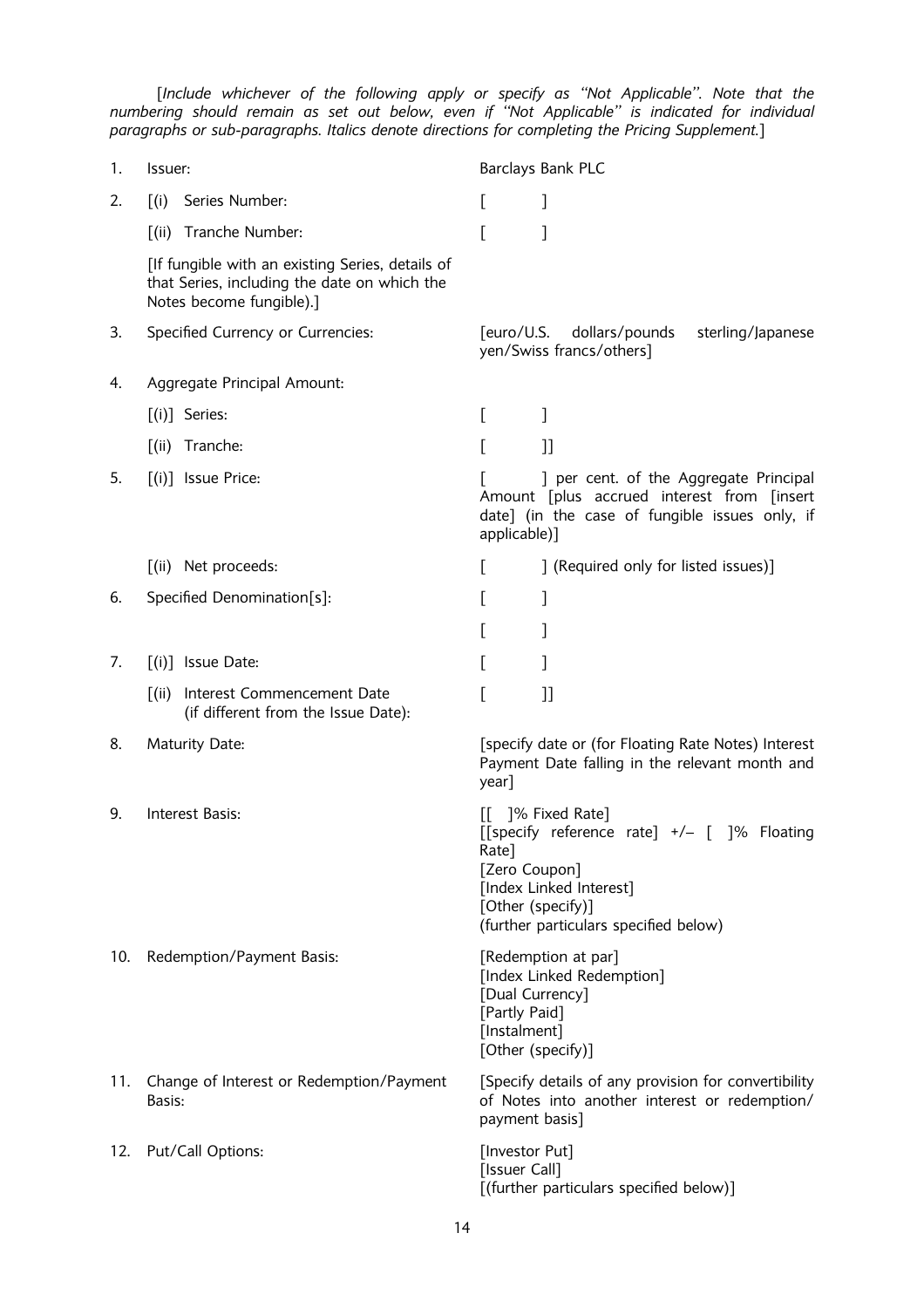| 13. |                                   | [(i)] Status of the Notes:                                                                                            |                                          | [Senior/Capital Notes]                                         |                                                                                                                                                 |
|-----|-----------------------------------|-----------------------------------------------------------------------------------------------------------------------|------------------------------------------|----------------------------------------------------------------|-------------------------------------------------------------------------------------------------------------------------------------------------|
|     |                                   | $[(ii)]$ Condition 3(3) — Deferral of payments<br>to apply (Capital Notes):                                           | [Yes/No]]                                |                                                                |                                                                                                                                                 |
| 14. | Listing:                          |                                                                                                                       | [London/Luxembourg/other (specify)/None] |                                                                |                                                                                                                                                 |
| 15. |                                   | Method of distribution:                                                                                               |                                          | [Syndicated/Non-syndicated]                                    |                                                                                                                                                 |
|     |                                   | PROVISIONS RELATING TO INTEREST(IF ANY) PAYABLE                                                                       |                                          |                                                                |                                                                                                                                                 |
| 16. | <b>Fixed Rate Note Provisions</b> |                                                                                                                       |                                          | [Applicable/Not Applicable]<br>paragraphs of this paragraph)   | (If not applicable, delete the remaining sub-                                                                                                   |
|     | (i)                               | $Rate[(s)]$ of Interest:                                                                                              | arrear]                                  |                                                                | per cent. per annum<br>[payable]<br>[annually/semi-annually/quarterly/monthly]<br>in                                                            |
|     | (ii)                              | Interest Payment Date[(s)]:                                                                                           | L                                        | ] in each year                                                 |                                                                                                                                                 |
|     | (iii)                             | Fixed Coupon Amount[(s)]:                                                                                             | E                                        | $\vert$ per $\vert$                                            | ] in Principal Amount                                                                                                                           |
|     | (iv)                              | Broken Amount(s):                                                                                                     |                                          | the Fixed Coupon Amount[(s)]]                                  | [Insert particulars of any initial or final broken<br>interest amounts which do not correspond with                                             |
|     | (v)                               | Other terms relating to the method of<br>calculating interest for Fixed Rate Notes<br>(including Day Count Fraction): |                                          | [Not Applicable/give details]<br>Interest Determination Date.) | (Consider if day count fraction, particularly for<br>euro denominated issues, should be on an<br>Actual/Actual - ISMA basis. If so, specify an  |
| 17. |                                   | <b>Floating Rate Note Provisions</b>                                                                                  |                                          | [Applicable/Not Applicable]<br>appropriate reference rate.)    | (If not applicable, delete the remaining sub-<br>paragraphs of this paragraph. Also consider<br>whether EURO BBA LIBOR or EURIBOR is the        |
|     | (i)                               | Specified Period(s)/Specified Interest<br>Payment Dates:                                                              | L                                        | 1                                                              |                                                                                                                                                 |
|     | (ii)                              | <b>Business Day Convention:</b>                                                                                       |                                          | other (give details)]                                          | [Floating Rate Convention/Following Business<br>Day Convention/Modified Following Business Day<br>Convention/Preceding Business Day Convention/ |
|     | (iii)                             | Additional Business Centre(s):                                                                                        | L                                        | J                                                              |                                                                                                                                                 |
|     | (iv)                              | Manner in which the Rate(s) of Interest<br>is/are to be determined:                                                   |                                          | other (give details)]                                          | [Screen Rate Determination/ISDA Determination/                                                                                                  |
|     | (v)                               | Party responsible for calculating the<br>Rate(s) of Interest and Interest<br>Amount(s) (if not the Agent Bank):       | L                                        | 1                                                              |                                                                                                                                                 |
|     | (vi)                              | Screen Rate Determination:                                                                                            |                                          |                                                                |                                                                                                                                                 |
|     |                                   | - Reference Rate:                                                                                                     | L                                        | ]                                                              |                                                                                                                                                 |
|     |                                   | - Interest Determination Date(s):                                                                                     |                                          |                                                                |                                                                                                                                                 |
|     |                                   | - Relevant Screen Page:                                                                                               |                                          |                                                                |                                                                                                                                                 |
|     | (vii)                             | ISDA Determination:                                                                                                   |                                          |                                                                |                                                                                                                                                 |
|     |                                   | - Floating Rate Option:                                                                                               |                                          |                                                                |                                                                                                                                                 |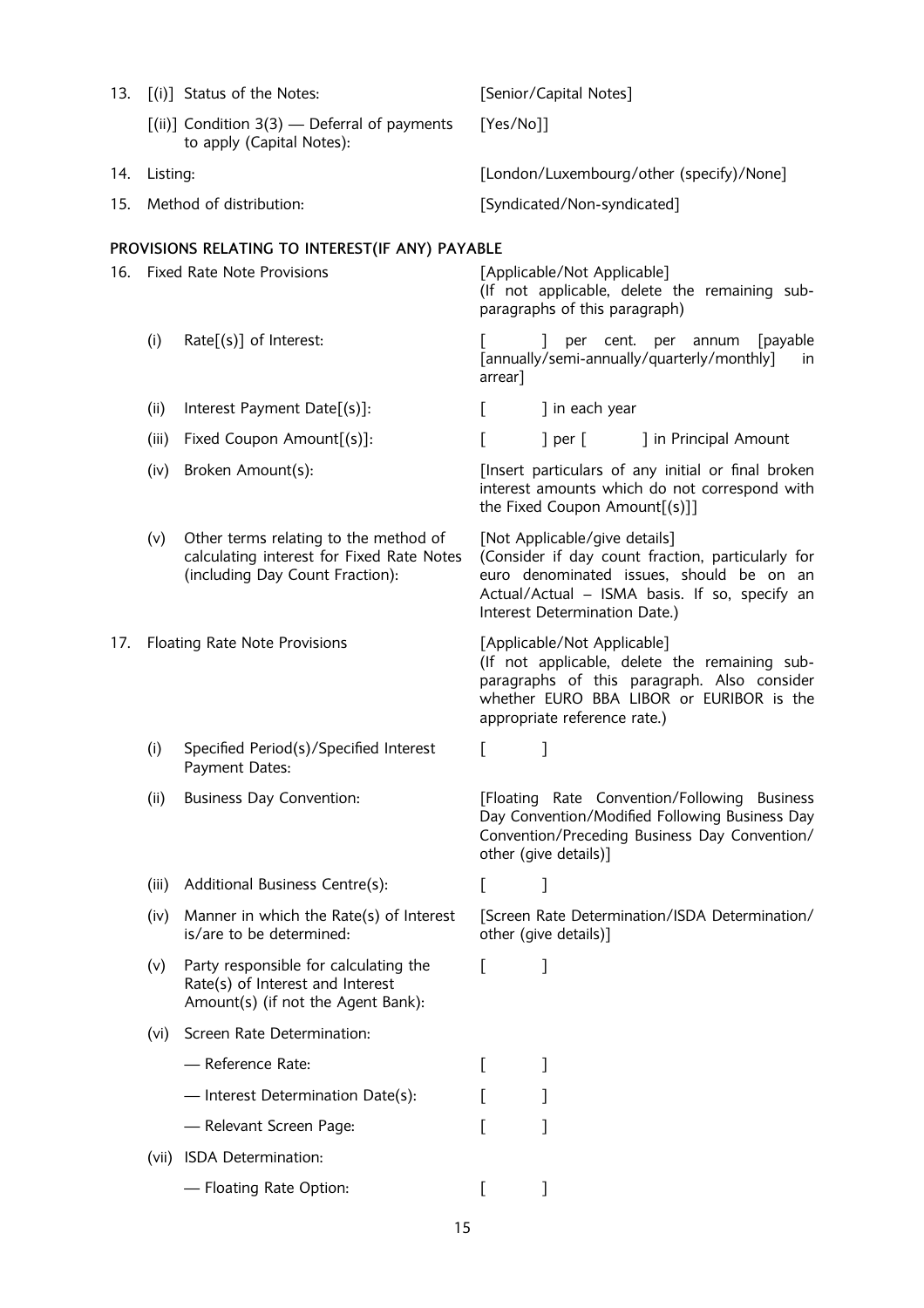|     |       | - Designated Maturity:                                                                                                                                                                                                    | L                                                                                                             | 1                                                                                                                                                                    |
|-----|-------|---------------------------------------------------------------------------------------------------------------------------------------------------------------------------------------------------------------------------|---------------------------------------------------------------------------------------------------------------|----------------------------------------------------------------------------------------------------------------------------------------------------------------------|
|     |       | - Reset Date:                                                                                                                                                                                                             | E                                                                                                             | ]                                                                                                                                                                    |
|     |       | (viii) Margin(s):                                                                                                                                                                                                         | $[+/$ -] $[$                                                                                                  | ] per cent. per annum                                                                                                                                                |
|     | (ix)  | Minimum Rate of Interest:                                                                                                                                                                                                 | L                                                                                                             | ] per cent. per annum                                                                                                                                                |
|     | (x)   | Maximum Rate of Interest:                                                                                                                                                                                                 |                                                                                                               | ] per cent. per annum                                                                                                                                                |
|     | (xi)  | Day Count Fraction:                                                                                                                                                                                                       | E                                                                                                             | 1                                                                                                                                                                    |
|     |       | (xii) Fall back provisions, rounding<br>provisions, denominator and any other<br>terms relating to the method of<br>calculating interest on Floating Rate<br>Notes, if different from those set out in<br>the Conditions: |                                                                                                               | 1                                                                                                                                                                    |
| 18. |       | Zero Coupon Note Provisions                                                                                                                                                                                               |                                                                                                               | [Applicable/Not Applicable]<br>(If not applicable, delete the remaining sub-<br>paragraphs of this paragraph)                                                        |
|     | (i)   | [Amortisation/Accrual] Yield:                                                                                                                                                                                             |                                                                                                               | ] per cent. per annum                                                                                                                                                |
|     | (ii)  | Reference Price:                                                                                                                                                                                                          | L                                                                                                             | 1                                                                                                                                                                    |
|     | (iii) | Any other formula/basis of determining<br>amount payable:                                                                                                                                                                 |                                                                                                               |                                                                                                                                                                      |
| 19. |       | Index Linked Interest Note Provisions                                                                                                                                                                                     | [Applicable/Not Applicable]<br>(If not applicable, delete the remaining sub-<br>paragraphs of this paragraph) |                                                                                                                                                                      |
|     | (i)   | Index/Formula:                                                                                                                                                                                                            |                                                                                                               | [give or annex details]                                                                                                                                              |
|     | (ii)  | Calculation Agent responsible for<br>calculating the interest due:                                                                                                                                                        | L                                                                                                             | 1                                                                                                                                                                    |
|     | (iii) | Provisions for determining Coupon<br>where calculation by reference to Index<br>and/or Formula is impossible or<br>impracticable:                                                                                         |                                                                                                               | 1                                                                                                                                                                    |
|     | (iv)  | Specified Period(s)/Specified Interest<br>Payment Dates:                                                                                                                                                                  | L                                                                                                             | 1                                                                                                                                                                    |
|     | (v)   | <b>Business Day Convention:</b>                                                                                                                                                                                           |                                                                                                               | [Floating Rate Convention/Following Business<br>Day Convention/Modified Following Business<br>Convention/Preceding Business Day Convention/<br>other (give details)] |
|     | (vi)  | Additional Business Centre(s):                                                                                                                                                                                            | L                                                                                                             | J                                                                                                                                                                    |
|     | (vii) | Minimum Rate of Interest:                                                                                                                                                                                                 |                                                                                                               | ] per cent. per annum                                                                                                                                                |
|     |       | (viii) Maximum Rate of Interest:                                                                                                                                                                                          |                                                                                                               | ] per cent. per annum                                                                                                                                                |
|     | (ix)  | Day Count Fraction:                                                                                                                                                                                                       |                                                                                                               | ]                                                                                                                                                                    |
| 20. |       | Dual Currency Note Provisions                                                                                                                                                                                             |                                                                                                               | [Applicable/Not Applicable]<br>(If not applicable, delete the remaining sub-<br>paragraphs of this paragraph)                                                        |
|     | (i)   | Rate of Exchange/method of calculating<br>Rate of Exchange:                                                                                                                                                               | [give details]                                                                                                |                                                                                                                                                                      |
|     | (ii)  | Calculation Agent, if any, responsible for<br>calculating the principal and/or interest<br>due:                                                                                                                           | $\mathbf{L}$                                                                                                  | 1                                                                                                                                                                    |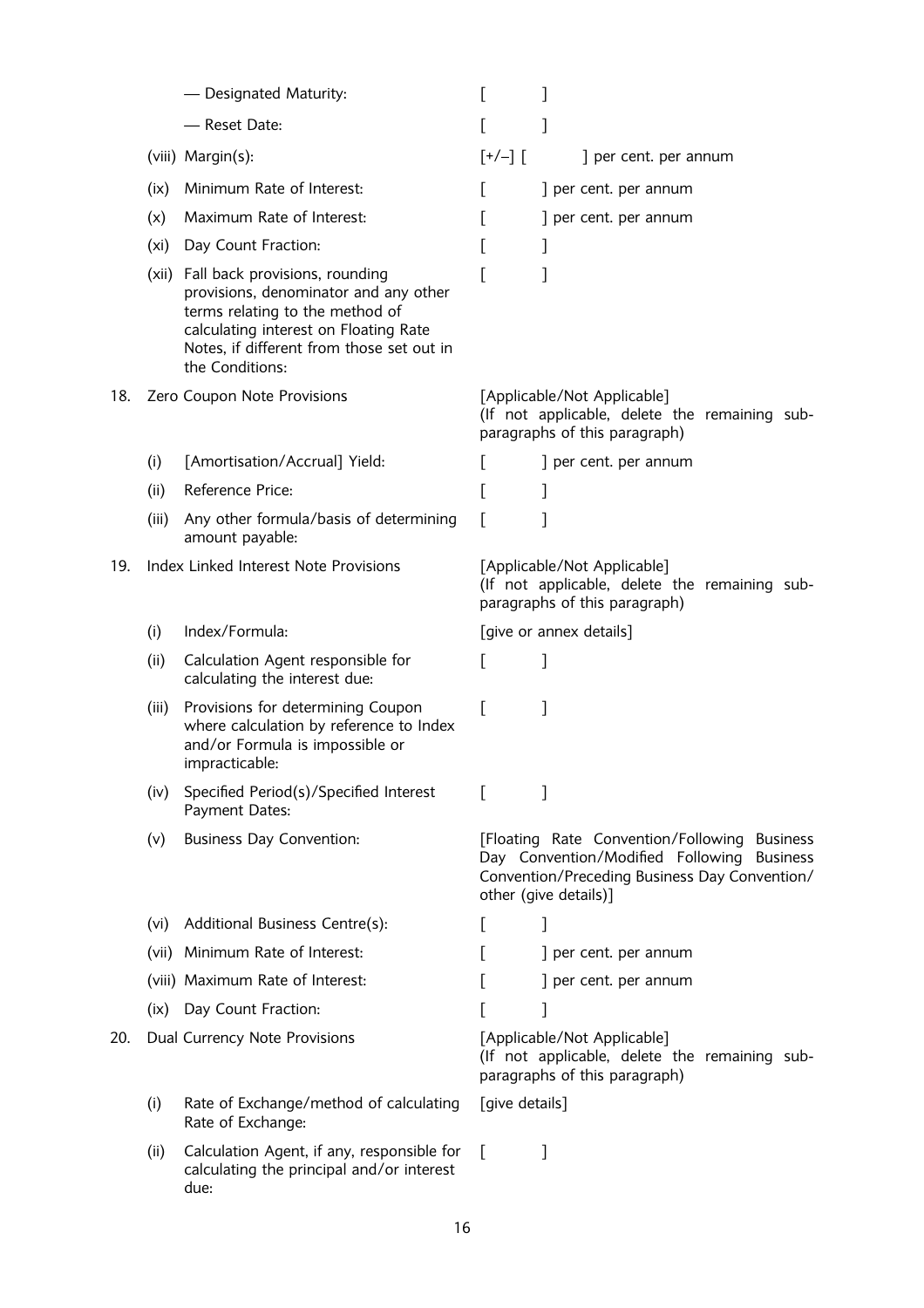|     | (iii) | Provisions applicable where calculation<br>by reference to Rate of Exchange<br>impossible or impracticable:                                                                                                           | L            | 1                                                                                                                                                                              |
|-----|-------|-----------------------------------------------------------------------------------------------------------------------------------------------------------------------------------------------------------------------|--------------|--------------------------------------------------------------------------------------------------------------------------------------------------------------------------------|
|     | (iv)  | Person at whose option Specified<br>Currency(ies) is/are payable:                                                                                                                                                     | L            | 1                                                                                                                                                                              |
| 21. |       | PROVISIONS RELATING TO REDEMPTION<br>Call Option                                                                                                                                                                      |              | [Applicable/Not Applicable]                                                                                                                                                    |
|     |       |                                                                                                                                                                                                                       |              | (If not applicable, delete the remaining sub-<br>paragraphs of this paragraph)                                                                                                 |
|     | (i)   | Optional Redemption Date(s):                                                                                                                                                                                          | L            | 1                                                                                                                                                                              |
|     | (ii)  | Optional Redemption Amount(s) and<br>method, if any, of calculation of such<br>amount(s):                                                                                                                             | E            | 1                                                                                                                                                                              |
|     | (iii) | If redeemable in part:                                                                                                                                                                                                |              |                                                                                                                                                                                |
|     |       | (a) Minimum Redemption Amount:                                                                                                                                                                                        | L            | 1                                                                                                                                                                              |
|     |       | (b) Maximum Redemption Amount:                                                                                                                                                                                        | L            |                                                                                                                                                                                |
|     | (iv)  | Notice period (if other than as set out in<br>the Conditions):                                                                                                                                                        | $\mathbf{I}$ | 1                                                                                                                                                                              |
| 22. |       | Put Option                                                                                                                                                                                                            |              | [Applicable/Not Applicable]<br>(If not applicable, delete the remaining sub-<br>paragraphs of this paragraph)                                                                  |
|     | (i)   | Optional Redemption Date(s):                                                                                                                                                                                          | $\mathbf{I}$ |                                                                                                                                                                                |
|     | (ii)  | Optional Redemption Amount(s) and<br>method, if any, of calculation of such<br>amount(s):                                                                                                                             | ſ            | 1                                                                                                                                                                              |
|     | (iii) | Notice period (if other than as set out in<br>the Conditions):                                                                                                                                                        | $\Gamma$     | 1                                                                                                                                                                              |
| 23. |       | Final Redemption Amount                                                                                                                                                                                               |              | [Par/other/see Appendix]                                                                                                                                                       |
| 24. |       | Early Redemption Amount                                                                                                                                                                                               |              |                                                                                                                                                                                |
|     |       | Early Redemption Amount(s) payable on<br>redemption for taxation reasons or on event<br>of default and/or the method of calculating<br>the same (if required or if different from that<br>set out in the Conditions): | L            | $\overline{\phantom{a}}$                                                                                                                                                       |
|     |       | <b>GENERAL PROVISIONS APPLICABLE TO THE NOTES</b>                                                                                                                                                                     |              |                                                                                                                                                                                |
| 25. |       | Form of Notes:                                                                                                                                                                                                        | L            | Temporary Global Note exchangeable for a<br>Permanent Global Note [which is exchangeable<br>for Definitive Notes on [<br>days' notice in<br>the following circumstances:<br>11 |
| 26. |       | Additional Financial Centre(s) or other special<br>provisions relating to Payment Dates:                                                                                                                              |              | [Not Applicable/give details. Note that this item<br>relates to the place of payment, and not interest<br>period end dates, to which item 17(iii) relates]                     |
| 27. |       | Talons for future Coupons or Receipts to be<br>attached to Definitive Notes (and dates on<br>which such Talons mature):                                                                                               |              | [Yes/No. If yes, give details]                                                                                                                                                 |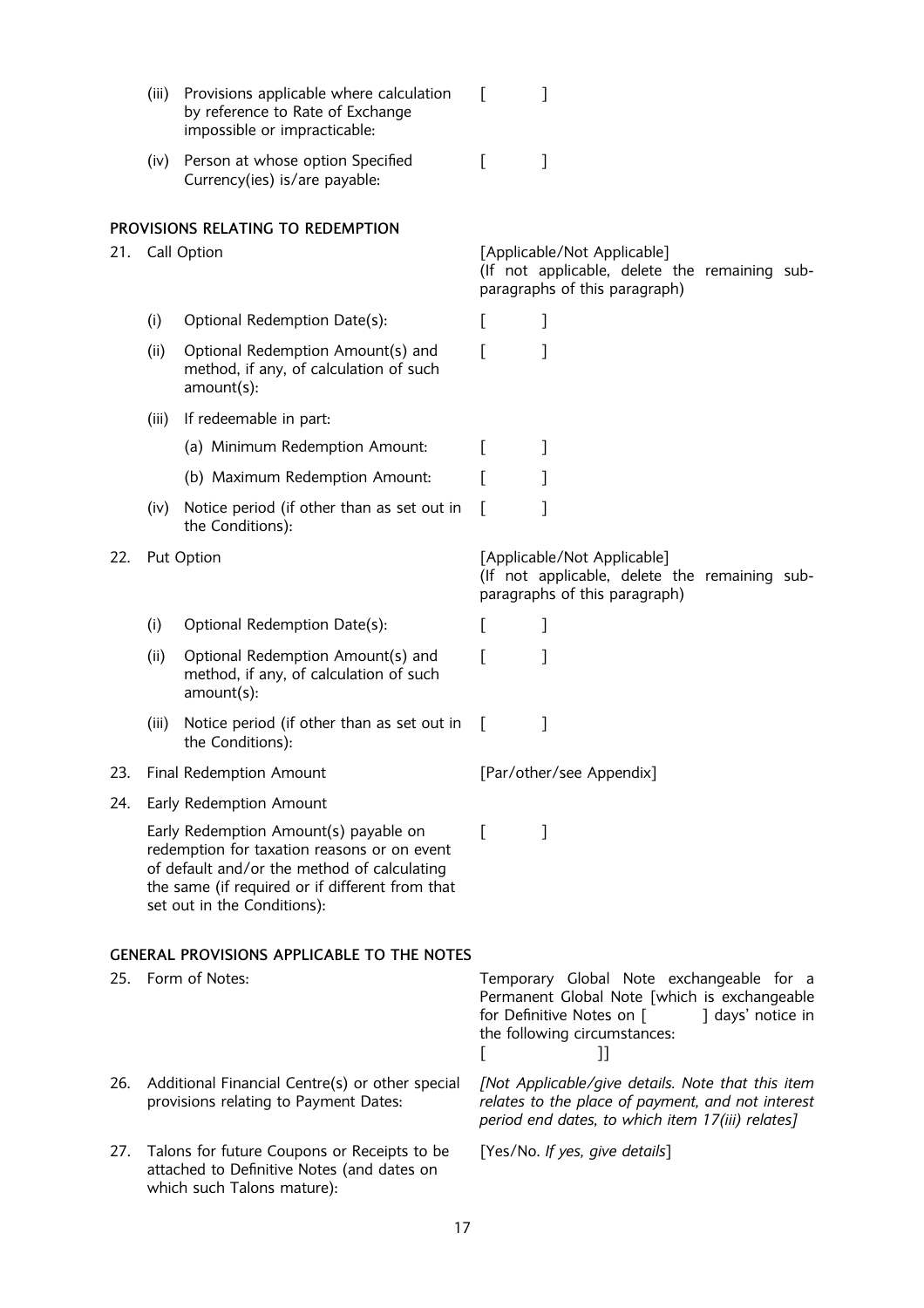| 28. | Details relating to Partly Paid Notes: amount<br>of each payment comprising the Issue Price<br>and date on which each payment is to be<br>made and consequences (if any) of failure to<br>pay, including any right of the Issuer to forfeit<br>the Notes and interest due on late payment: | [Not Applicable/give details]                                               |
|-----|--------------------------------------------------------------------------------------------------------------------------------------------------------------------------------------------------------------------------------------------------------------------------------------------|-----------------------------------------------------------------------------|
| 29. | Details relating to Instalment Notes: amount<br>of each instalment, date on which each<br>payment is to be made:                                                                                                                                                                           | [Not Applicable/give details]                                               |
| 30. | Redenomination, renominalisation and<br>reconventioning provisions:                                                                                                                                                                                                                        | [Not Applicable/The provisions annexed to this<br>Pricing Supplement apply] |
| 31. | Consolidation provisions:                                                                                                                                                                                                                                                                  | [Not Applicable/The provisions annexed to this<br>Pricing Supplement apply] |
| 32. | Other terms or special conditions:                                                                                                                                                                                                                                                         | [Not Applicable/give details]                                               |
|     | <b>DISTRIBUTION</b>                                                                                                                                                                                                                                                                        |                                                                             |
| 33. | (i)<br>If syndicated, names of Managers:                                                                                                                                                                                                                                                   | [Not Applicable/give names]                                                 |
|     | Stabilising Manager (if any):<br>(ii)                                                                                                                                                                                                                                                      | [Not Applicable/give name]                                                  |
| 34. | If non-syndicated, name of Dealer:                                                                                                                                                                                                                                                         | [Not Applicable/give name]                                                  |
| 35. | Additional selling restrictions:                                                                                                                                                                                                                                                           | [Not Applicable/give details]                                               |
|     | <b>OPERATIONAL INFORMATION</b>                                                                                                                                                                                                                                                             |                                                                             |
| 36. | ISIN Code:                                                                                                                                                                                                                                                                                 | [<br>1                                                                      |
| 37. | Common Code:                                                                                                                                                                                                                                                                               |                                                                             |
| 38. | Any clearing system(s) other than Euroclear<br>and Clearstream, Luxembourg and the<br>relevant identification number(s):                                                                                                                                                                   | [Not Applicable/give name(s) and number(s)]                                 |
| 39. | Delivery:                                                                                                                                                                                                                                                                                  | Delivery [against/free of] payment                                          |
| 40. | Additional Paying Agent(s) (if any):                                                                                                                                                                                                                                                       | 1<br>L                                                                      |

# [LISTING APPLICATION

This Pricing Supplement comprises the details required to list the issue of Notes described herein pursuant to the listing of the £4,000,000,000 Debt Issuance Programme of Barclays Bank PLC.]

# RESPONSIBILITY

The Issuer accepts responsibility for the information contained in this Pricing Supplement.

Signed on behalf of the Issuer:

By:

. . . . . . . . . . . . . . . . . . . . . . . . . . . . . . . . . . . . . . . . . . . . . . . . . . . . . . . . Duly authorised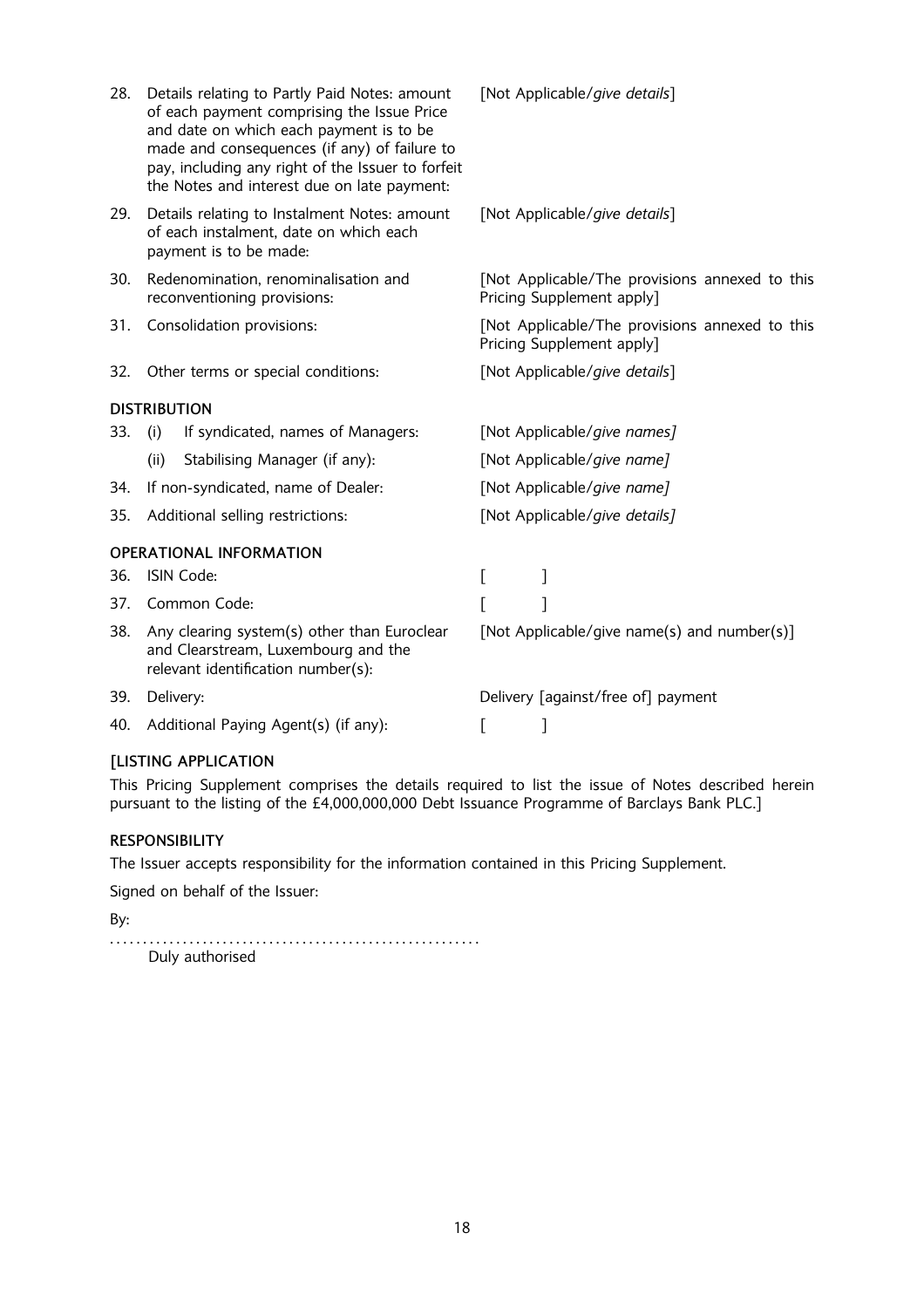#### CONDITIONS OF THE NOTES

The following is the text of the conditions applicable to the Notes which, subject to completion and amendment and as supplemented or varied in accordance with the provisions of the relevant Pricing Supplement(s), will be incorporated by reference in each Global Note and which will be attached to or endorsed on the Definitive Notes (if any) issued in exchange for the Global Note representing each Tranche, details of the relevant Tranche being as set out in the relevant Pricing Supplement. The Pricing Supplement in relation to any Tranche may specify other conditions which shall, to the extent so specified or to the extent inconsistent with such conditions, replace or modify the following conditions for the purpose of such Tranche.

This Note is one of a Series of Notes (as defined below) issued pursuant to the Debt Issuance Programme (the "Programme") established by Barclays Bank PLC (the "Bank" or the "Issuer"), Barclays Overseas Capital Corporation B.V. ("BOCC") and Barclays Overseas Investment Company B.V. (``BOIC'') on 10th October, 1995 and is constituted by a Trust Deed dated 10th October, 1995, as amended and restated on 8th October, 1997, as supplemented by a First Supplemental Trust Deed dated 29th October, 1998 and by a Second Supplemental Trust Deed dated 28th October, 1999 and as further modified and restated by a Third Supplemental Trust Deed dated 30th October, 2000 (as so amended, restated, modified and supplemented and as further amended, restated, modified and/or supplemented from time to time, the "Trust Deed") each between, inter alios, the Bank and Royal & Sun Alliance Trust Company Limited (formerly called Sun Alliance Trust Company Limited) (the ``Trustee'' which expression shall wherever the context so admits include its successors) and has the benefit of an Agency Agreement dated 10th October, 1995, as amended and restated on 30th October, 2000 (as amended or supplemented from time to time, the "Agency Agreement") made between, inter alios, the Bank, the Principal Paying Agent (the "Principal Paying Agent" which expression shall wherever the context so admits include its successors as such, and, together with any successor and the other paying agent(s) appointed in respect of any Notes, the "Paying Agents"), the Agent Bank (the "Agent Bank" which expression shall wherever the context so admits include any successor or other person appointed as such in respect of any Notes), each named therein, and the Trustee. The initial Paying Agents and the initial Agent Bank are named below. On 30th October, 2000 BOCC and BOIC ceased to be included as issuers under the Programme. The Trustee shall exercise the duties, powers, trusts, authorities and discretions vested in it by the Trust Deed separately in relation to each Series of Notes in accordance with the provisions of the Trust Deed. Copies of the Trust Deed and the Agency Agreement are available for inspection during normal business hours at the office for the time being of the Trustee (being at 30th October, 2000 Phoenix House, 18 King William Street, London EC4N 7HE) and at the specified office of each of the Paying Agents appointed from time to time pursuant to the terms of the Agency Agreement. The holders for the time being of Notes (the "Noteholders") and of any coupons ("Coupons") or talons for further Coupons ("Talons") appertaining thereto (together, the "Couponholders") are entitled to the benefit of, are bound by, and will be deemed to have notice of, all the provisions of the Trust Deed and the Agency Agreement applicable to them.

The term "Notes" means debt instruments, by whatever name called, issued under the Programme. All Notes will be issued in series (each, a "Series") and each Series may comprise one or more tranches (each, a "Tranche") of Notes. Each Tranche will be the subject of a pricing supplement (each, a "Pricing Supplement"), a copy of which will be attached to or endorsed on each Note of such Tranche. The Pricing Supplement applicable to this Note supplements these Conditions and may specify other conditions which shall, to the extent so specified or to the extent not consistent with these Conditions, replace or modify these Conditions for the purposes of this Note. References herein to the "relevant Pricing Supplement" are to the Pricing Supplement attached hereto or endorsed hereon. Subject as set out in the relevant Pricing Supplement, all Notes issued on the same date, denominated in the same currency, having the same maturity date, bearing interest, if any, on the same basis and otherwise issued on identical terms will constitute one Tranche of Notes.

#### 1. Form, Denomination and Title

#### (a) Form

The Notes of this Series are in bearer form serially numbered.

The Notes are either Senior Notes or Capital Notes, as specified in the relevant Pricing Supplement. In addition, the Notes are issued in any one or more of the following forms as specified in the relevant Pricing Supplement: (i) Notes bearing interest on a fixed rate basis ("Fixed Rate Notes"); (ii) Notes bearing interest on a floating or variable rate basis ("Floating Rate Notes");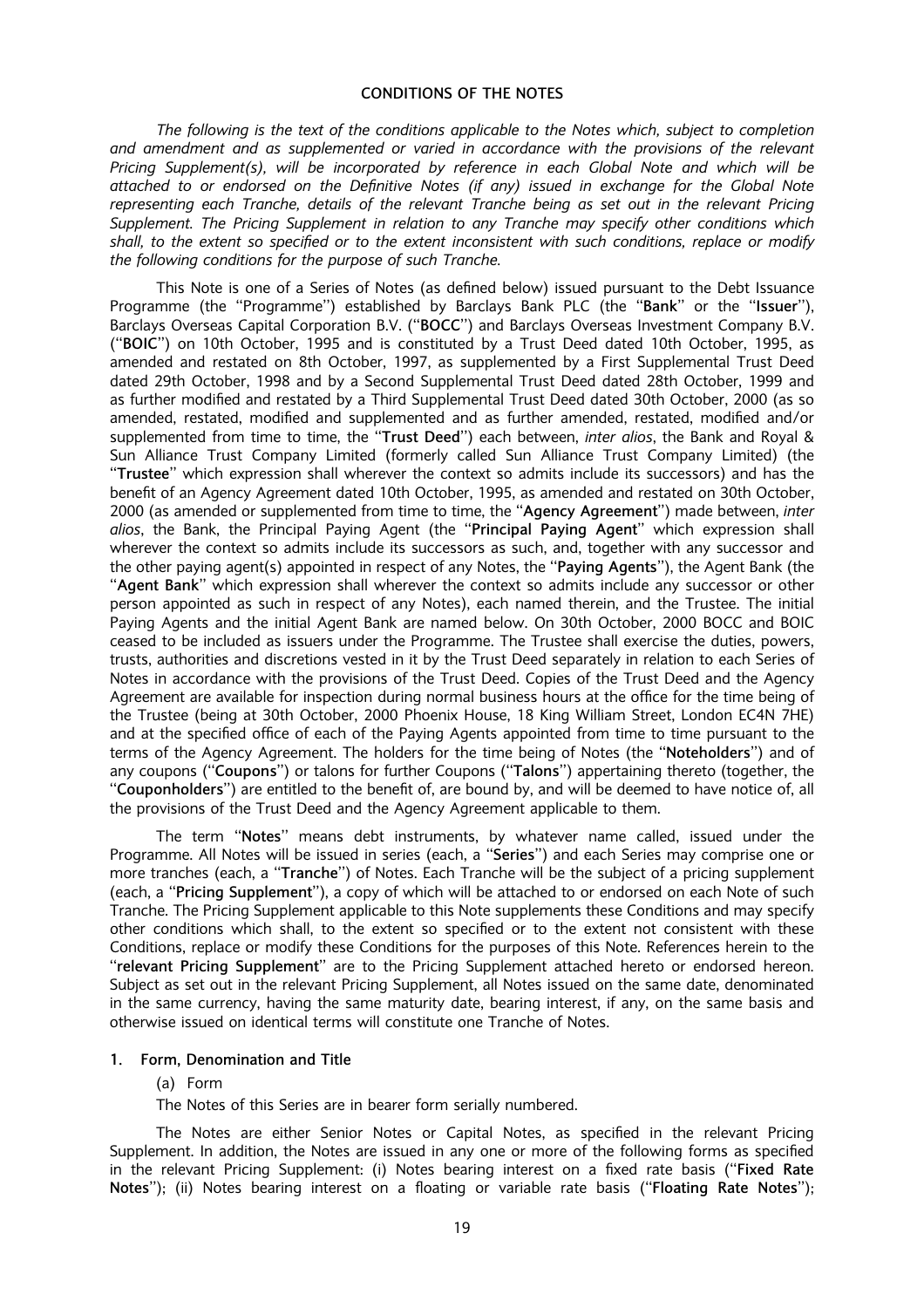(iii) Notes issued on a non-interest bearing basis ("Zero Coupon Notes"); (iv) Notes in respect of which principal and/or interest is or may be payable in one or more currencies other than the currency in which they are denominated ("Dual Currency Notes"); (v) Notes in respect of which principal and/or interest is calculated by reference to an index and/or a formula or such other terms as are specified in the relevant Pricing Supplement ("Index Linked Notes"); (vi) Notes the principal amount of which is repayable by instalments ("Instalment Notes"); and (vii) Notes which are issued on a partly paid basis (``Partly Paid Notes''). The appropriate provisions of these Conditions shall apply accordingly in relation to the Notes of this Series.

Interest-bearing Notes, if so specified in the relevant Pricing Supplement, have attached thereto at the time of their initial delivery Coupons and, if so specified, also have attached thereto at the time of their initial delivery a Talon, and the expression "Coupons" shall, where the context so permits, include Talons.

Instalment Notes have endorsed thereon a grid for recording the repayment of principal or, if so specified in the relevant Pricing Supplement, have attached thereto at the time of their initial delivery payment receipts ("Receipts") in respect of the instalments of principal (other than the final instalment) and the expression "Notes" shall, where the context so permits, include Receipts.

#### (b) Denomination

The Notes of this Series are issued in the denomination(s) specified in the relevant Pricing Supplement. Notes of one denomination will not be exchangeable for Notes of any other denomination.

#### (c) Title

Title to the Notes and Coupons shall pass by delivery.

To the extent permitted by law, the Issuer, each Paying Agent, the Agent Bank and the Trustee may deem and treat the holder of any Note or of any Coupon as the absolute owner thereof (whether or not such Note or Coupon shall be overdue and notwithstanding any notice of ownership or writing thereon or notice of any trust or previous loss or theft thereof) for the purpose of making payment and for all other purposes.

### 2. Currency

The Notes of this Series are denominated in the currency specified in the relevant Pricing Supplement (the "Specified Currency") (being euro, U.S. dollars, pounds sterling, Japanese Yen or such other currency as is so specified).

#### 3. Status and Subordination

#### (1) Senior Notes

Senior Notes and the Coupons (if any) appertaining thereto constitute direct, unconditional, unsecured and unsubordinated obligations of the Issuer ranking pari passu, without any preference among themselves, with all other outstanding unsecured and unsubordinated obligations of the Issuer, present and future, except such obligations as are preferred by operation of law.

# (2) Capital Notes

Capital Notes and the Coupons (if any) appertaining thereto constitute direct and unsecured obligations of the Issuer ranking pari passu without any preference among themselves. In the event of the winding up of the Issuer, the claims of the Trustee, the Noteholders and the Couponholders (if any) against the Issuer in respect of such Notes and Coupons will be subordinated, in the manner provided in the Trust Deed, to the claims of all other creditors of the Issuer (including depositors) except for the claims of holders of unsecured rights against the Issuer being rights which are subordinated so as to rank either (i) pari passu with such Notes and Coupons, with all of which excepted claims such Notes and Coupons shall rank pari passu, or (ii) junior to such Notes and Coupons.

#### (3) Capital Notes: Deferral of Payments

In the case of Capital Notes in relation to which this Condition  $3(3)$  is specified in the relevant Pricing Supplement as applying, the Issuer shall be entitled, by notice in writing to the Trustee (a ``Deferral Notice''), to defer the due date for payment of any principal or interest in respect of such Notes, and, accordingly, on the giving of such notice the due date for payment of such principal or interest (the "Deferred Payment") shall be so deferred and the Issuer shall not be obliged to make payment thereof on the date the same would otherwise have become due and payable, and such deferral of payment shall not constitute a default by the Issuer for any purpose. Accordingly, the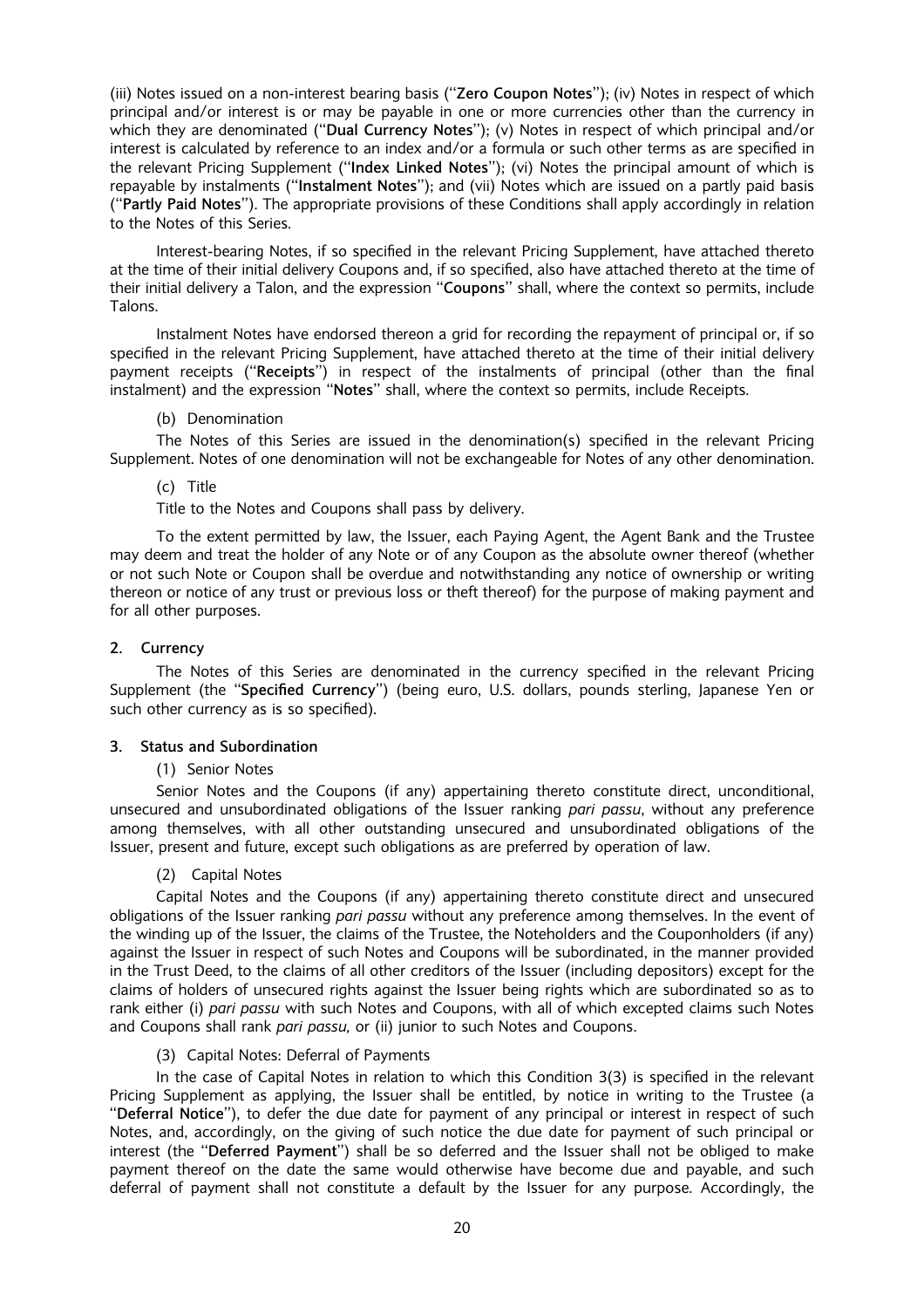applicable provisions of these Conditions in relation to such Notes shall in all respects have effect subject to this Condition 3(3). The Issuer may not give a Deferral Notice except in circumstances where the United Kingdom Financial Services Authority (the "Financial Services Authority") has required or requested the Issuer to defer payment of the relevant Deferred Payment. Interest will accrue on principal deferred as aforesaid in accordance with the provisions of these Conditions and the Trust Deed, save that such interest shall only become due and payable at such time as the principal in respect of which it has accrued becomes due and payable under the following sentence. Promptly upon being satisfied that the Financial Services Authority will not object to the payment of the whole or any part of any Deferred Payment, the Issuer shall give to the Trustee written notice thereof (a "Payment Notice") and the relevant Deferred Payment (or the appropriate part of it) and any accrued interest as aforesaid shall become due and payable on the seventh day after the date of such Payment Notice. In addition, all Deferred Payments which remain unpaid shall become due and payable in full on the commencement (as defined in the Trust Deed) of a winding up of the Issuer. Where more than one Deferred Payment remains unpaid, payment of part thereof shall be made pro rata according to the amounts of such Deferred Payments remaining unpaid and of any accrued interest as aforesaid remaining unpaid. The Issuer shall promptly give notice to the holders of the relevant Series of Notes in accordance with Condition 14 of any Deferral Notice or Payment Notice.

NB: In the case of Capital Notes which constitute Tier 3 capital, the Financial Services Authority requires to be notified by a bank if its total eligible capital falls below its target capital requirement and the Financial Services Authority may require deferral of payments of principal and interest in respect of such Notes in such circumstances.

#### 4. Interest

(1) Certain Defined Terms

As used in these Conditions:

"Rate of Interest" means the rate, or each rate, of interest in respect of each interest bearing Note determined in accordance with the applicable provisions of this Condition 4 and/or as specified in the relevant Pricing Supplement.

"Interest Commencement Date" means the date specified as such in the relevant Pricing Supplement.

"Maturity Date" means the date on which a Note is to be redeemed (or, in the case of an Instalment Note, finally redeemed), as specified in the relevant Pricing Supplement.

(2) Interest on Fixed Rate Notes

Unless otherwise provided in the relevant Pricing Supplement, each Fixed Rate Note shall bear interest in accordance with the provisions of this Condition 4(2).

(a) Each Fixed Rate Note bears interest on the outstanding principal amount of such Note (or, in the case of any Partly Paid Note unless otherwise specified in the relevant Pricing Supplement, the principal amount for the time being paid up thereon) at the fixed rate or rates per annum specified in the relevant Pricing Supplement as the Rate(s) of Interest from (and including) the Interest Commencement Date for such Note. Interest will be payable in arrear on the date or dates in each year specified in the relevant Pricing Supplement (each, a "Fixed Interest Payment Date") and on the Maturity Date of such Note if other than a Fixed Interest Payment Date. The first payment of interest will be made on the first Fixed Interest Payment Date following the Interest Commencement Date.

(b) Interest will cease to accrue on each Fixed Rate Note from (and including) its due date for redemption (or, in the case of an Instalment Note, in respect of each instalment of principal, from (and including) the due date for payment of the relevant Instalment Amount, as defined in Condition 5) unless, upon due presentation, payment of principal is improperly withheld or refused. In such event, interest will continue to accrue (as well after as before any judgment) up to and including the date on which, upon further presentation, payment in full of the principal amount due in respect of such Fixed Rate Note, together with accrued interest, is made or (if earlier) the date upon which notice is duly given to the holder of such Note that sufficient funds for payment of the principal amount due in respect of it, together with accrued interest, have been received by the Principal Paying Agent or the Trustee.

(c) If interest falls to be calculated for a period which is not a full year, such interest will be calculated on the basis of the Day Count Fraction as specified in the relevant Pricing Supplement.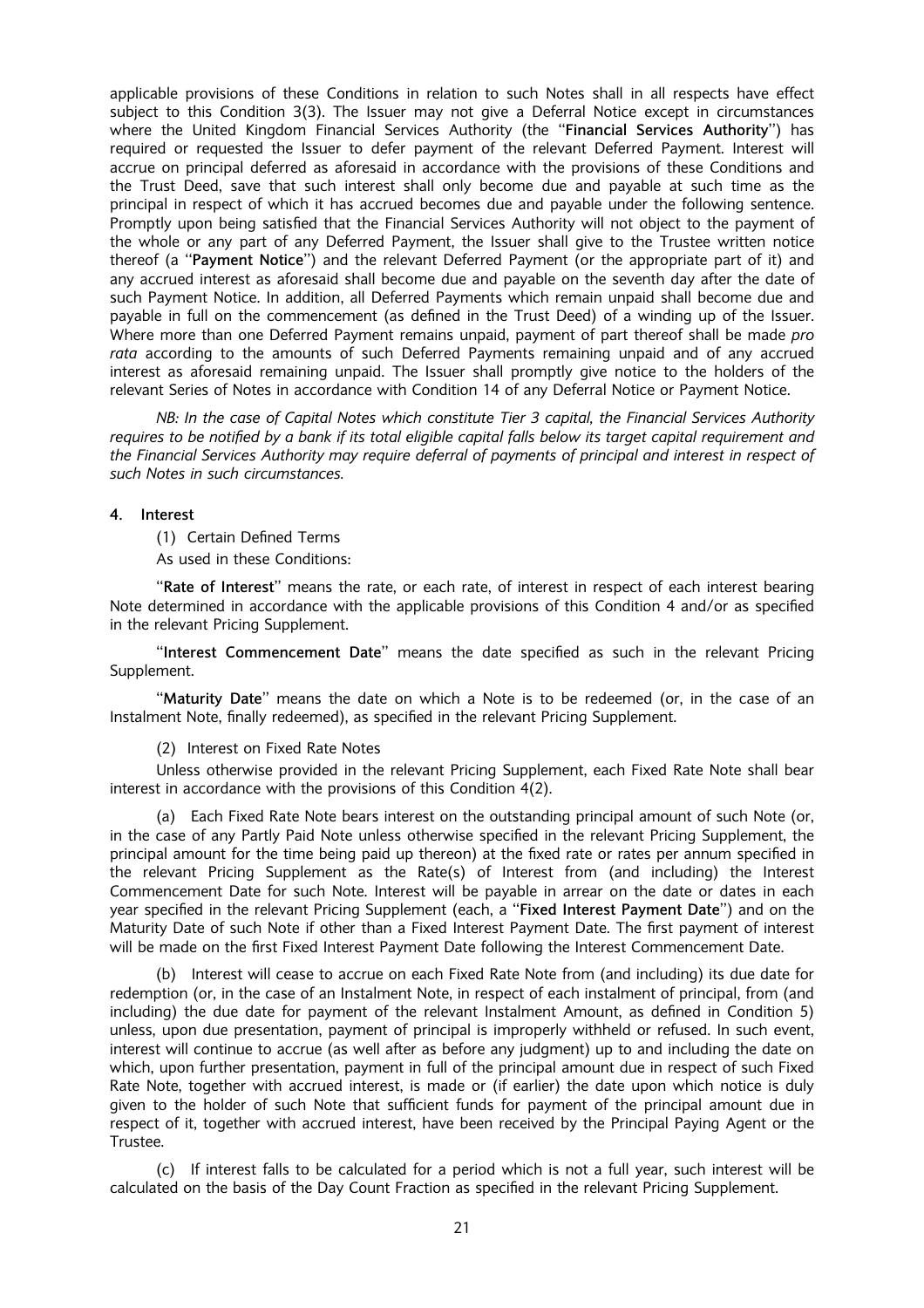#### (3) Interest on Floating Rate Notes

Unless otherwise provided in the relevant Pricing Supplement, each Floating Rate Note shall bear interest in accordance with the applicable provisions of this Condition 4(3).

## (a) Accrual of Interest

Each Floating Rate Note bears interest on the outstanding principal amount of such Note (or, in the case of any Partly Paid Note unless otherwise specified in the relevant Pricing Supplement, the principal amount for the time being paid up thereon) from (and including) the Interest Commencement Date for such Note.

Interest will cease to accrue on each Floating Rate Note from (and including) its due date for redemption (or, in the case of an Instalment Note, in respect of each instalment of principal, from (and including) the due date for payment of the relevant Instalment Amount) unless, upon due presentation, payment of principal is improperly withheld or refused. In such event, interest will continue to accrue (as well after as before any judgment) up to (and including) the date on which, upon further presentation, payment in full of the principal amount due in respect of such Note, together with accrued interest, is made or (if earlier) the date upon which notice is duly given to the holder of such Note that sufficient funds for payment of the principal amount due in respect of it, together with accrued interest, have been received by the Principal Paying Agent or the Trustee.

#### (b) Interest Payment Dates and Interest Periods

Interest on each Floating Rate Note will be payable in arrear on either:

- (i) the Specified Interest Payment Date(s) as is/are specified in the relevant Pricing Supplement for such purpose (each, an "Interest Payment Date"); or
- (ii) if no Specified Interest Payment Date(s) is/are specified in the relevant Pricing Supplement for such purpose, each date (each, an "Interest Payment Date") which falls the number of months or other period specified as the Specified Period in the relevant Pricing Supplement after the preceding Interest Payment Date or, in the case of the first Interest Payment Date, after the Interest Commencement Date.

Such interest will be payable in respect of each Interest Period (which expression shall, in these Conditions, mean the period from (and including) an Interest Payment Date (or the Interest Commencement Date) to (but excluding) the next (or first) Interest Payment Date).

If a Business Day Convention is specified in the applicable Pricing Supplement and  $(x)$  if there is no numerically corresponding day in the calendar month in which an Interest Payment Date should occur or (y) if any Interest Payment Date would otherwise fall on a day which is not a Business Day, then, if the Business Day Convention specified is:

- (1) in any case where Specified Periods are specified in accordance with Condition  $4(3)(b)(ii)$ above, the Floating Rate Convention, such Interest Payment Date (i) in the case of  $(x)$ above, shall be the last day that is a Business Day in the relevant month and the provisions of (B) below shall apply *mutatis mutandis* or (ii) in the case of (y) above, shall be postponed to the next day which is a Business Day unless it would thereby fall into the next calendar month, in which event (A) such Interest Payment Date shall be brought forward to the immediately preceding Business Day and (B) each subsequent Interest Payment Date shall be the last Business Day in the month which falls the Specified Period after the preceding applicable Interest Payment occurred; or
- (2) the Following Business Day Convention, such Interest Payment Date shall be postponed to the next day which is a Business Day; or
- (3) the Modified Following Business Day Convention, such Interest Payment Date shall be postponed to the next day which is a Business Day unless it would thereby fall into the next calendar month, in which event such Interest Payment Date shall be brought forward to the immediately preceding Business Day; or
- (4) the Preceding Business Day Convention, such Interest Payment Date shall be brought forward to the immediately preceding Business Day.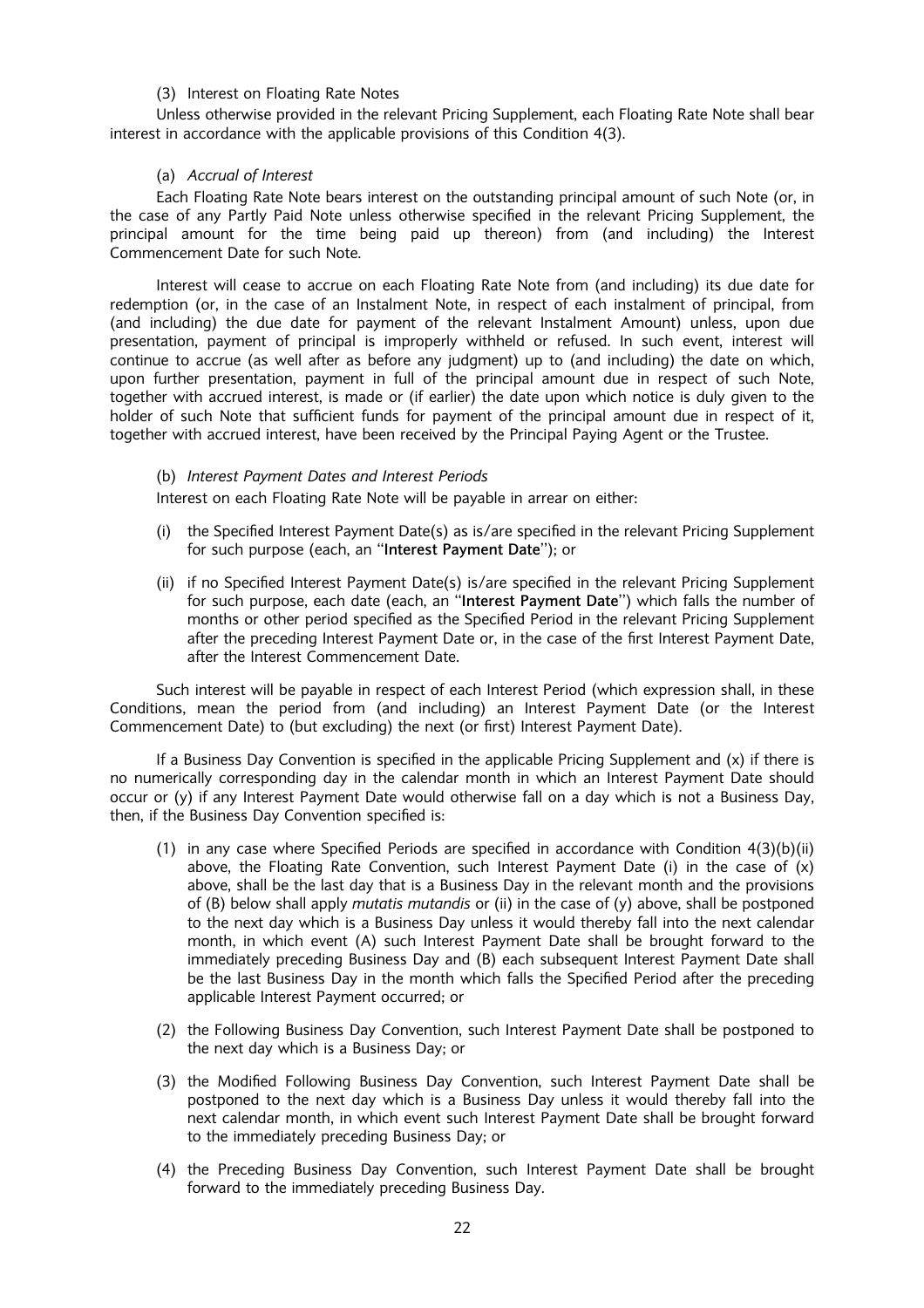In this Condition, "Business Day" means a day which is both:

- (A) a day on which commercial banks and foreign exchange markets settle payments and are open for general business (including dealings in foreign exchange and foreign currency deposits) in London and any Additional Business Centre specified in the applicable Pricing Supplement; and
- (B) either (1) in relation to any sum payable in a Specified Currency other than euro, a day on which commercial banks and foreign exchange markets settle payments and are open for general business (including dealings in foreign exchange and foreign currency deposits) in the principal financial centre of the country of the relevant Specified Currency (if other than London and any Additional Business Centre and which, if the Specified Currency is Australian or New Zealand dollars, shall be Sydney and Auckland, respectively), or (2) in relation to any sum payable in euro, a day on which the Trans-European Automated Real Time Gross Settlement Express Transfer (TARGET) system (the "TARGET System") is operating.

#### (c) Rate of Interest

The Rate of Interest payable from time to time on each Floating Rate Note will be determined in the manner provided in the relevant Pricing Supplement.

#### (d) Rate of Interest: Screen Rate Basis

Where so specified in the relevant Pricing Supplement, the Rate of Interest applicable to each Floating Rate Note for each Interest Period shall be determined by the Agent Bank on the following basis:

- (i) the Agent Bank will determine the rate for deposits (or, as the case may require, the arithmetic mean (rounded, if necessary, to the nearest one-hundred thousandth of a percentage point) of the rates for deposits (excluding, if all the rates are not the same where there are four or more such rates, the highest and lowest rates and, if there is more than one highest or lowest rate, excluding one such rate)) in the relevant currency for a period of the duration of the relevant Interest Period on the Relevant Screen Page as at either 11.00 a.m. (London time) in the case of the London inter-bank offered rate (``LIBOR'') or 11.00 a.m. (Brussels time), in the case of the Euro inter-bank offered rate (``EURIBOR'') on the applicable Interest Determination Date (as indicated in the relevant Pricing Supplement) (the "Interest Determination Date"):
- (ii) if, on any Interest Determination Date, no such rate for deposits so appears (or, as the case may require, if fewer than two such rates for deposits so appear), the Agent Bank will request appropriate quotations and will determine the arithmetic mean (rounded as aforesaid) of the rates at which deposits in the relevant currency are offered by, if the reference rate is LIBOR, four major banks in the London interbank market, selected by the Agent Bank, at approximately 11.00 a.m. (London time) on the Interest Determination Date to leading banks in the London interbank market or, if the reference rate is EURIBOR, the principal Euro-zone office of four major banks in the Euro-zone, selected by the Agent Bank, at approximately 11.00 a.m. (Brussels time) on the Interest Determination Date to leading banks in the Euro-zone inter-bank market, in each case for a period of the duration of the relevant Interest Period and in an amount that is representative for a single transaction in the relevant market at the relevant time;
- (iii) if, on any Interest Determination Date, only two or three rates are so quoted, the Agent Bank will determine the arithmetic mean (rounded as aforesaid) of the rates so quoted; and
- (iv) if fewer than two rates are so quoted, the Agent Bank will determine the arithmetic mean (rounded as aforesaid) of the rates quoted by four major banks in the Relevant Financial Centre (as defined below) (or, in the case of Notes denominated in euro, in such financial centre or centres as the Agent Bank may select), selected by the Agent Bank, at approximately 11.00 a.m. (Relevant Financial Centre (or other financial centre or centres as aforesaid) time) on the Interest Determination Date for loans in the relevant currency to leading European banks for a period of the duration of the relevant Interest Period and in an amount that is representative for a single transaction in the relevant market at the relevant time,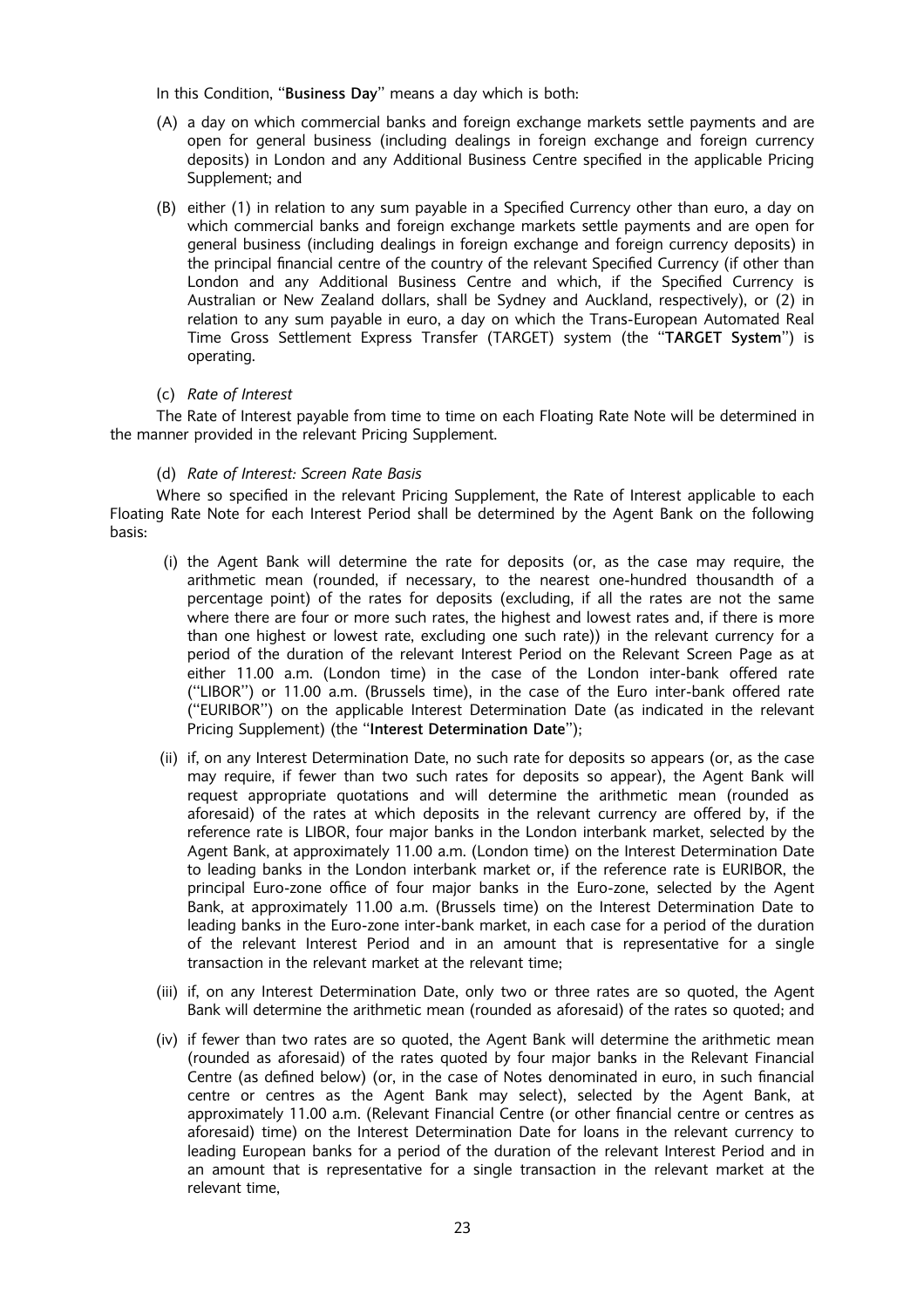and the Rate of Interest applicable to such Note during each Interest Period will be the rate (or, as the case may be, the arithmetic mean) so determined plus or minus (as specified in the relevant Pricing Supplement) the relevant margin (if any) so specified (the "Relevant Margin") Provided that if the Agent Bank is unable to determine a rate (or, as the case may be, an arithmetic mean) in accordance with the above provisions in relation to any Interest Period, the Rate of Interest applicable to such Note during such Interest Period will be the rate (or, as the case may be, the arithmetic mean) last determined in relation to such Note in respect of a preceding Interest Period plus or minus, as the case may be, the Relevant Margin (but substituting, where a different Relevant Margin is to be applied to the relevant Interest Period from that which applied to the last preceding Interest Period, the Relevant Margin relating to the relevant Interest Period).

As used herein, "Relevant Screen Page" means such page as is specified in the relevant Pricing Supplement on Reuters Markets 3000 or Bridge/Telerate (or such other service or services as may be nominated as the information vendor for the purpose of displaying comparable rates in succession thereto) or such other equivalent information vending service as is so specified, "Euro-zone" means the region comprised of member states of the European Union that have adopted the euro as the single currency in accordance with the Treaty establishing the European Community as amended by the Treaty on European Union (together, the "Treaty") and "Relevant Financial Centre" means such financial centre or centres as may be specified in relation to the relevant currency for the purposes of the definition of "Business Day" in the ISDA Definitions (as defined below), as the same may be modified by the relevant Pricing Supplement.

If the reference rate from time to time in respect of this Note is specified in the relevant Pricing Supplement as being other than LIBOR or EURIBOR, the Rate of Interest in respect of this Note will be determined as provided in the relevant Pricing Supplement.

#### (e) Rate of Interest: ISDA Basis

Where so specified in the relevant Pricing Supplement, the Rate of Interest in respect of each Floating Rate Note for each Interest Period will be the applicable ISDA Rate plus or minus (as specified in the relevant Pricing Supplement) the Relevant Margin (if any). For this purpose, "ISDA Rate" for an Interest Period means a rate equal to the Floating Rate which would be determined by the Agent Bank under an interest rate swap transaction if the Agent Bank were acting as Calculation Agent for that swap transaction pursuant to the terms of an agreement incorporating the ISDA Definitions and under which:

- (i) the Floating Rate Option is as specified in the relevant Pricing Supplement;
- (ii) the relevant Interest Commencement Date is the Effective Date;
- (iii) the Designated Maturity is a period equal to the applicable Interest Period;
- (iv) the relevant Reset Date is either (A) if the applicable Floating Rate Option is based on either LIBOR or EURIBOR for a currency, the first day of that Interest Period or  $(B)$  in any other case, as specified in the relevant Pricing Supplement; and
- $(v)$  all other terms are as specified in the relevant Pricing Supplement.

"ISDA Definitions" means the 2000 ISDA Definitions, as published by the International Swaps and Derivatives Association, Inc. (unless otherwise specified in the relevant Pricing Supplement, as amended and updated as at the date of issue of such Note or, if the Series of which such Note forms a part consists of more than one Tranche, the date of issue of the first Tranche). The expressions ``Floating Rate'', ``Calculation Agent'', ``Floating Rate Option'', ``Effective Date'', ``Designated Maturity" and "Reset Date" have the respective meanings given to them in the ISDA Definitions.

When this Condition 4(3)(e) applies, the Agent Bank shall determine the Rate of Interest for each Interest Period in accordance with this Condition 4(3)(e).

#### (f) Minimum Rate of Interest and/or Maximum Rate of Interest

If the relevant Pricing Supplement specifies a Minimum Rate of Interest and/or a Maximum Rate of Interest for any one or more Interest Periods then the Rate of Interest for any such Interest Period shall in no event be less than or, as the case may be, greater than it.

#### (g) Determination of Rate of Interest and calculation of Interest Amount

The Agent Bank will, as soon as practicable after each time at which the Rate of Interest is to be determined, determine the Rate of Interest and calculate the amount of interest payable in respect of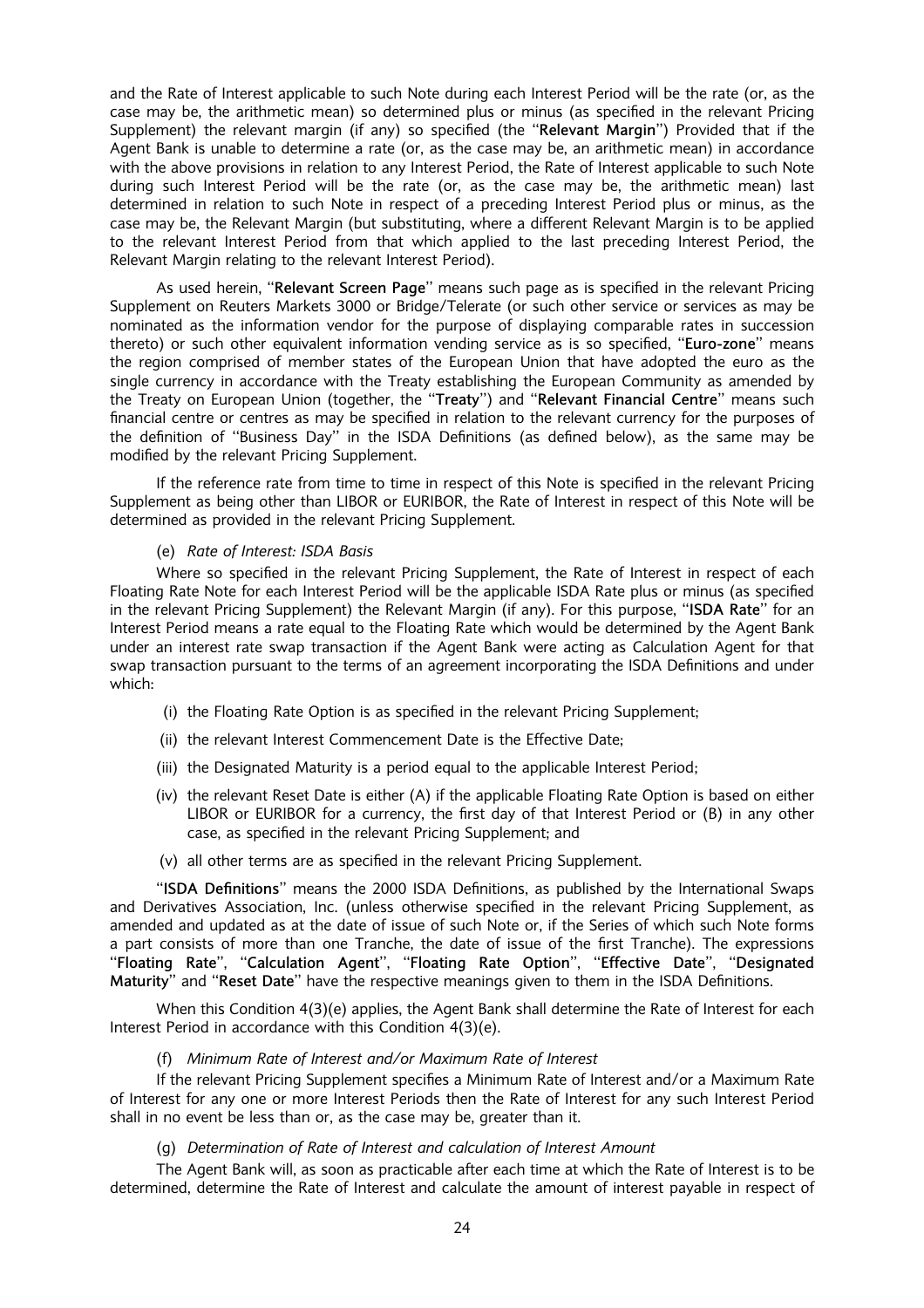each denomination of the relevant Floating Rate Notes (the "Interest Amount") for the relevant Interest Period.

The Interest Amount will be calculated by applying the Rate of Interest for such Interest Period to the outstanding principal amount (or, in the case of a Partly Paid Note unless otherwise specified in the relevant Pricing Supplement, the principal amount for the time being paid up thereon) of the relevant Note of each denomination, multiplying the product by the Day Count Fraction specified in the relevant Pricing Supplement and rounding the resulting figure to the nearest applicable sub-unit of the currency in which such Note is denominated or, as the case may be, in which such interest is payable (such sub-unit being the smallest size customarily used in the settlement of inter-bank payments of such currency and one half of any such sub-unit being rounded upwards).

``Day Count Fraction'' means, in respect of the calculation of an amount of interest for any Note for any period of time (from and including the first day of such period to but excluding the last) (whether or not constituting an Interest Period, the "Calculation Period") unless otherwise specified in the relevant Pricing Supplement:

- (i) if "Actual/365" or "Actual/Actual  $-$  ISDA" is specified in the relevant Pricing Supplement, the actual number of days in the Calculation Period divided by 365 (or, if any portion of that Calculation Period falls in a leap year, the sum of (A) the actual number of days in that portion of the Calculation Period falling in a leap year divided by 366 and (B) the actual number of days in that portion of the Calculation Period falling in a non-leap year divided by 365);
- (ii) if "Actual/365 (Fixed)" is specified in the relevant Pricing Supplement, the actual number of days in the Calculation Period divided by 365;
- (iii) if "Actual/360" is specified in the relevant Pricing Supplement, the actual number of days in the Calculation Period divided by 360;
- $(iv)$  if "30/360", "360/360" or "Bond Basis" is specified in the relevant Pricing Supplement, the number of days in the Calculation Period divided by 360 (the number of days to be calculated on the basis of a year of 360 days with 12 30-day months (unless (a) the last day of the Calculation Period is the 31st day of a month but the first day of the Calculation Period is a day other than the 30th or 31st day of a month, in which case the month that includes that last day shall not be considered to be shortened to a 30-day month, or (b) the last day of the Calculation Period is the last day of the month of February, in which case the month of February shall not be considered to be lengthened to a 30-day month));
- (v) if "30E/360" or "Eurobond Basis" is specified in the relevant Pricing Supplement, the number of days in the Calculation Period divided by 360 (the number of days to be calculated on the basis of a year of 360 days with 12 30-day months, without regard to the date of the first day or last day of the Calculation Period unless, in the case of an Calculation Period ending on (but excluding) the Maturity Date, the Maturity Date is the last day of the month of February, in which case the month of February shall not be considered to be lengthened to a 30-day month);
- (vi) if "Sterling/FRN" is specified in the relevant Pricing Supplement, the actual number of days in the Interest Period divided by 365 or, in the case of an Interest Payment Date falling in a leap year, 366; and
- (vii) if "Actual/Actual ISMA" is specified in the relevant Pricing Supplement:
	- (i) if the Calculation Period is equal to or shorter than the Determination Period during which it falls, the number of days in the Calculation Period divided by the product of (1) the number of days in such Determination Period and (2) the number of Determination Periods normally ending in any year; and
	- (ii) if the Calculation Period is longer than one Determination Period, the sum of:
		- (a) the number of days in such Calculation Period falling in the Determination Period in which it begins divided by the product of (1) the number of days in such Determination Period and (2) the number of Determination Periods normally ending in one year; and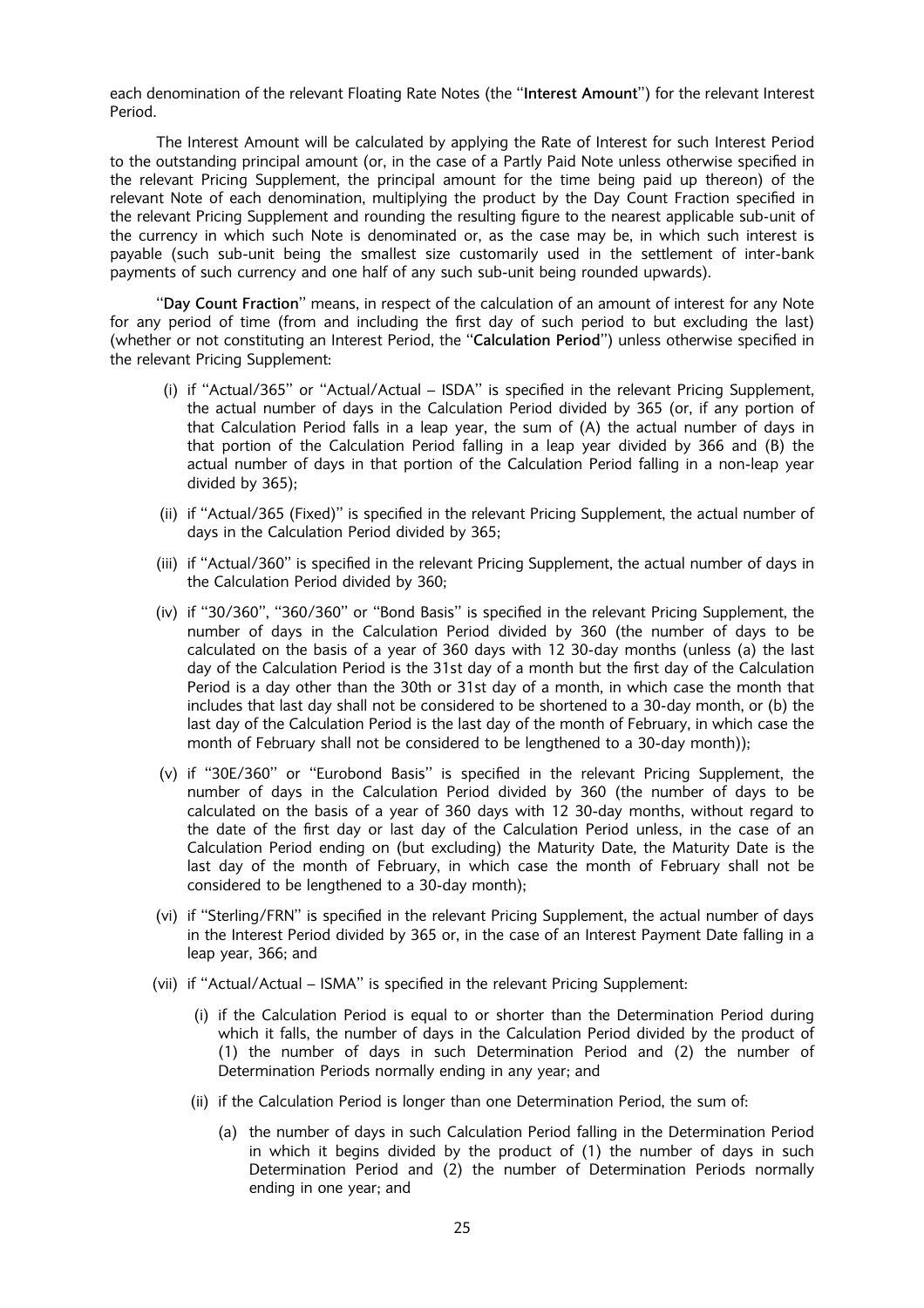(b) the number of days in such Calculation Period falling in the next Determination Period divided by the product of (1) the number of days in such Determination Period and (2) the number of Determination Periods normally ending in one year.

#### In these conditions:

``Determination Period'' means the period from and including an Interest Determination Date to but excluding the next Interest Determination Date.

#### (h) Notification of Rate of Interest and Interest Amount

The Agent Bank will cause the Rate of Interest and the Interest Amount for each Interest Period, the relevant Interest Payment Date and any other item determined or calculated by it in accordance with the relevant Pricing Supplement to be notified to the Issuer, the Principal Paying Agent and (in the case of listed Notes) the stock exchange or other relevant authority on which such Notes are for the time being listed or by which they have been admitted to listing as soon as possible after the determination or calculation thereof but in any event not later than the fourth day thereafter on which commercial banks are open for business (including dealings in foreign exchange and foreign currency deposits) in London (each such day being a "London Banking Day"). The Agent Bank will give notice to the relevant Noteholders of the Rate of Interest, the Interest Amount and the relevant Interest Payment Date in accordance with Condition 14 as soon as possible after the determination or calculation thereof. The Interest Amount and the Interest Payment Date so notified in respect of any Notes may subsequently be amended (or appropriate alternative arrangements made by way of adjustment) without prior notice in the event of an extension or shortening of the Interest Period. Any such amendment will be promptly notified to each stock exchange or other relevant authority on which such Notes are for the time being listed or by which they have been admitted to listing.

### (i) Determination or calculation by the Trustee

If the Agent Bank does not at any time for any reason determine the Rate of Interest or calculate the Interest Amount or any other item required to be determined or calculated by it under the relevant Pricing Supplement, the Trustee shall do so and such determination or calculation shall be deemed to have been made by the Agent Bank. In doing so, the Trustee shall apply the foregoing provisions of this Condition 4(3) and, where applicable, the relevant Pricing Supplement, with any necessary consequential amendments, to the extent that, in its opinion, it can do so, and in all other respects it shall do so in such manner as it shall deem fair and reasonable in all the circumstances (subject always to Condition 4(3)(f)).

#### (j) Certificates, etc. to be final

All certificates, communications, opinions, determinations, calculations, quotations and decisions given, expressed, made or obtained for the purposes of the provisions of this Condition 4 whether by the Agent Bank or the Trustee shall (in the absence of manifest error) be final and binding on the Issuer, the Trustee, the Paying Agents and the holders of Notes and of the Coupons appertaining thereto. No holder of Notes or of the Coupons appertaining thereto shall be entitled to proceed against the Agent Bank, the Trustee, the Paying Agents or any of them in connection with the exercise or non-exercise by them of their powers, duties and discretions hereunder.

#### (4) Index Linked Notes and Dual Currency Notes

In the case of Index Linked Notes or Dual Currency Notes, if the Rate of Interest and/or amount of interest falls to be determined by reference to an index and/or formula or, as the case may be, an exchange rate then the Rate of Interest and/or amount of interest shall be determined in the manner specified in the relevant Pricing Supplement.

Such interest will cease to accrue on an Index Linked Note or Dual Currency Note from (and including) its due date for redemption (or, in the case of an Instalment Note, in respect of each instalment of principal, from (and including) the due date for payment of the relevant Instalment Amount) unless, upon due presentation, payment of the amount due on redemption is improperly withheld or refused. In such event, interest will continue to accrue (as well after as before any judgment) up to and including the date on which, upon further presentation, payment in full of the redemption amount due in respect of such Note, together with accrued interest, is made or (if earlier) the date on which notice is given to the holder of such Note that sufficient funds for payment of the redemption amount due in respect of it, together with accrued interest, have been received by the Principal Paying Agent or the Trustee.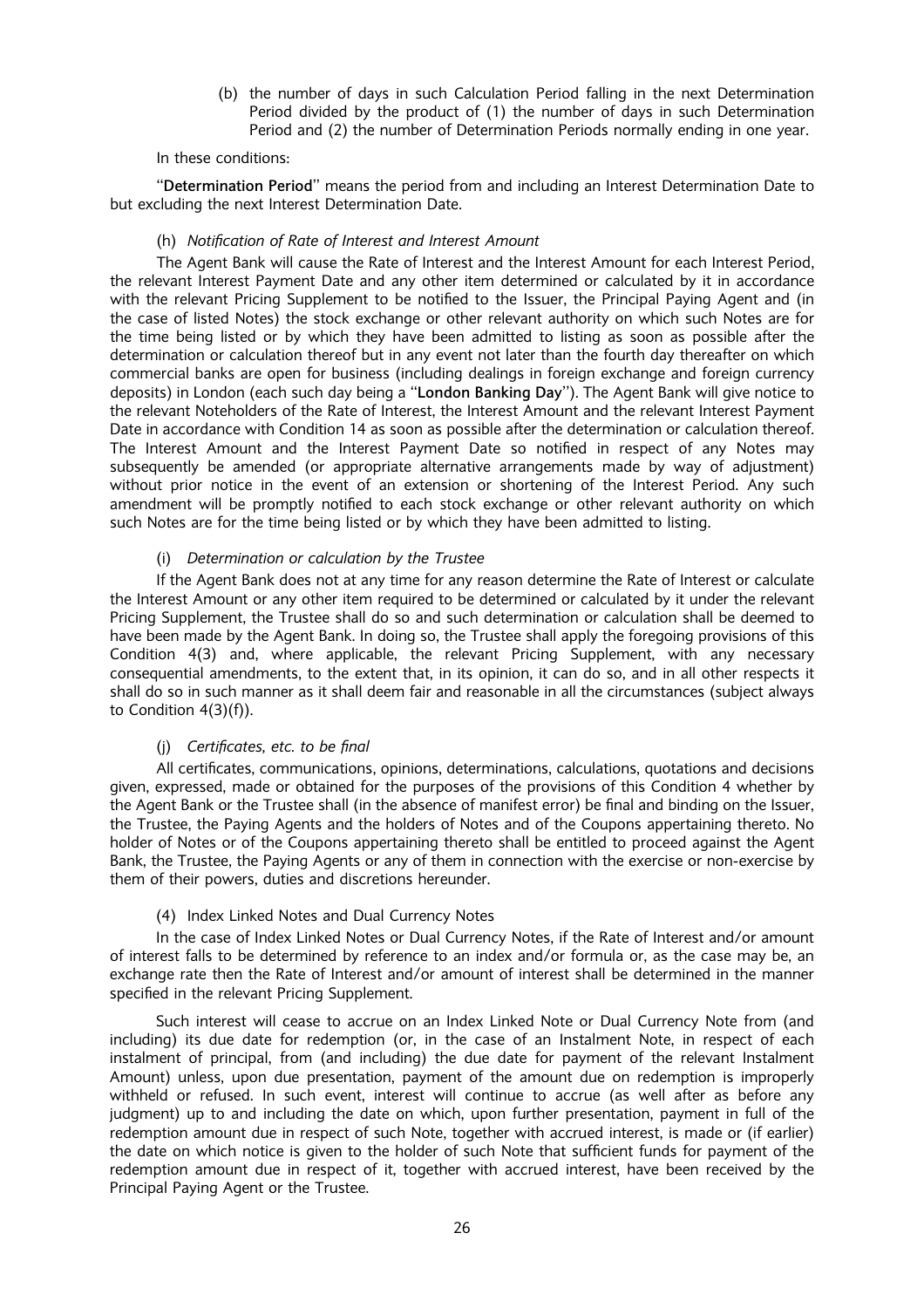#### (5) Zero Coupon Notes

Unless otherwise specified in the relevant Pricing Supplement, if any Zero Coupon Note is not duly redeemed on its due date for redemption then the applicable redemption amount shall bear interest at a rate determined in accordance with the relevant Pricing Supplement. Such interest will accrue (as well after as before any judgment) up to and including the date on which, upon due presentation, payment in full of such redemption amount, together with accrued interest, is made or (if earlier) the date on which notice is given to the holder of such Note that sufficient funds for payment of such redemption amount, together with accrued interest, have been received by the Principal Paying Agent or the Trustee.

#### 5. Redemption and Purchase

# (a) Redemption at Maturity

Unless previously redeemed or purchased and cancelled and subject as otherwise specified in the relevant Pricing Supplement, the Notes of this Series will be redeemed at their outstanding principal amount (or at such other redemption amount as may be specified in or determined in accordance with the relevant Pricing Supplement) on their Maturity Date.

#### (b) Redemption for Taxation Reasons

Subject to paragraph (i) of this Condition 5, if immediately prior to the giving of the notice referred to below, the Issuer satisfies the Trustee that on the occasion of the next payment due in respect of the Notes of this Series the Issuer would, for reasons outside its control, (after using reasonable endeavours) be unable to make such payment without being required to pay additional amounts as provided in Condition 6 then the Issuer may, at its option, having given not less than 30 nor more than 60 days' notice (ending, in the case of Floating Rate Notes, on an Interest Payment Date) to the holders of such Notes in accordance with Condition 14 (such notice being irrevocable) redeem all (but not some only) of such Notes at their outstanding principal amount (or at such other redemption amount as may be specified in or determined in accordance with the relevant Pricing Supplement) together with, in the case of Notes which bear interest, accrued interest thereon to the date fixed for redemption. Provided, however, that no such notice of redemption may be given earlier than 90 days prior to the earliest date on which the Issuer would be obliged to pay such additional amounts were a payment in respect of such Notes then due. Upon the expiry of such notice of redemption, the Issuer shall be bound to redeem such Notes accordingly.

Subject only to the obligation of the Issuer to use reasonable endeavours as aforesaid, it shall be sufficient to establish the circumstances required to be established under this Condition 5(b) if the Issuer shall deliver to the Trustee a certificate of a firm of independent legal advisers or accountants to the effect either that such a circumstance does exist or that, upon a change in or amendment to the laws (including any regulations thereunder) or in the interpretation or administration thereof, of the United Kingdom (including any authority or political subdivision therein or thereof having power to tax) which at the date of such certificate is proposed to be made and in the opinion of such firm is reasonably expected to become effective on or prior to the date when the relevant payment in respect of such Notes would otherwise be made, becoming so effective, such circumstances would exist.

#### (c) Redemption at the Option of the Issuer

Where so specified in the relevant Pricing Supplement and subject to paragraph (i) of this Condition 5, Notes of this Series are redeemable at the option of the Issuer (a "Call Option"). In such case, the Issuer may at any time (in the case of Fixed Rate Notes or Zero Coupon Notes), on any Interest Payment Date (in the case of Floating Rate Notes) or otherwise as specified in the relevant Pricing Supplement, on giving (in accordance with Condition 14) not less than 30 nor more than 60 days' notice (or such other period as is specified in the relevant Pricing Supplement) to the relevant Noteholders (such notice being irrevocable) specifying the date fixed for such redemption, redeem all of such Notes (or if so specified in the relevant Pricing Supplement and subject as therein specified, some only of the Notes) at their outstanding principal amount (or at such other redemption amount as may be specified in or determined in accordance with the relevant Pricing Supplement) together with, in the case of Notes bearing interest, interest accrued thereon to the date fixed for redemption. Upon the expiry of such notice of redemption, the Issuer shall be bound to redeem such Notes accordingly.

If such Notes are to be redeemed in part only on any date in accordance with this paragraph (c), the Notes to be redeemed shall be drawn by lot in London, or identified in such other manner or in such other place as the Principal Paying Agent and the Trustee may approve and deem appropriate and fair,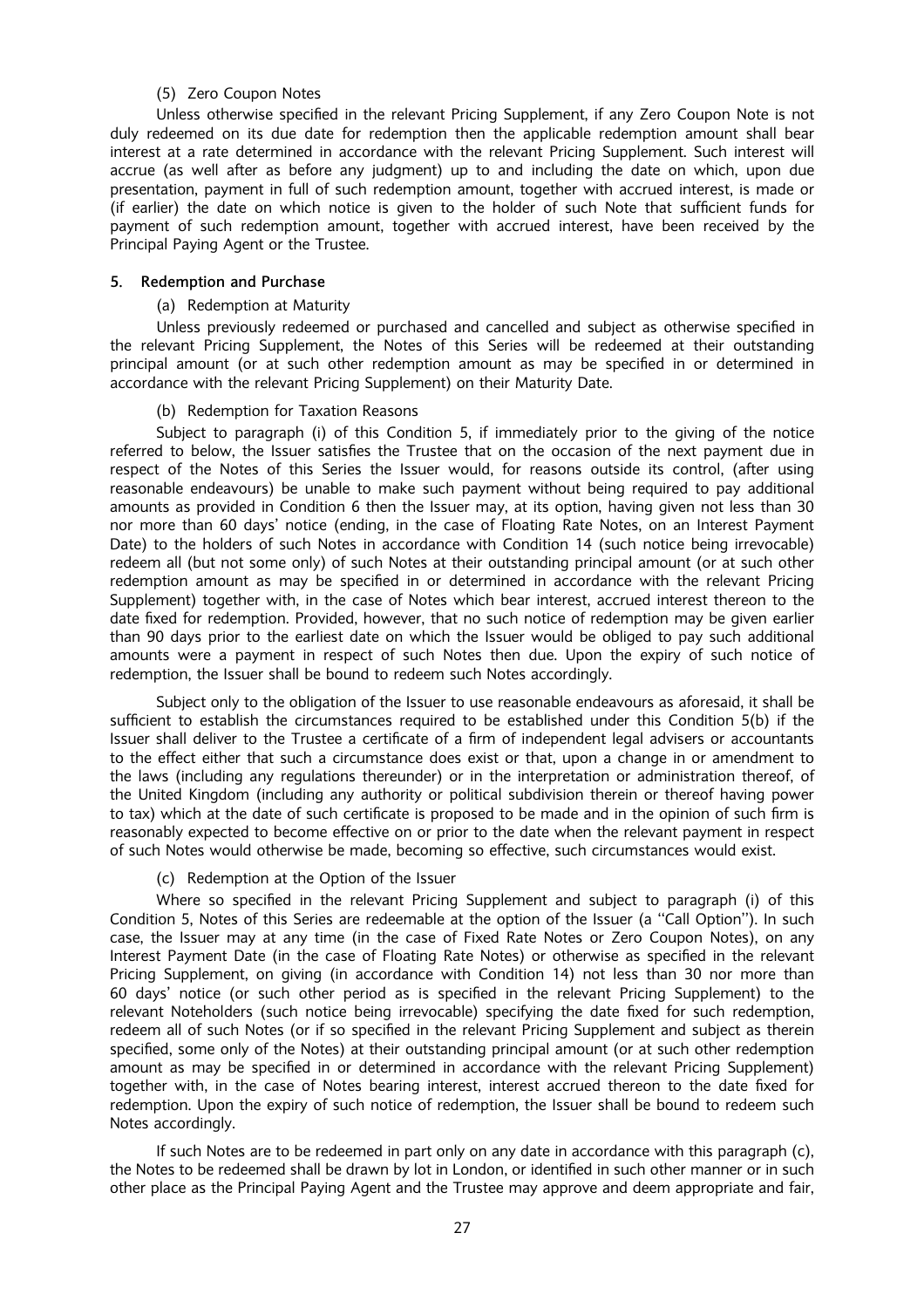subject always to compliance with all applicable laws and the requirements of any stock exchange on which such Notes may be listed.

#### (d) Redemption at the Option of Noteholders

Where so specified in the relevant Pricing Supplement. Notes of this Series are redeemable at the option of Noteholders (a "Put Option"). In such case, upon any Noteholder giving to the Issuer notice of redemption (such notice being irrevocable) the Issuer will, in accordance with the provisions specified in the relevant Pricing Supplement, redeem in whole (but not in part) the Note(s) specified in such notice at their outstanding principal amount (or at such other redemption amount as may be specified in or determined in accordance with the relevant Pricing Supplement) together with, in the case of Notes bearing interest, interest accrued thereon to the date fixed for redemption.

In order to give such notice, a Noteholder must, not less than 45 days before the date for redemption as specified in the relevant Pricing Supplement (or such other period as may be so specified), deposit the relevant Note (together with, in the case of an interest-bearing Note, any unmatured Coupons and unexchanged Talon appertaining thereto) with any Paying Agent together with a duly completed redemption notice in the form which is available from the specified office of any of the Paying Agents. The holder of a Note may not exercise such option in respect of any Note which is the subject of an exercise by the Issuer of its option to redeem such Note under paragraph (b) or (c) of this Condition 5 and any exercise of the first-mentioned option in such circumstances shall have no effect.

### (e) Redemption by Instalments

If the Notes of this Series are Instalment Notes they will be redeemed in such number of instalments, in such amounts ("Instalment Amounts") and on such dates as may be specified in or determined in accordance with the relevant Pricing Supplement and upon each partial redemption as required by this paragraph the outstanding principal amount of each such Note shall be reduced by the relevant Instalment Amount for all purposes.

### (f) Zero Coupon Notes, Index Linked Notes and Partly Paid Notes

If the Notes of this Series are Zero Coupon Notes, Index Linked Notes or Partly Paid Notes and they are redeemed by the Issuer prior to their Maturity Date, they shall be redeemed at a redemption amount specified in or determined in accordance with, and subject to, the provisions set out in the relevant Pricing Supplement.

# (g) Purchases

Subject to paragraph (i) of this Condition 5 and to the requirements (if any) of any stock exchange on which the Notes of this Series may for the time being be listed, the Issuer or any of its subsidiaries may at any time purchase any such Notes at any price in the open market or otherwise and may re-sell the same. In the case of a purchase by tender, such tender must be made available to all holders of the Notes of this Series alike.

#### (h) Cancellation

All Notes redeemed or, where applicable, finally redeemed pursuant to this Condition 5 shall, and all Notes purchased by the Issuer pursuant to this Condition 5 may, at the option of the Issuer, be cancelled forthwith (together with, in the case of interest-bearing Notes, all unmatured Coupons and unexchanged Talons attached thereto or surrendered therewith) by the Paying Agent through which they are redeemed or, where applicable, finally redeemed or by the Principal Paying Agent to which they are surrendered for cancellation. All Notes redeemed or purchased and cancelled as aforesaid may not be re-issued or re-sold.

#### (i) Restriction on Optional Redemption and Purchases

In the case of Capital Notes, such Notes may not be redeemed at the option of the Issuer nor may the Issuer or any of its subsidiaries purchase beneficially or procure others to purchase beneficially for its account any of such Notes unless the Auditors (as defined in the Trust Deed) shall have reported to the Trustee within six months before such redemption or purchase that, in their opinion, based on the most recent published consolidated balance sheet of the Issuer and its subsidiaries available at the date of such report, the aggregate book value of the tangible assets of the Issuer and its subsidiaries exceeds the aggregate book value of their liabilities but so that this provision shall not prejudice the right of the Trustee to take proceedings for the winding up of the Issuer in accordance with Condition 8.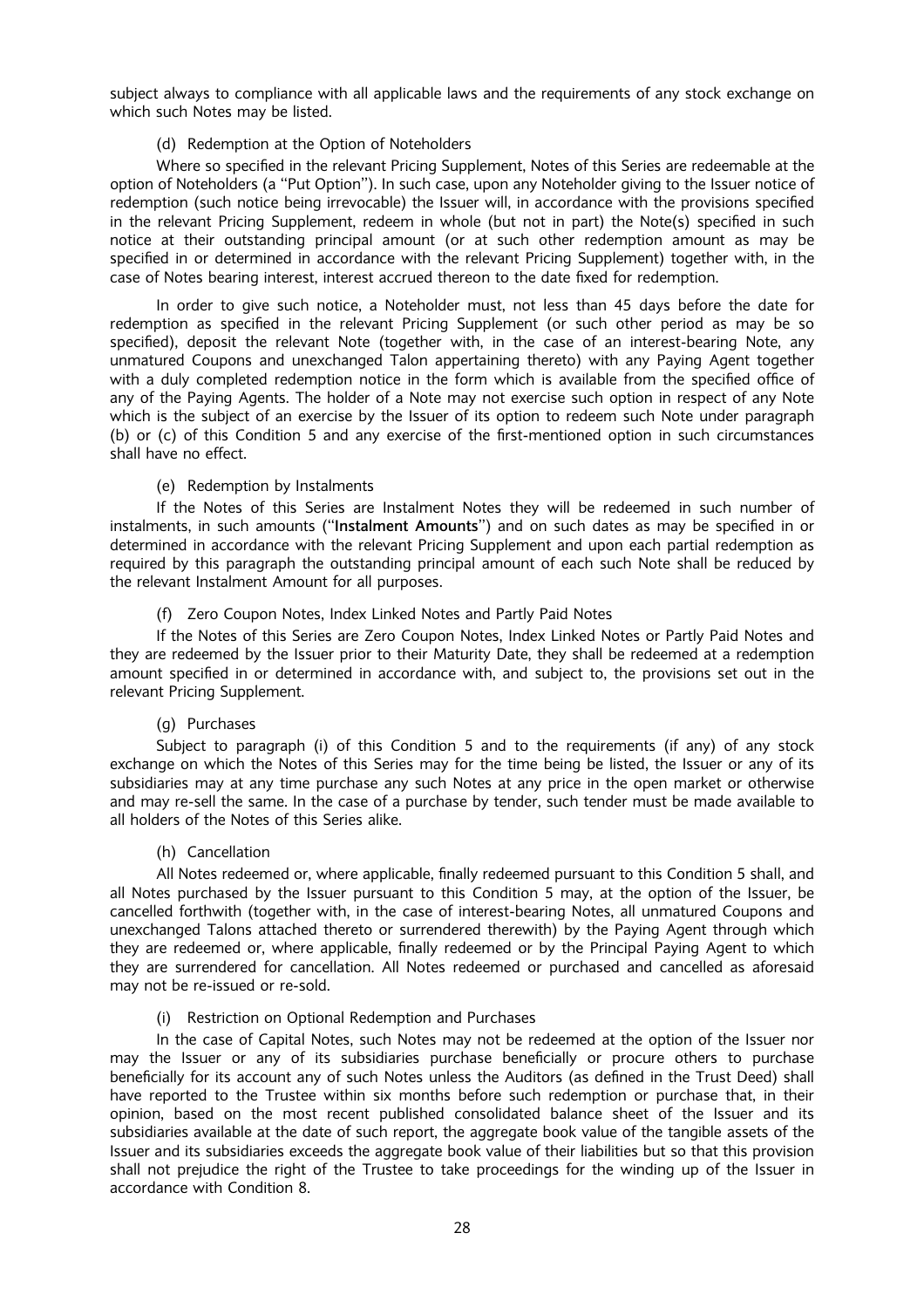N.B. In the case of any Capital Note, under the practice of the Financial Services Authority prevailing as at 30th October, 2000, no redemption (prior to its stated maturity date) or purchase of any such Note pursuant to this Condition 5 may be made without the prior written consent of the Financial Services Authority.

#### 6. Taxation

Except as otherwise specified in the relevant Pricing Supplement, all payments of principal and interest in respect of the Notes of this Series will be made without withholding or deduction for or on account of any taxes, duties, assessments or governmental charges of whatever nature, present or future, as are imposed or levied by or on behalf of the United Kingdom (or any authority or political subdivision therein or thereof having power to tax) unless the Issuer is required by law to withhold or deduct any such taxes, duties, assessments or governmental charges.

In such event, the Issuer will pay such additional amounts as may be necessary in order that the net amounts receivable by the Noteholders or Couponholders, as the case may be, after such withholding or deduction shall equal the respective amounts of principal and interest which would have been receivable in respect of such Notes and/or, as the case may be, the Coupons appertaining thereto in the absence of such withholding or deduction; except that no such additional amounts shall be payable with respect to the payment of accrued interest on any Withheld Amount (as defined in Condition  $8(1)(a)(i)$  or Condition  $8(2)(a)$ ) or with respect to any Note or Coupon:

- (a) to, or to a third party on behalf of, a holder of a Note or Coupon who is liable to such taxes, duties, assessments or governmental charges in respect of such Note or Coupon by reason of his having some connection with the United Kingdom other than the mere holding of such Note or Coupon; or
- (b) unless it is proved, to the satisfaction of the Principal Paying Agent or the Paying Agent to whom the same is presented, that the holder is unable to avoid such withholding or deduction by satisfying any statutory requirement or by making a declaration of non-residence or other similar claim for exemption to the relevant tax authorities; or
- $(c)$  presented for payment in the United Kingdom, if a Paying Agent with a specified office outside the United Kingdom has been appointed at which payment in respect of such Note or, as the case may be, Coupon may be made without any such withholding or deduction; or
- (d) presented more than 30 days after the Relevant Date except to the extent that the holder thereof would have been entitled to such additional amounts on presenting the same for payment on the last day of such period of 30 days.

As used herein, the "Relevant Date" means the date on which such payment first becomes due (or, in the case of any amount not paid in the circumstances set out in Condition 8(1)(a)(i) or Condition 8(2)(a), the date on which the relevant Withheld Amount falls due for payment under Condition 8(3)(c)) but if the full amount of the money payable has not been received by the Principal Paying Agent or the Trustee on or prior to such due date, it means the date on which the full amount of such money has been so received and notice to that effect shall have been duly given to the relevant Noteholders in accordance with Condition 14.

Any reference in these Conditions to principal in respect of the Notes of any Series shall be deemed to include, as applicable:

- (i) any additional amounts which may be payable with respect to principal under this Condition 6 or pursuant to any undertakings given in addition thereto or in substitution therefor pursuant to the Trust Deed;
- (ii) the redemption amount payable on such Notes on their Maturity Date;
- (iii) the redemption amount payable on redemption of such Notes prior to such Maturity Date; and
- (iv) any premium and any other amounts which may be payable under or in respect of such Notes.

Any reference in these Conditions to interest in respect of the Notes of any Series shall be deemed to include, as applicable, any amount of interest accrued on any Withheld Amount (as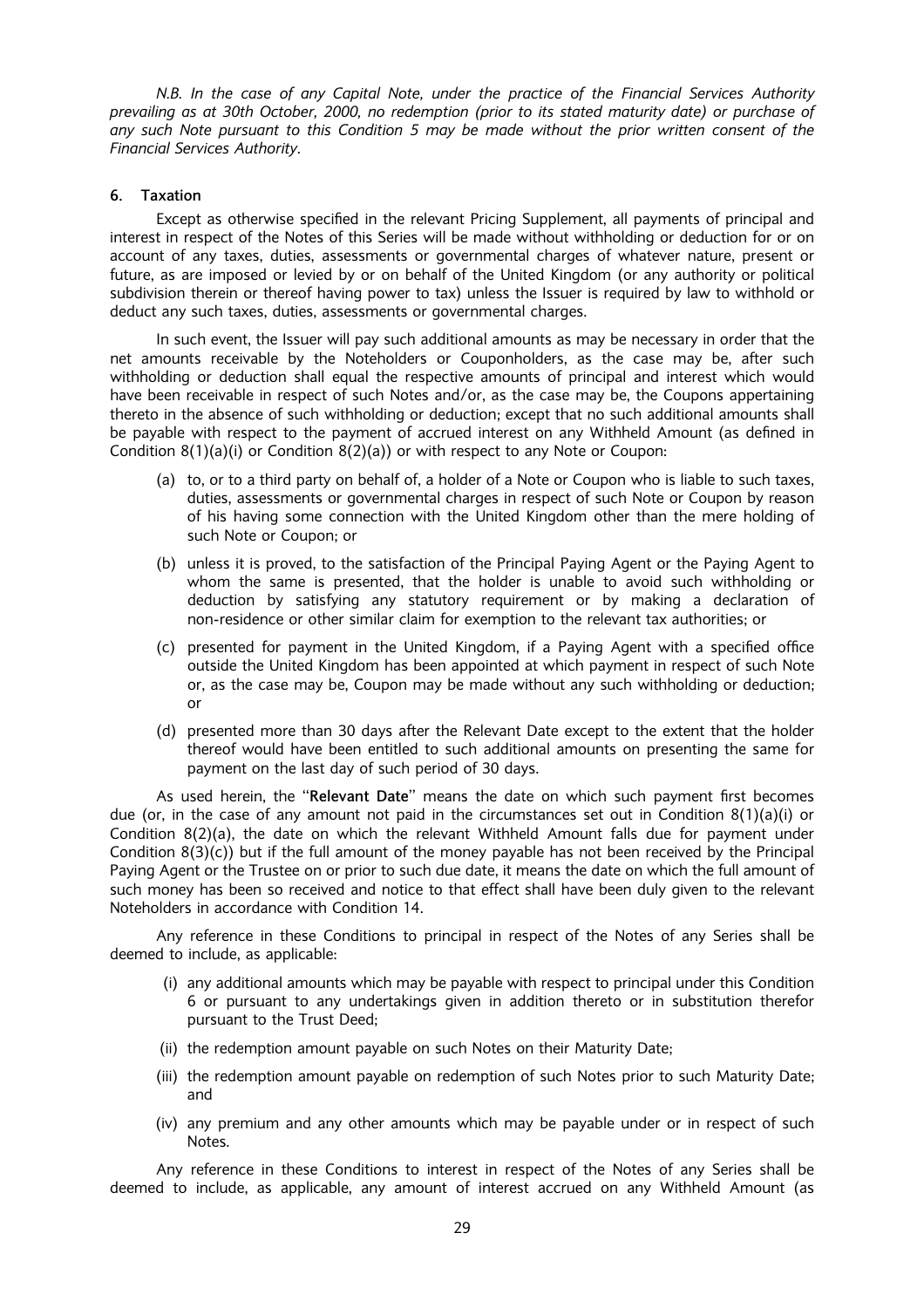provided in Condition 8(3)(c)) and any additional amounts which may be payable with respect to interest under this Condition 6 or pursuant to any undertakings given in addition thereto or in substitution therefor pursuant to the Trust Deed.

### 7. Payments and Talons

Payments of principal and interest (if any) in respect of Notes will (subject as provided below) be made against presentation and (save in the case of partial payment or payment of an Instalment Amount (other than the final Instalment Amount)) surrender of the relevant Note or, in the case of payments of interest, surrender of the relevant Coupon at the specified office of any Paying Agent outside the United States (subject to the next sub-paragraph). Subject as otherwise specified in the relevant Pricing Supplement, such payments will be made in the currency in which the payment is due either:

- (i) in the case of any currency other than euro, at the option of the payee either by transfer to an account in the relevant currency (which, in the case of payment in Yen to a non-resident of Japan, shall be a non-resident account) maintained by the payee with, or by a cheque in the relevant currency drawn on, a bank in the principal financial centre of the country of such relevant currency (which, if the relevant currency is Australian or New Zealand dollars, shall be Sydney and Auckland, respectively); or
- (ii) in the case of euro, payments in respect of definitive Notes in euro will be made by credit or transfer to a euro account (or any other account to which euro may be credited or transferred) specified by the payee or, at the option of the payee, by a euro denominated cheque.

provided however, that, subject as provided below, no payments with respect to the Notes shall be made either by cheque or mailed to an address in the United States (which expression, as used herein, means the United States of America (including the States and District of Columbia, its territories, its possessions and other areas subject to its jurisdiction)) or by transfer to an account maintained in the United States.

Payments will be subject in all cases to any applicable laws and regulations, but without prejudice to Condition 6.

Payments of amounts due in respect of interest on Notes and exchanges of Talons for Coupon sheets will not be made at the specified office of any Paying Agent in the United States (as defined in the United States Internal Revenue Code and Regulations thereunder) Provided that, in the case of any such Notes and/or Coupons payable in U.S. dollars, if (i) payment in full of amounts in respect of interest on such Notes when due or, as the case may be, the exchange of Talons at all the specified offices of the Paying Agents outside the United States is illegal or effectively precluded by exchange controls or other similar restrictions and (ii) such payment or exchange is permitted by applicable United States law, then the Issuer shall forthwith appoint a further Paying Agent with a specified office in New York City for the purpose of making such payment or exchange.

If the date for payment of any amount in respect of any Note or Coupon is not a Payment Day, the holder thereof shall not be entitled to payment until the next following Payment Day in the relevant place and shall not be entitled to further interest or other payment in respect of such delay. For these purposes, "Payment Day" means any day which (subject to Condition 9) is:

- (i) a day on which commercial banks and foreign exchange markets settle payments and are open for general business (including dealings in foreign exchange and foreign currency deposits) in:
	- (A) the relevant place of presentation;
	- (B) London;
	- (C) any Additional Financial Centre specified in the applicable Pricing Supplement; and
- (ii) either  $(1)$  in relation to any sum payable in a Specified Currency other than euro, a day on which commercial banks and foreign exchange markets settle payments and are open for general business (including dealings in foreign exchange and foreign currency deposits) in the principal financial centre of the country of the relevant Specified Currency or (2) in relation to any sum payable in euro, a day on which the TARGET System is operating.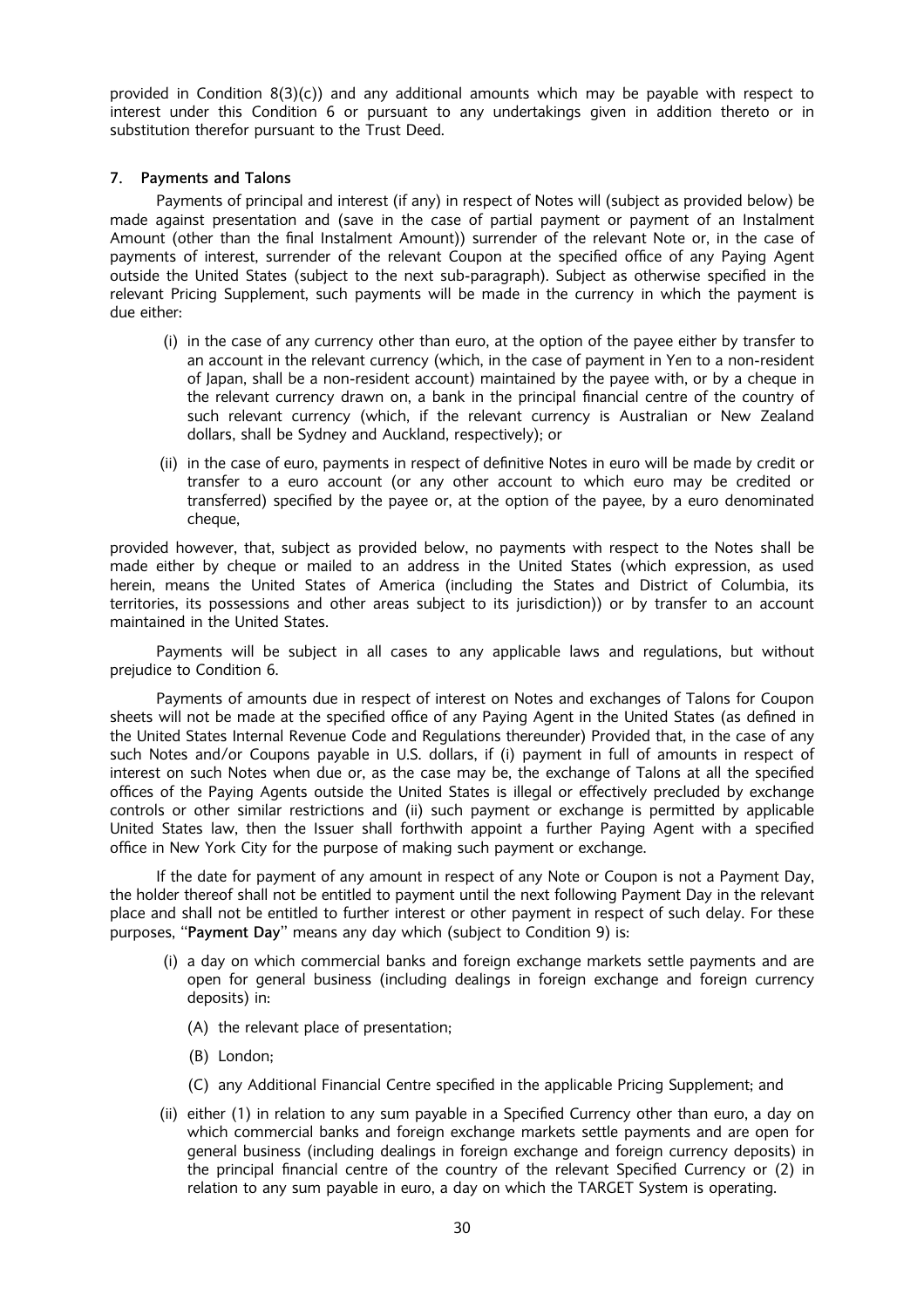Payment of Instalment Amounts (other than the final Instalment Amount) in respect of an Instalment Note will be made against presentation of the Note together with the relevant Receipt and surrender of such Receipt.

The Receipts are not and shall not in any circumstances be deemed to be documents of title and if separated from the Note to which they appertain will not represent any obligation of the Issuer. The presentation of a Note without the relative Receipt or the presentation of a Receipt without the Note to which it appertains shall not entitle the holder to any payment in respect of the relevant Instalment Amount.

Upon the due date for redemption of any interest-bearing Note other than a Fixed Rate Note all unmatured Coupons and Talons (if any) relating to such Note (whether or not attached) shall become void and no payment shall be made in respect of such Coupons and no further Coupons shall be issued in respect of such Talons.

Fixed Rate Notes should be presented for payment with all unmatured Coupons appertaining thereto, failing which the face value of any missing unmatured Coupon (or, in the case of payment not being made in full, that portion of the amount of such missing unmatured Coupon which the sum of principal so paid bears to the total amount of principal due) will be deducted from the sum due for payment. Any amount of principal so deducted will be paid in the manner mentioned above against surrender of the relevant missing Coupon within a period of ten years from the Relevant Date (as defined in Condition 6) for the payment of such principal, whether or not such Coupon has become void pursuant to Condition 9 or, if later, five years from the date on which such Coupon would have become due.

Notwithstanding the above, if any Fixed Rate Notes should be issued with a Maturity Date and an interest rate or rates such that, on the presentation for payment of any such Note without any unmatured Coupons attached thereto or surrendered therewith, the amount required to be deducted would be greater than the amount otherwise due for payment, then, upon the due date for redemption, such unmatured Coupons (whether or not attached) shall become void (and no payment shall be made in respect thereof) as shall be required so that the amount required to be deducted would not be greater than the amount otherwise due for payment. Where the application of the foregoing sentence requires some but not all of the unmatured Coupons relating to a Note to become void, the relevant Paying Agent shall determine which unmatured Coupons are to become void, and shall select for such purpose Coupons maturing on later dates in preference to Coupons maturing on earlier dates.

Upon any Fixed Rate Notes becoming due and repayable prior to their Maturity Date, all unmatured Talons (if any) appertaining thereto will become void and no further Coupons will be issued in respect thereof.

If (otherwise than by reason of the application of the above) the due date for redemption of any Note is not the due date for the payment of a Coupon appertaining thereto, interest accrued in respect of such Note from (and including) the last preceding due date for the payment of a Coupon (or from the Interest Commencement Date, as the case may be) will be paid only against surrender of such Note.

In relation to Notes initially delivered with Talons attached thereto, on or after the due date for the payment of interest on which the final Coupon comprised in any Coupon sheet matures, the Talon comprised in the Coupon sheet may be surrendered at the specified office of any Paying Agent outside (save as provided above) the United States in exchange for a further Coupon sheet (including any appropriate further Talon), subject to the provisions of Condition 9. Each Talon shall, for the purpose of these Conditions, be deemed to mature on the due date for the payment of interest on which the final Coupon comprised in the relative Coupon sheet matures.

# 8. Default and Enforcement

(1) The provisions of this Condition 8(1) shall have effect in relation to any Series of Senior Notes:

(a) The Trustee may at its discretion declare the Notes of such Series to be due and repayable immediately (and such Notes shall thereby become so due and repayable) at their outstanding principal amount (or at such other repayment amount as may be specified in or determined in accordance with the relevant Pricing Supplement) together with accrued interest as provided in the Trust Deed, in the event that: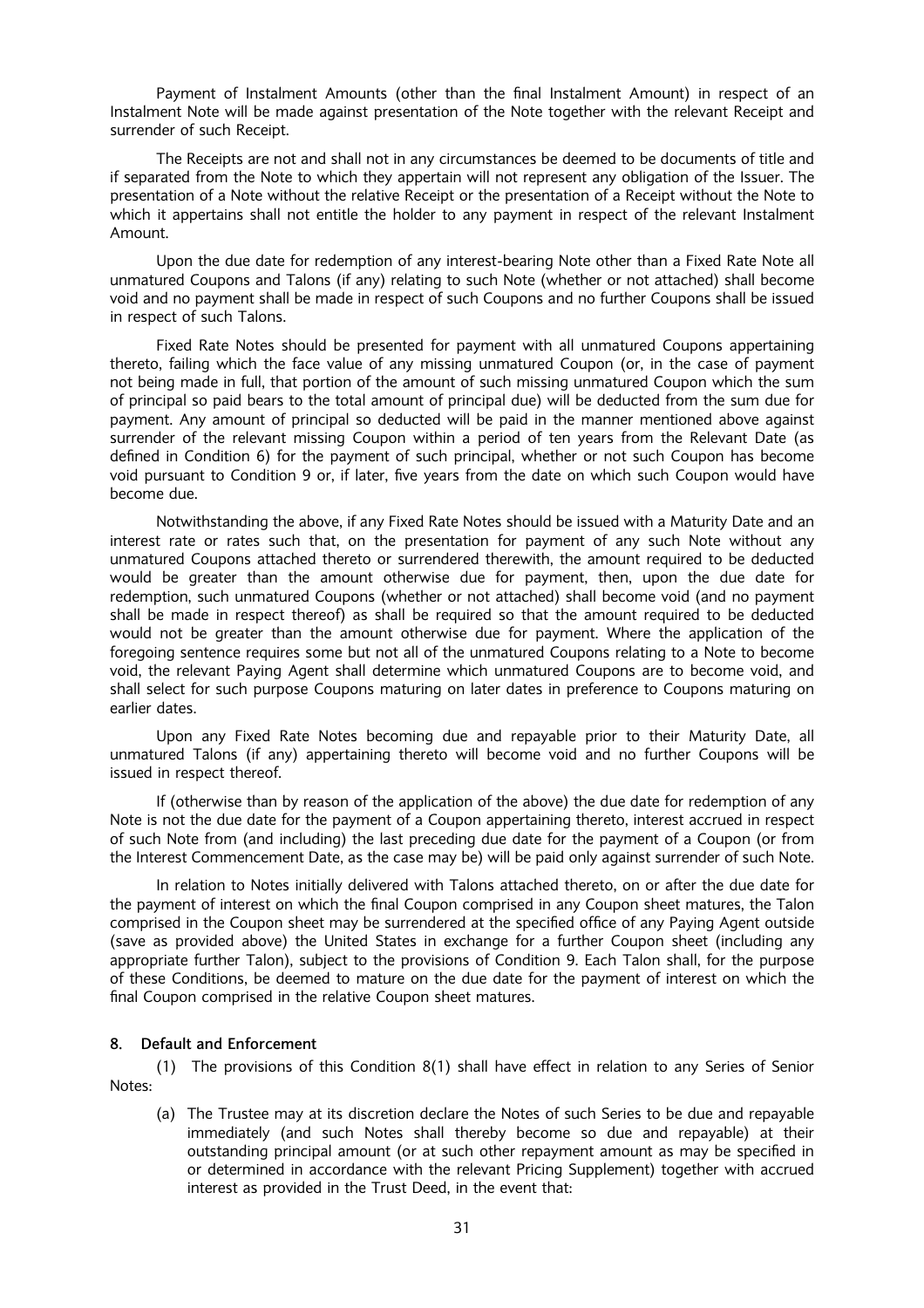- (i) any principal or interest on such Notes has not been paid within 14 days from the due date for payment and such sum has not been duly paid within a further 14 days following written notice from the Trustee to the Issuer requiring the non-payment to be made good. The Issuer shall not, however, be in default if during the 14 days after the Trustee's notice it satisfies the Trustee that such sums ("Withheld Amounts") were not paid in order to comply with a mandatory law, regulation or order of any court of competent jurisdiction. Where there is doubt as to the validity or applicability of any such law, regulation or order, the Issuer will not be in default if it acts on the advice given to it during such 14 day period by independent legal advisers approved by the Trustee; or
- (ii) the Issuer breaches any provision of such Notes or the Trust Deed in relation to such Notes (other than as stated in (i) above) and that breach has not been remedied within 21 days of receipt of a written notice from the Trustee certifying that in its opinion the breach is materially prejudicial to the interests of the holders of such Notes and requiring the same to be remedied; or
- (iii) an order is made or an effective resolution is passed for the winding up of the Issuer (otherwise than in connection with a scheme of reconstruction, merger or amalgamation the terms of which shall previously have been approved by the Trustee in writing or by an Extraordinary Resolution of the holders of such Notes).
- (b) At any time after any Series of Senior Notes shall have become due and repayable under paragraph (1)(a) above, the Trustee may at its discretion and without further notice institute such proceedings as it may think against the Issuer to enforce payment.
- (2) The provisions of this Condition 8(2) shall have effect in relation to any Series of Capital Notes:
	- (a) In the event that any principal or interest on such Notes has not been paid within 14 days from the due date for payment and such sum has not been duly paid within a further 14 days following written notice from the Trustee to the Issuer requiring the non-payment to be made good then, subject as provided below, the Trustee may at its discretion and without further notice, institute proceedings for the winding up of the Issuer, Provided that the Issuer shall not be in default if during the 14 days after the Trustee's notice it satisfies the Trustee that such sums ("Withheld Amounts") were not paid in order to comply with a mandatory law, regulation or order of any court of competent jurisdiction. Where there is doubt as to the validity or applicability of any such law, regulation or order, the Issuer will not be in default if it acts on the advice given to it during such 14 day period by independent legal advisers approved by the Trustee.
	- (b) The Trustee may, at its discretion and without further notice, institute such proceedings against the Issuer as it may think fit to enforce any obligation, condition or provision binding on the Issuer under such Notes or Coupons or the terms of the Trust Deed relating thereto (other than any obligation for the payment of any principal or interest in respect of the Notes or Coupons) provided that the Issuer shall not by virtue of the institution of any such proceedings be obliged to pay any sum or sums representing principal or interest in respect of such Notes or Coupons sooner than the same would otherwise have been payable by it.
	- (c) In the event of an order being made or an effective resolution being passed for the winding up of the Issuer (otherwise than in connection with a scheme of reconstruction, merger or amalgamation the terms of which shall previously have been approved by the Trustee in writing or by an Extraordinary Resolution of the holders of such Notes), the Trustee at its discretion may declare such Notes to be due and repayable immediately (and such Notes shall thereby become so due and repayable) at their outstanding principal amount (or at such other repayment amount as may be specified in or determined in accordance with the relevant Pricing Supplement) together with accrued interest as provided in the Trust Deed.
	- (d) No remedy against the Issuer other than the institution of the proceedings referred to in paragraph  $(2)(a)$  or, as the case may be, (b) above or proving in the winding up of the Issuer, shall be available to the Trustee or the holders of such Notes or the Coupons (if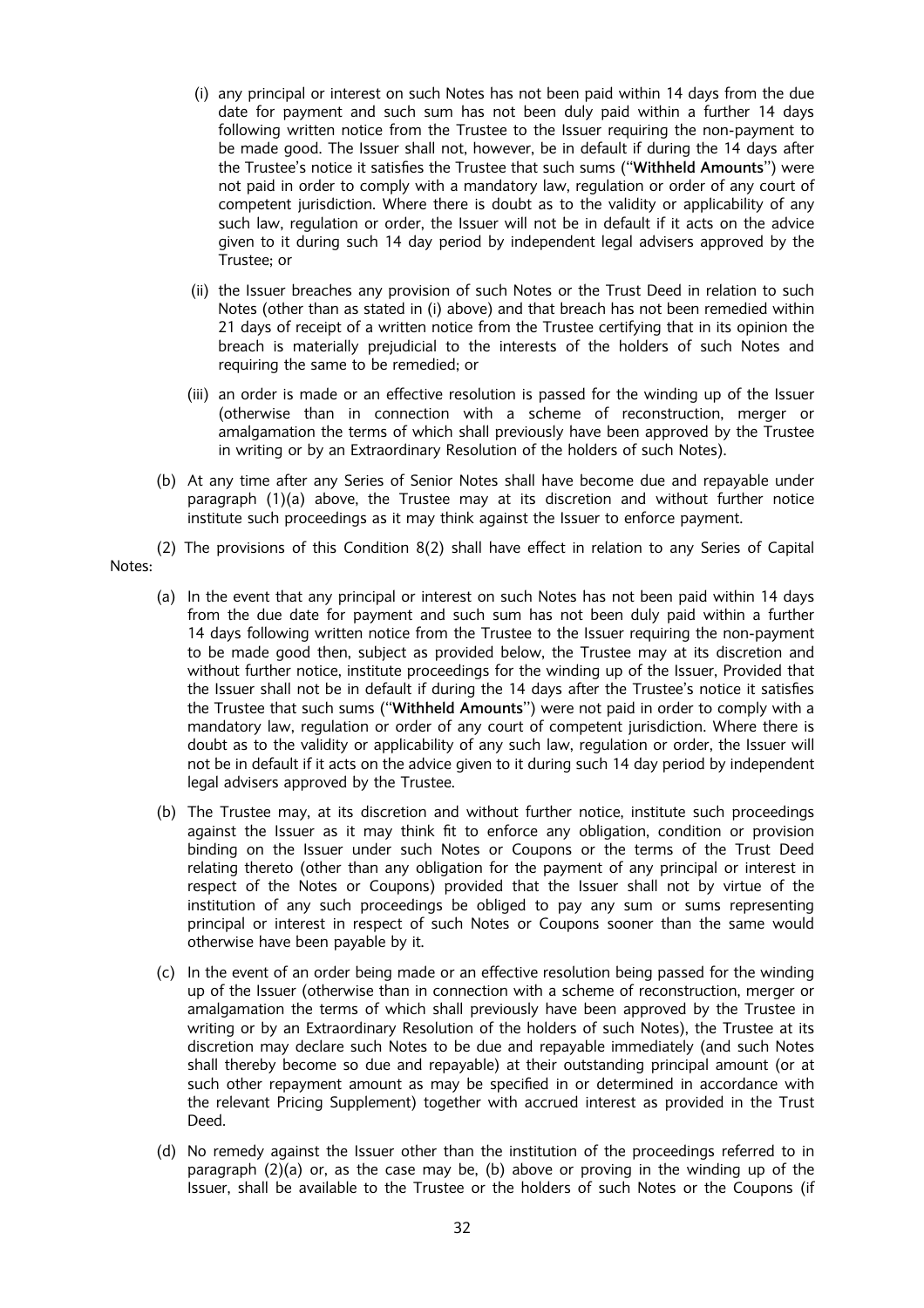any) appertaining thereto whether for the recovery of amounts owing in respect of such Notes or Coupons or under the Trust Deed in relation thereto or in respect of any breach by the Issuer of any of its other obligations under or in respect of such Notes or Coupons or under the Trust Deed in relation thereto.

Subject to applicable law, none of the holders of such Notes or the Coupons (if any) appertaining thereto may exercise or claim as against the Issuer any right of set-off, or analogous right, in respect of any amount owed to such holder by the Issuer under or in respect of such Notes or Coupons and each holder of such Notes or Coupons shall, by virtue of the acquisition or holding of any such Note or Coupon by such holder, be deemed to have waived all such set-off or analogous rights.

(3) The provisions of this Condition 8(3) shall have effect in relation to any Series of Senior or Capital Notes:

- (a) The Trustee shall not be obliged to take any of the actions referred to in paragraph (1)(a) or (b) above or in paragraph 2(a), (b) or (c) above unless (i) it shall have been so requested in writing by the holders of at least 25 per cent. in outstanding principal amount of the relevant Series of Notes then outstanding or so directed by an Extraordinary Resolution of the holders of such Notes and (ii) it shall have been indemnified to its satisfaction.
- (b) No holder of any such Notes and no holder of the Coupons (if any) appertaining thereto shall be entitled to institute any of the proceedings referred to in paragraph (1)(b) above or in paragraph (2)(a) or (b) above or to prove in the winding up of the Issuer except that if the Trustee, having become bound to proceed against the Issuer as aforesaid, fails to do so or, being able to prove in such winding up, fails to do so, in each case within a reasonable period, and in each such case such failure shall be continuing, then any such holder may, on giving an indemnity satisfactory to the Trustee, in the name of the Trustee (but not otherwise), himself institute such proceedings and/or prove in such winding up to the same extent (but not further or otherwise) that the Trustee would have been entitled so to do in respect of his Notes and/or Coupons.
- (c) If lawful, Withheld Amounts or a sum equal to Withheld Amounts shall be placed promptly on interest bearing deposit as described in the Trust Deed. The Issuer will give notice in accordance with Condition 14 if at any time it is lawful to pay any Withheld Amount to Noteholders or Couponholders or if such payment is possible as soon as any doubt as to the validity or applicability of any such law, regulation or order as is mentioned in paragraph  $(1)(a)(i)$  above or paragraph  $(2)(a)$  above is resolved. The notice will give the date on which such Withheld Amount and the interest accrued on it will be paid. This date will be the earliest day after the day on which it is decided Withheld Amounts can be paid on which such interest bearing deposit falls due for repayment or may be repaid without penalty. On such date, the Issuer shall be bound to pay such Withheld Amount together with interest accrued on it. For the purposes of paragraph  $(1)(a)(i)$  above or, as the case may be, paragraph (2)(a) above this date shall be the due date for such sums. The obligations of the Issuer under this paragraph  $(3)(c)$  shall be in lieu of any other remedy against it in respect of Withheld Amounts. Payment will be subject to applicable laws, regulations or court orders, but, in the case of payment of any Withheld Amount, without prejudice to Condition 6. Interest accrued on any Withheld Amount shall be paid net of any taxes required by applicable law to be withheld or deducted and the Issuer shall not be obliged to pay any additional amount in respect of any such withholding or deduction.

#### 9. Prescription

Notes and Coupons will become void unless presented for payment within a period of ten years and five years, respectively, from the Relevant Date (as defined in Condition 6) in respect thereof. Any monies paid by the Issuer to the Principal Paying Agent or the Trustee for the payment of the principal or interest in respect of any Notes or Coupons and remaining unclaimed when such Notes or Coupons become void will then revert to the Issuer and all liability of the Principal Paying Agent or the Trustee with respect thereto will thereupon cease.

There shall not be included in any Coupon sheet issued in exchange for a Talon any Coupon the claim for payment in respect of which would be void pursuant to this Condition 9 or Condition 7 or any Talon which would be void pursuant to Condition 7.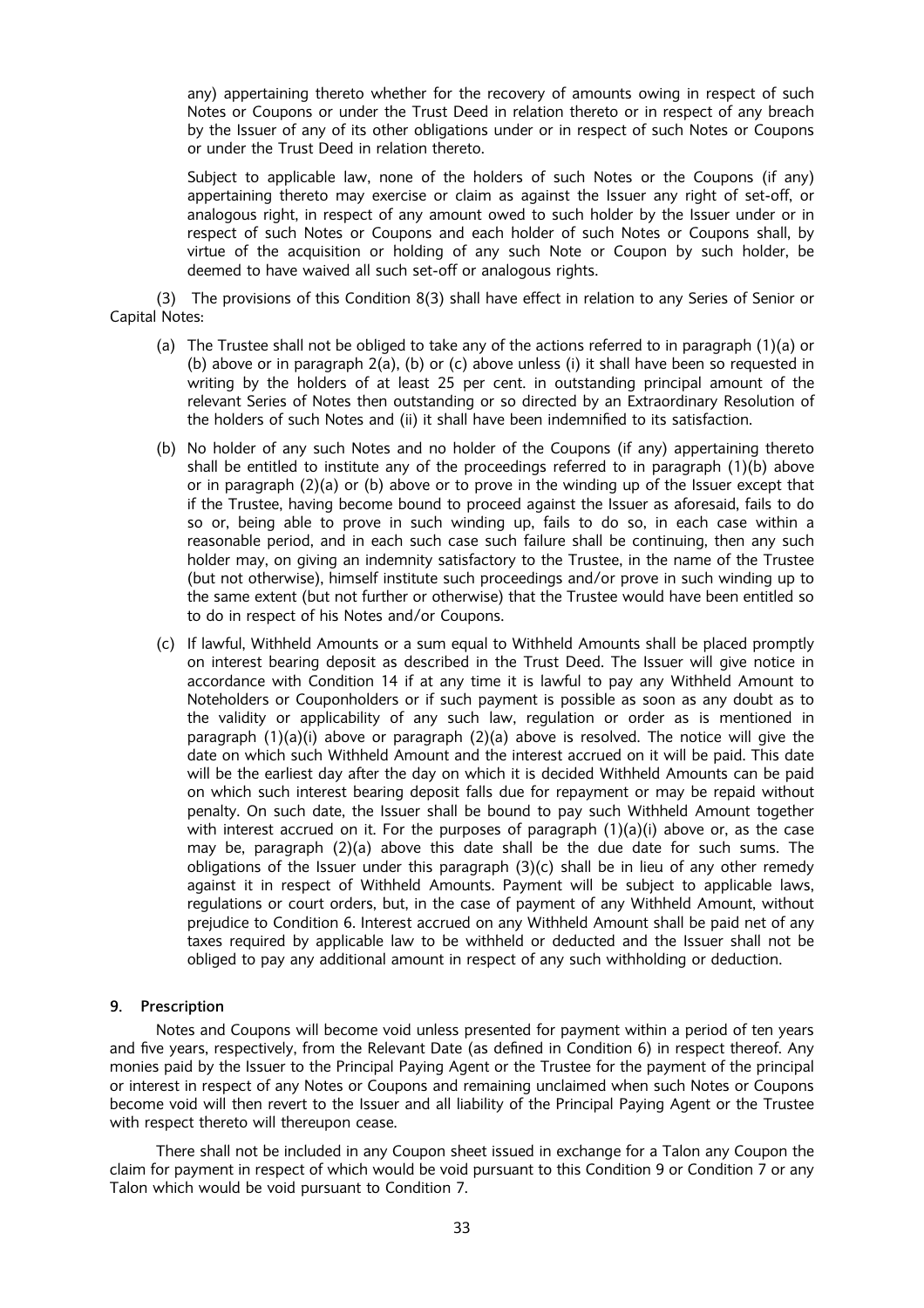#### 10. Paying Agents and Agent Bank

The Agency Agreement contains provisions indemnifying the Paying Agents and the Agent Bank and absolving them from responsibility in connection with certain matters. The Agency Agreement may be amended by the parties thereto in relation to any Series of Notes if in the opinion of the Trustee the amendment will not materially adversely affect the interests of the relevant Noteholders.

The Issuer reserves the right at any time to vary or terminate the appointment of any Paying Agent or the Agent Bank and to appoint additional or other Paying Agents or a substitute or other Agent Bank in respect of any one or more Series of Notes, provided that it will, so long as any Notes are outstanding, maintain (i) an Agent Bank; (ii) a Paying Agent having a specified office in a city approved by the Trustee (such approval not to be unreasonably withheld or delayed) in Europe which, so long as any Notes are listed on the official list (the "Official List") of the Financial Services Authority in its capacity as the competent authority under the Financial Services Act 1986 for listing in the United Kingdom ("UK Listing Authority") and traded on London Stock Exchange plc's market for listed securities, shall be London and (iii) a Paying Agent in a country in continental Europe outside the European Union. Notice of all changes in the identities or specified offices of the Paying Agents or the Agent Bank will be given by the Issuer to Noteholders in accordance with Condition 14.

#### 11. Replacement of Notes, Coupons and Talons

Should any Note, Coupon or Talon be lost, stolen, mutilated, defaced or destroyed it may be replaced at the specified office of the Principal Paying Agent or such other Paying Agent or office as the Trustee may approve upon payment by the claimant of the expenses incurred in connection therewith and on such terms as to evidence and indemnity as the Issuer may reasonably require. Mutilated or defaced Notes, Coupons or Talons must be surrendered before replacements will be issued.

#### 12. Modification of Terms, Waiver and Substitution

The Trust Deed contains provisions for convening meetings of the holders of the Notes of any Series to consider any matter affecting their interests, including, subject to the agreement of the Issuer, the modification by Extraordinary Resolution of the conditions of such Notes or the provisions of the Trust Deed with respect to such Notes except that the provisions relating to subordination of Capital Notes shall not be so capable of modification. The quorum at any such meeting for passing an Extraordinary Resolution for modifying certain provisions (including, inter alia, those concerning the amount, currency and due dates of payment of principal and interest in respect of Notes and the determination thereof) will be one or more persons holding or representing not less than two-thirds, or at any adjourned meeting not less than one-third, in outstanding principal amount of the Notes of such Series for the time being outstanding. In other cases, the quorum for passing an Extraordinary Resolution will be one or more persons holding or representing not less than a clear majority in outstanding principal amount of the Notes of the relevant Series for the time being outstanding, or at any adjourned meeting one or more persons being or representing holders of such Notes whatever the outstanding principal amount of such Notes held or represented by that person or persons. Any resolution duly passed at any such meeting shall be binding on all the holders of such Notes, whether or not present, and on all the holders of the Coupons (if any) appertaining thereto. The Trust Deed also provides for a resolution in writing signed by or on behalf of all the holders of the Notes of any Series to be as effective as if it were an Extraordinary Resolution duly passed at a meeting.

The Trust Deed contains provisions for convening a single meeting of the holders of Notes of more than one Series in certain circumstances where the Trustee so decides.

Subject to certain exceptions, the Trustee may agree, without the consent of the holders of Notes of any Series or holders of the Coupons (if any) appertaining thereto, to:

- (i) any modification of the conditions of such Notes or any of the provisions of the Trust Deed in relation to such Notes; and
- (ii) any waiver or authorisation of any breach or proposed breach of the conditions of such Notes or any of the provisions of the Trust Deed in relation to such Notes,

which, in either case, is not in the opinion of the Trustee materially prejudicial to the interests of the holders of Notes of that Series or to any modification which is of a formal or technical nature or which is made to correct a manifest error. In addition, the Trustee may determine (without the consent of the holders of Notes of any Series or holders of the Coupons (if any) appertaining thereto)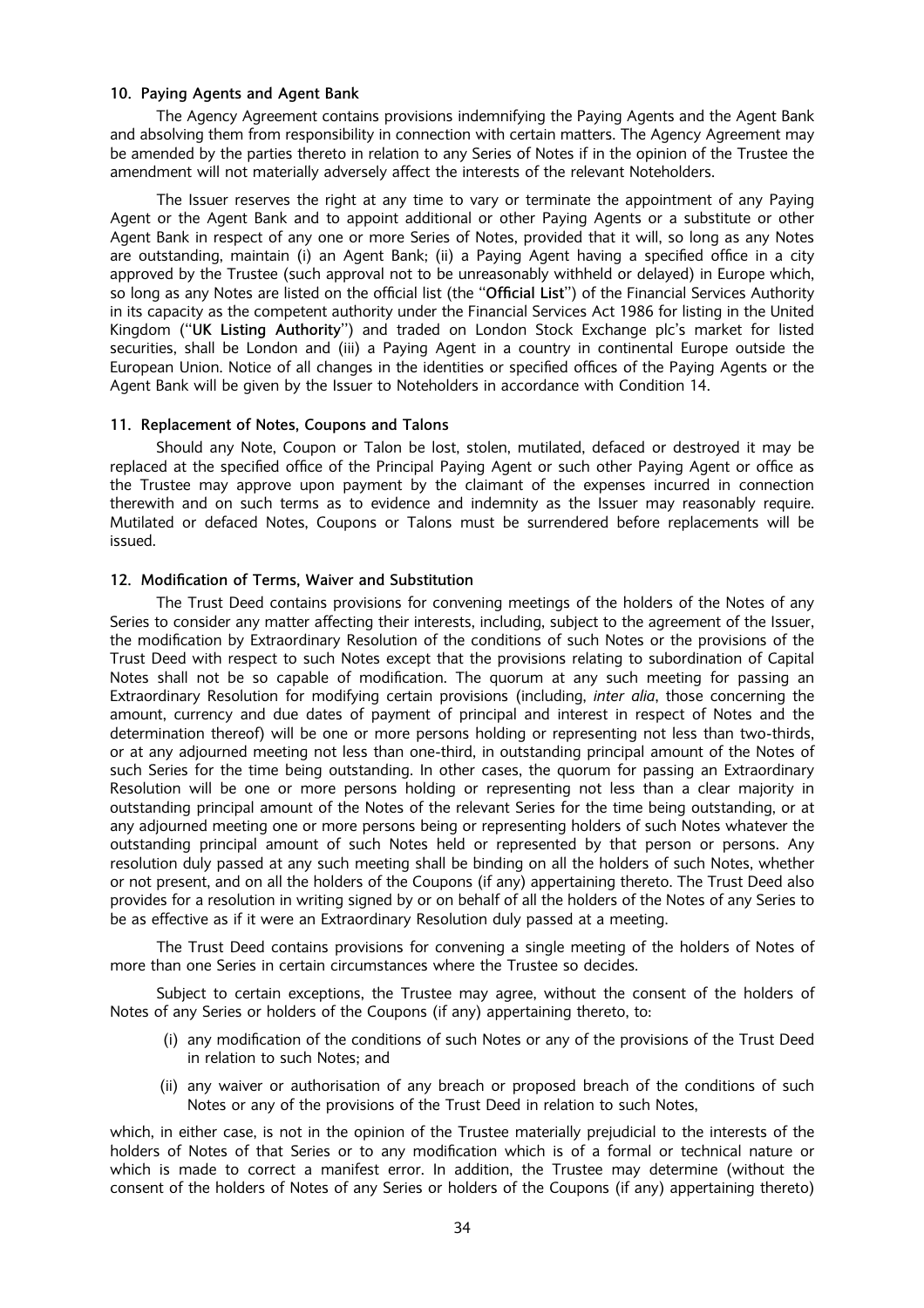that any Event of Default or Potential Event of Default (both as defined in the Trust Deed) shall not be treated as such for the purpose of the Trust Deed and such Notes if, in the opinion of the Trustee, the interests of the relevant Noteholders would not be materially prejudiced thereby.

Subject to such amendment of the Trust Deed and such other conditions as the Trustee may require, but without the consent of the holders of Notes of any Series or the holders of the Coupons (if any) appertaining thereto, the Trustee may also agree, subject to such Notes and Coupons being or, where appropriate, remaining irrevocably guaranteed by the Issuer (on a subordinated basis in the case of Capital Notes), to the substitution of any subsidiary of the Issuer in place of the Issuer as principal debtor under such Notes and in each case the Coupons (if any) appertaining thereto and the Trust Deed insofar as it relates to such Notes.

Any such modification, waiver, authorisation or substitution shall be binding on the holders of Notes of the relevant Series and the holders of the Coupons (if any) appertaining thereto and, unless the Trustee agrees otherwise, shall be notified to the holders of Notes of that Series as soon as practicable thereafter in accordance with Condition 14.

In connection with the exercise of its powers, trusts, authorities or discretions (including, but not limited to, those in relation to any such modification, waiver, authorisation or substitution as aforesaid) the Trustee shall have regard to the interests of the holders of the Notes of the relevant Series as a class and in particular, but without limitation, shall not have regard to the consequences of such exercise for individual Noteholders or Couponholders resulting from the individual Noteholders or Couponholders being for any purpose domiciled or resident in, or otherwise connected with, or subject to the jurisdiction of, any particular territory and the Trustee shall not be entitled to require, nor shall any Noteholder or Couponholder be entitled to claim, from the Issuer any indemnification or payment in respect of any tax consequences of any such exercise upon individual Noteholders or Couponholders.

#### 13. Further issues

The Issuer of any Series of Notes shall be at liberty from time to time without the consent of the holders of such Notes or holders of the Coupons (if any) appertaining thereto to create and issue further notes ranking equally in all respects (or in all respects save as specified in the Pricing Supplement relating thereto) with the Notes of such Series and so that the same shall be consolidated and form a single series with such Notes for the time being outstanding.

#### 14. Notices

(a) All notices to the holders of Notes will be valid if published in one leading national daily newspaper circulating in the United Kingdom (which is expected to be the Financial Times) or, if this is not possible and subject to any required listing authority approval, in one other leading English language daily newspaper with general circulation in Europe. Any such notice shall be deemed to have been given on the date of such publication or, if published more than once, on the date of the first such publication in such newspaper or, as the case may be, in both such newspapers.

If publication as provided above is not practicable, notice will be given in such other manner, and shall be deemed to have been given on such date, as the Trustee may approve.

Holders of any Coupons appertaining to Notes will be deemed for all purposes to have notice of the contents of any notice given to the holders of such Notes in accordance herewith.

(b) Notices given by any Noteholder shall be in writing and given by lodging the same, together with the relative Note or Notes, with the Principal Paying Agent or any other Paying Agent at its specified office.

#### 15. Trustee

As more particularly described in the Trust Deed, the Trustee is entitled, *inter alia*, to enter into business transactions with the Issuer and/or any of the Issuer's subsidiaries and to act as trustee for the holders of any other securities issued by the Issuer or any of the Issuer's subsidiaries, in each case without accounting for any profit resulting therefrom.

# 16. Contracts (Rights of Third Parties) Act 1999

No person shall have any right to enforce any term or condition of the Notes by virtue of the Contracts (Rights of Third Parties) Act 1999.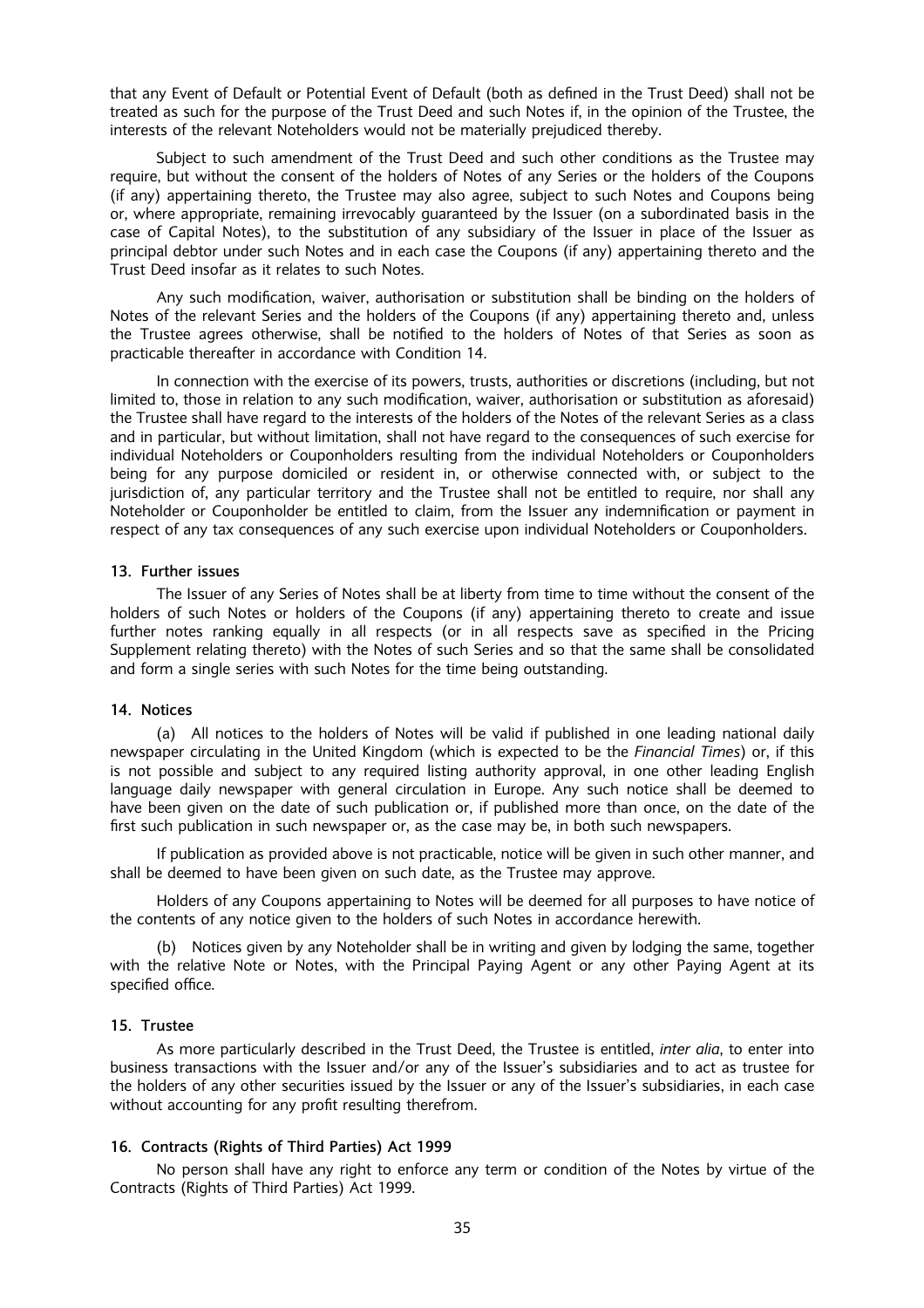#### 17. Governing Law

The Trust Deed, the Notes, the Coupons (if any) and the Talons (if any) are governed by, and shall be construed in accordance with, English law.

In the case of a substitution under Condition 12, the Trustee may agree, without the consent of the holders of the Notes of the relevant Series or of the Coupons (if any) appertaining thereto, to a change of the law governing such Notes and/or Coupons and/or the Trust Deed insofar as it relates to such Notes provided that such change would not in the opinion of the Trustee be materially prejudicial to the interests of the holders of the Notes of such Series.

# USE OF PROCEEDS

The net proceeds of the issue of each Series of Notes will be used in the conduct of the business of the Bank and its subsidiaries (the "Group").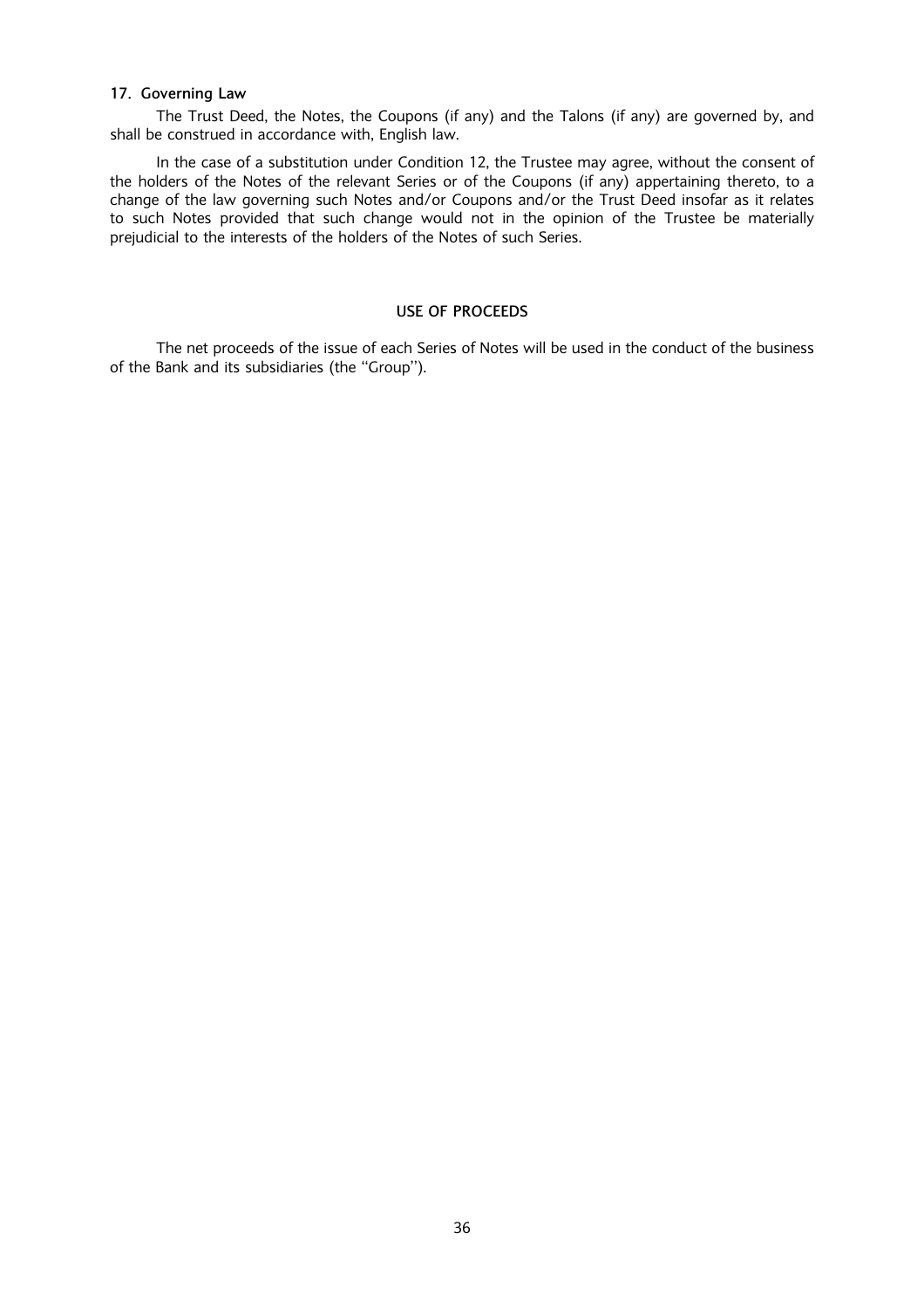#### UNITED KINGDOM TAXATION

The following is a summary of the current United Kingdom taxation treatment of the Notes. It is not exhaustive. It relates only to the position of persons who are the absolute beneficial owners of their Notes and Coupons and may not apply to certain classes of Noteholders, such as dealers in securities. Noteholders who are in any doubt as to their tax position should consult their professional advisers.

1. Notes issued by the Bank ("UK Notes") which are in bearer form and which carry a right to interest will constitute "quoted Eurobonds" within the meaning of section 124 of the Income and Corporation Taxes Act 1988 ("ICTA") provided they continue to be listed on a "recognised exchange" within the meaning of section 841 of ICTA (the London Stock Exchange is so recognised) ("UK Bearer Notes''). Accordingly, while UK Bearer Notes remain in global form and are held in a recognised clearing system within the meaning of section 841A of ICTA (Clearstream, Luxembourg and Euroclear have each been designated as a "recognised clearing system"), payments of interest on those UK Bearer Notes may be made by any paying agent without withholding or deduction for or on account of United Kingdom income tax provided that, where required, such paying agent has received an appropriate declaration, or a notice from the Inland Revenue. If UK Bearer Notes are issued in definitive form in the circumstances set out under "Summary of Provisions Relating to Notes while in Global Form'' and continue to be listed on a recognised stock exchange, then payments of interest on the UK Bearer Notes may be made without withholding or deduction where:

- (a) payment is made by or through an overseas paying agent; or
- (b) payment is made by or through a United Kingdom paying agent and either:
	- (i) the beneficial owner of the UK Bearer Notes is not resident in the United Kingdom and is beneficially entitled to the interest; or
	- (ii) the UK Bearer Notes are held in a recognised clearing system

and, if required by regulations, a declaration in appropriate form has been given to the person by or through whom the payment is made or the Inland Revenue has issued an appropriate notice to that person, provided that the Inland Revenue has not issued a direction that it considers that neither of the conditions in (i) or (ii) is satisfied.

Interest on UK Notes having a maturity of less than one year (and which are not issued with such a maturity date pursuant to any arrangement, the effect of which is to render such Note part of a borrowing for a total term of one year or more) may also be paid without withholding or deduction for or on account of United Kingdom income tax. In all other cases, unless the interest on UK Notes is paid by the Bank while it continues to be a "bank" within the meaning of section 840A ICTA in the ordinary course of its business for the purposes of section 349 ICTA, interest on UK Notes will be paid under deduction of United Kingdom income tax at the lower rate (currently 20 per cent.) subject to any direction to the contrary by the Inland Revenue under an applicable double tax treaty.

2. Where a UK Note constitutes a "quoted Eurobond" as defined above and any person in the United Kingdom who in the course of a trade or profession acts as a collecting agent i.e. either:

- (a) acts as custodian of the UK Note and receives interest on the UK Note or directs that interest on the UK Note be paid to another person or consents to such payment; or
- (b) collects or secures payment of, or receives interest on the UK Note for a Noteholder or a Couponholder; or
- (c) otherwise acts for another person in arranging to collect or secure payment of interest on the UK Note,

(except by means only of clearing a cheque or arranging for the clearing of a cheque) the collecting agent will be liable to account for a sum representing income tax at the lower rate (currently 20 per cent.) on payments of interest on the UK Note and will deduct such a sum unless:

- (i) the relevant UK Note is held in a recognised clearing system and the collecting agent either:
	- (A) pays or accounts for the interest directly or indirectly to the recognised clearing system; or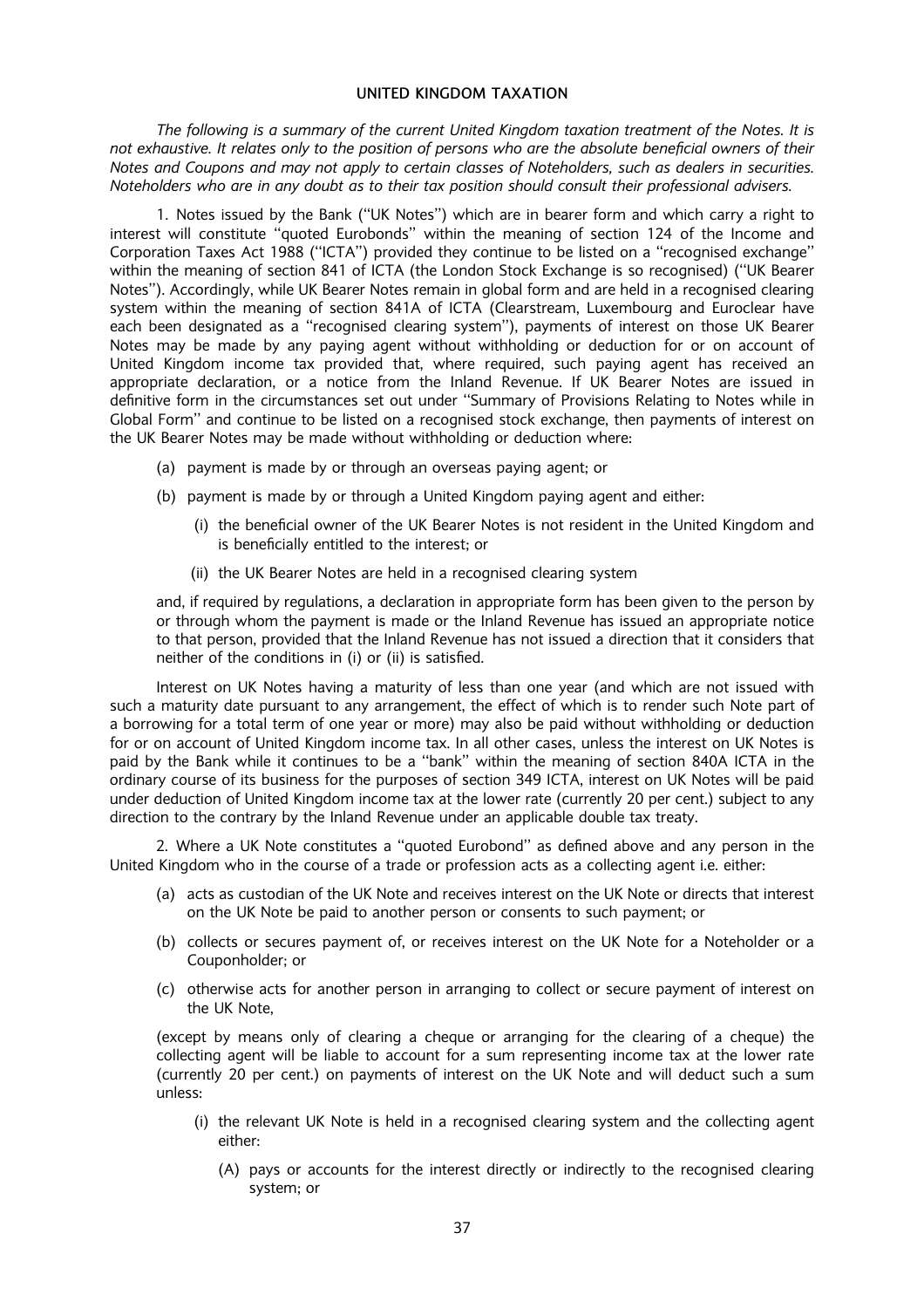- (B) is acting as depositary for the recognised clearing system in respect of the relevant UK Note; or
- (ii) the person beneficially entitled to the interest is either not resident in the United Kingdom and beneficially owns the relevant UK Note or is prescribed by regulations; or
- (iii) the interest arises to trustees not resident in the United Kingdom of certain discretionary or accumulation trusts (where, inter alia, none of the beneficiaries of the trust is resident in the United Kingdom); or
- $(iv)$  the person beneficially entitled to the interest is eligible under specified provisions for certain reliefs from tax in respect of the interest; or
- (v) the interest falls to be treated as the income of, or of the government of, a sovereign power or of certain international organisations.

For exceptions (i)A and (ii) to (v) to be available, a declaration in a specified form has to be provided (or a notice issued by the Inland Revenue) in all cases. The collecting agent will be liable to account for, and will be entitled to withhold United Kingdom income tax at the lower rate, if the Inland Revenue issues a direction to that effect, having reason to believe that no exception applies or that the depositary or collecting agent has failed to comply with certain requirements.

Under provisions contained in the United Kingdom Finance Act 2000, United Kingdom withholding tax (including withholding by issuers, paying and collecting agents) will be abolished in relation to interest payments made (or, in the case of collecting agents, received) on or after 1st April, 2001 on notes issued by companies where those notes are listed on a "recognised stock exchange", as defined in section 841 of the Act. In addition, the Finance Act 2000 introduces new provisions from the same date enabling the United Kingdom Inland Revenue to obtain information about United Kingdom savings income of all individuals and, in certain circumstances, to exchange taxpayer information with the tax authorities of other jurisdictions.

3. The interest on UK Notes will have a United Kingdom source and, accordingly, subject as set out below, may be chargeable to United Kingdom income tax by direct assessment even if paid without withholding or deduction. The profit realised on any disposal (which includes redemption) of any UK Note issued at an issue price of less than the amount payable on redemption is similarly chargeable but does not attract United Kingdom withholding (see further paragraph 9 below). However, neither such profit nor interest received without deduction or withholding is chargeable to United Kingdom tax in the hands of a Noteholder who is not resident for tax purposes in the United Kingdom unless the Noteholder carries on a trade, profession or vocation in the United Kingdom through a branch or agency in the United Kingdom in connection with which the interest or profit is received or to which the UK Notes are attributable. There are certain exceptions for income received by specified categories of agent (such as some brokers and investment managers).

4. Where interest on UK Notes has been paid under deduction of United Kingdom income tax, Noteholders who are not resident in the United Kingdom may be able to recover all or part of the tax deducted if there is an appropriate provision in an applicable double taxation treaty.

5. The provisions relating to additional payments referred to in Condition 6 of "Conditions of the Notes'' would not apply if the Inland Revenue sought to assess the person entitled to the relevant interest or (where applicable) profit on any discounted Note directly to United Kingdom income tax. However, exemption from or reduction of such United Kingdom tax liability might be available under an applicable double taxation treaty.

6. For Noteholders chargeable to United Kingdom income tax, rather than corporation tax, Notes issued at an issue price of less than the amount payable on redemption may constitute "relevant discounted securities'' for the purposes of section 102 and Schedule 13 of the Finance Act 1996. In such case, a Noteholder may (subject to paragraph 3 above) be liable to United Kingdom income tax on the profit (the amount by which any sum payable on the transfer or redemption of the Note exceeds its acquisition price, less certain costs) realised on any disposal of the Note (which includes redemption). Noteholders will not normally be subject to any United Kingdom withholding tax on any such profit and the provisions of paragraph 2 above relating to United Kingdom collecting agents do not apply to receipt of profit from any such Note.

7. Notes denominated other than in sterling may be "qualifying assets" for the purposes of the United Kingdom's provisions relating to the taxation of foreign exchange gains and losses (the "FOREX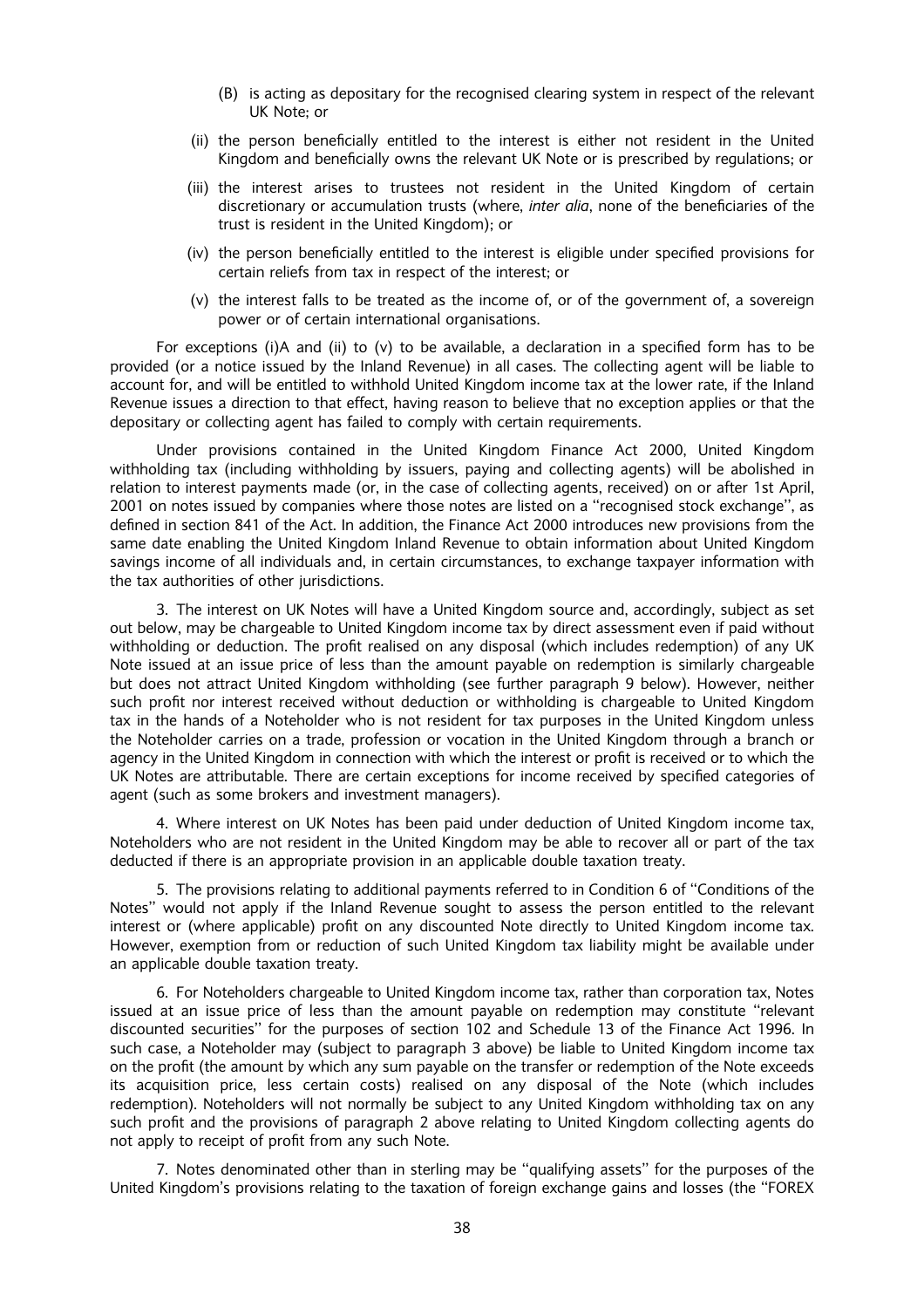provisions''). A corporate Noteholder which is within the charge to United Kingdom corporation tax may, depending on the movement of the currency in which the Notes are denominated against the ``local currency'' of the Noteholder, realise an income gain or loss taxable on an accruals basis for United Kingdom tax purposes for each accounting period during which Notes are held, notwithstanding that there has been no disposal of the Notes.

8. For corporate Noteholders within the charge to United Kingdom corporation tax, Notes will normally constitute "gualifying corporate bonds" within section 117 of the Taxation of Chargeable Gains Act 1992, whether or not denominated in sterling. Such corporate Noteholders will normally recognise any gain or loss for corporation tax purposes under the "loan relationship" rules in the Finance Act 1996. Under these rules, all profits, gains and losses, measured and recognised in accordance with an authorised accounting method, are taxed or relieved as income. Corporate Noteholders within the charge to United Kingdom corporation tax are charged to tax in each accounting period on interest by reference either to interest accrued in that period or on a mark to market basis.

9. Index Linked Notes may fall outside the FOREX provisions, and may also fall outside the "loan relationship'' rules except in relation to interest (which will be charged to United Kingdom corporation tax in each accounting period by reference to interest accrued in that period). In such a case, Index Linked Notes will be taxed under the United Kingdom's rules for the taxation of chargeable gains. Accordingly, on a disposal or redemption of such Notes, United Kingdom corporate taxpayers may realise a chargeable gain or an allowable loss for the purposes of the United Kingdom's provisions for the taxation of chargeable gains.

10. For Noteholders who are within the charge to United Kingdom income tax, Notes denominated in currencies other than sterling will not normally constitute "qualifying corporate bonds''. Accordingly, on a disposal or redemption of such Notes, such Noteholders may realise a chargeable gain or an allowable loss for United Kingdom capital gains tax purposes. Notes which are denominated in currencies other than sterling which are "relevant discounted securities" within the meaning of Schedule 13 of the Finance Act 1996 and Notes denominated in sterling will be ``qualifying corporate bonds'', in which case no chargeable gains and no allowable losses will arise for the purposes of taxation of capital gains.

11. A transfer of Notes by a non-corporate Noteholder resident or ordinarily resident in the United Kingdom or a Noteholder who carries on a trade in the United Kingdom through a branch or agency to which the Notes are attributable, may give rise to a charge to United Kingdom income tax in respect of an amount representing interest on the Notes which has accrued since the preceding interest payment date.

#### Proposed EU Directive on the Taxation of Savings Income

In June 2000 the European Council agreed to amend earlier proposals published in May 1998 by the European Commission regarding the taxation of income of non-residents and relating, in particular, to the introduction of withholding tax on payments of interest. Subject to sufficient reassurances being obtained from a number of countries outside the European Union to promote the adoption of equivalent measures, the European Council has now agreed that member states will be required no later than 31st December, 2002 either (a) to exchange information with other member states regarding savings income paid to non-residents or (b) to withhold tax on such income at a rate to be agreed, provided that member states that operate a withholding system must implement exchange of information as soon as conditions permit and in any case no later than seven years after implementation of the proposals. Details of the amended proposals have not yet been published.

The United Kingdom intends to opt for exchange on information rather than withholding under the EU proposals through implementation of the provisions in the Finance Act 2000 noted above. Following implementation of both sets of proposals no withholding of United Kingdom tax would be expected to be required in respect of payments of interest on the UK Notes by a United Kingdom issuer or paying agent.

Noteholders should note that if a paying agent in a member state outside the United Kingdom were obliged to withhold as a result of the government of that member state opting for a withholding system under the European Council's proposals, the provisions relating to additional amounts referred to in Condition 6 of "Conditions of the Notes" would be unlikely to apply as a result of any withholding tax imposed as a result thereof.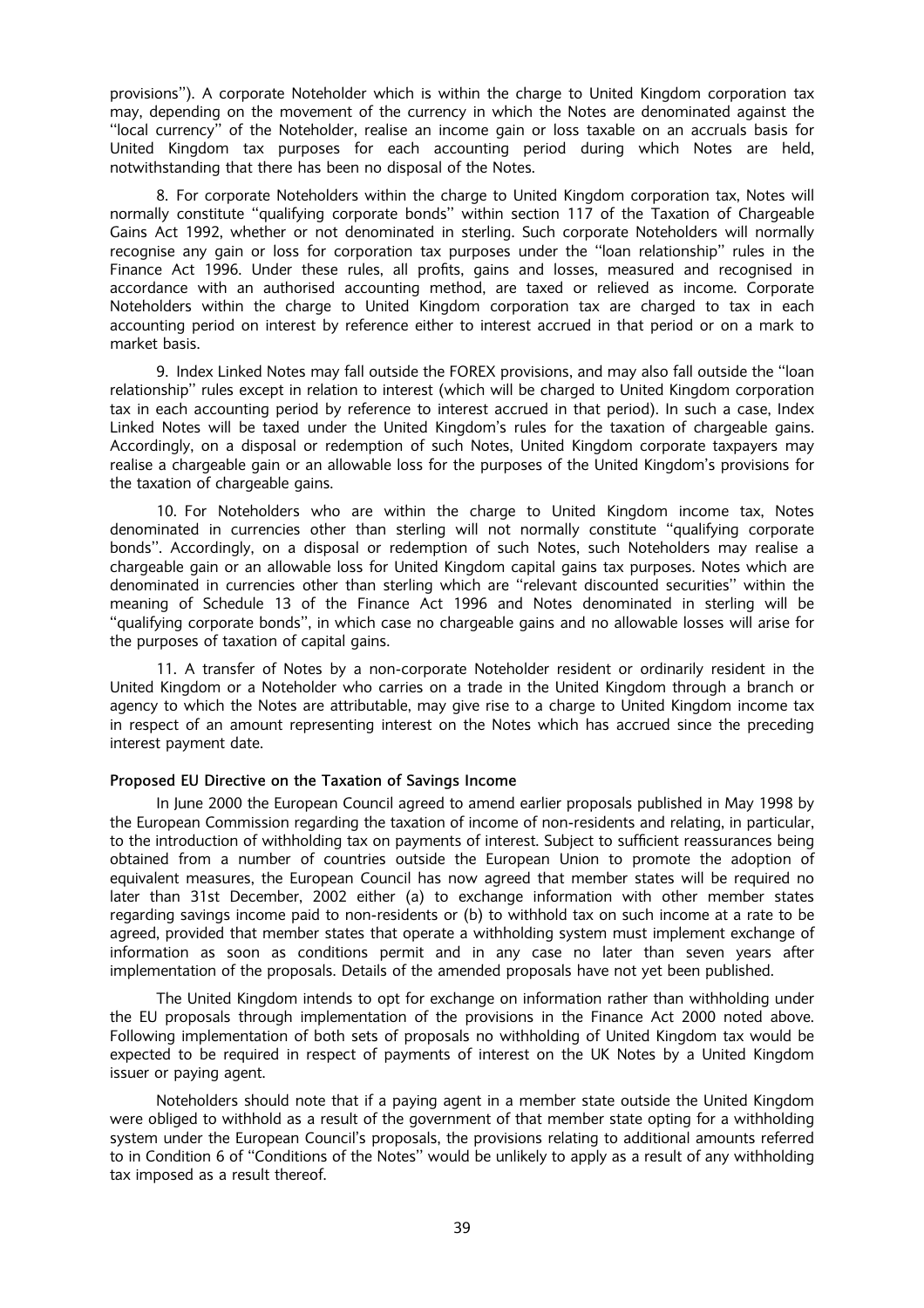Subject to the terms and conditions set out in the Distribution Agreement dated 10th October, 1995, as amended and restated on 30th October, 2000 (as amended or restated from time to time, the "Distribution Agreement"), the Notes may be offered from time to time on a continuing basis by the Issuers to all or any of Barclays Bank PLC, Barclays Capital France SA, BNP Paribas, Dresdner Bank Aktiengesellschaft, Goldman Sachs International, Lehman Brothers International (Europe), Merrill Lynch International, J.P. Morgan Securities Ltd., Morgan Stanley & Co. International Limited, PaineWebber International (U.K.) Ltd., Salomon Brothers International Limited and UBS AG, acting through its business group UBS Warburg (the "Dealers"). The Issuer has reserved the right, however, to sell Notes directly on its own behalf to Purchasers which are not Dealers, provided that any such sales are made upon the terms of the Distribution Agreement. Notes so purchased under the Distribution Agreement may be re-sold at prevailing market prices, or at prices related thereto, at the time of such re-sale, as determined by the relevant Dealer. The Notes may also be sold by the Issuer through all or any of the Dealers acting as agents. In addition, the Distribution Agreement provides for Notes to be issued in syndicated Tranches which are jointly and severally underwritten by two or more Dealers.

The Issuer will pay each relevant Dealer a commission, to be agreed from time to time and depending on maturity, in respect of Notes sold to or through it.

The Issuer has agreed to indemnify the Dealers against certain liabilities in connection with the offer and sale of the Notes. The Distribution Agreement may be terminated in relation to all or any of the Dealers by the Issuer or, in relation to itself and the Issuer only, by any Dealer, at any time on giving not less than 10 business days' notice.

United States of America: The Notes have not been and will not be registered under the United States Securities Act of 1933, as amended (the "Securities Act") and may not be offered or sold within the United States or to, or for the account or benefit of, U.S. persons except in certain transactions exempt from the registration requirements of the Securities Act. Terms used in this paragraph have the meanings given to them by Regulation S under the Securities Act.

Notes in bearer form (other than any Notes issued with an initial maturity of 365 days or less) are subject to U.S. tax law requirements and may not be offered, sold or delivered within the United States or its possessions or to U.S. persons, except in certain transactions permitted by U.S. tax regulations. Terms used in this paragraph have the meanings given to them by the U.S. Internal Revenue Code of 1986, as amended, and the regulations thereunder.

Each Dealer has represented and agreed that, except as permitted by the Distribution Agreement, it has not offered, sold or delivered and will not offer, sell or deliver the Notes of any identifiable Tranche (i) as part of their distribution at any time, or (ii) otherwise until 40 days after the completion of the distribution of such Tranche, as determined and certified to the Principal Paying Agent or the Issuer by the relevant Dealer (or, in the case of a sale of a Tranche of Notes to or through more than one Dealer, by each of such Dealers as to the Notes of such Tranche purchased by or through it, in which case the Principal Paying Agent or the Issuer shall notify each such Dealer when all such Dealers have so certified), within the United States or to, or for the account or benefit of, U.S. persons, and that it will have sent to each dealer to which it sells Notes during the distribution compliance period relating thereto a confirmation or other notice setting forth the restrictions on offers and sales of the Notes within the United States or to, or for the account or benefit of, U.S. persons. In addition, until 40 days after the commencement of the offering, an offer or sale of Notes within the United States by a dealer (whether or not participating in the offering) may violate the registration requirements of the Securities Act.

Each issue of Index Linked Notes shall be subject to such additional U.S. selling restrictions as the Issuer and the relevant Dealer or Dealers may agree in connection with the issue and purchase of such Notes. Each Dealer has agreed that it will offer, sell and deliver such Notes only in compliance with such additional U.S. selling restrictions.

United Kingdom: Each Dealer has represented and agreed that:

(a) it has not offered or sold and will not offer or sell to persons in the United Kingdom (i) any Notes having a maturity of one year or greater in respect of which admission to listing in accordance with Part IV of the Financial Services Act 1986 (the "Act") is to be sought, prior to admission of such Notes to such listing or (ii) prior to the expiry of the period of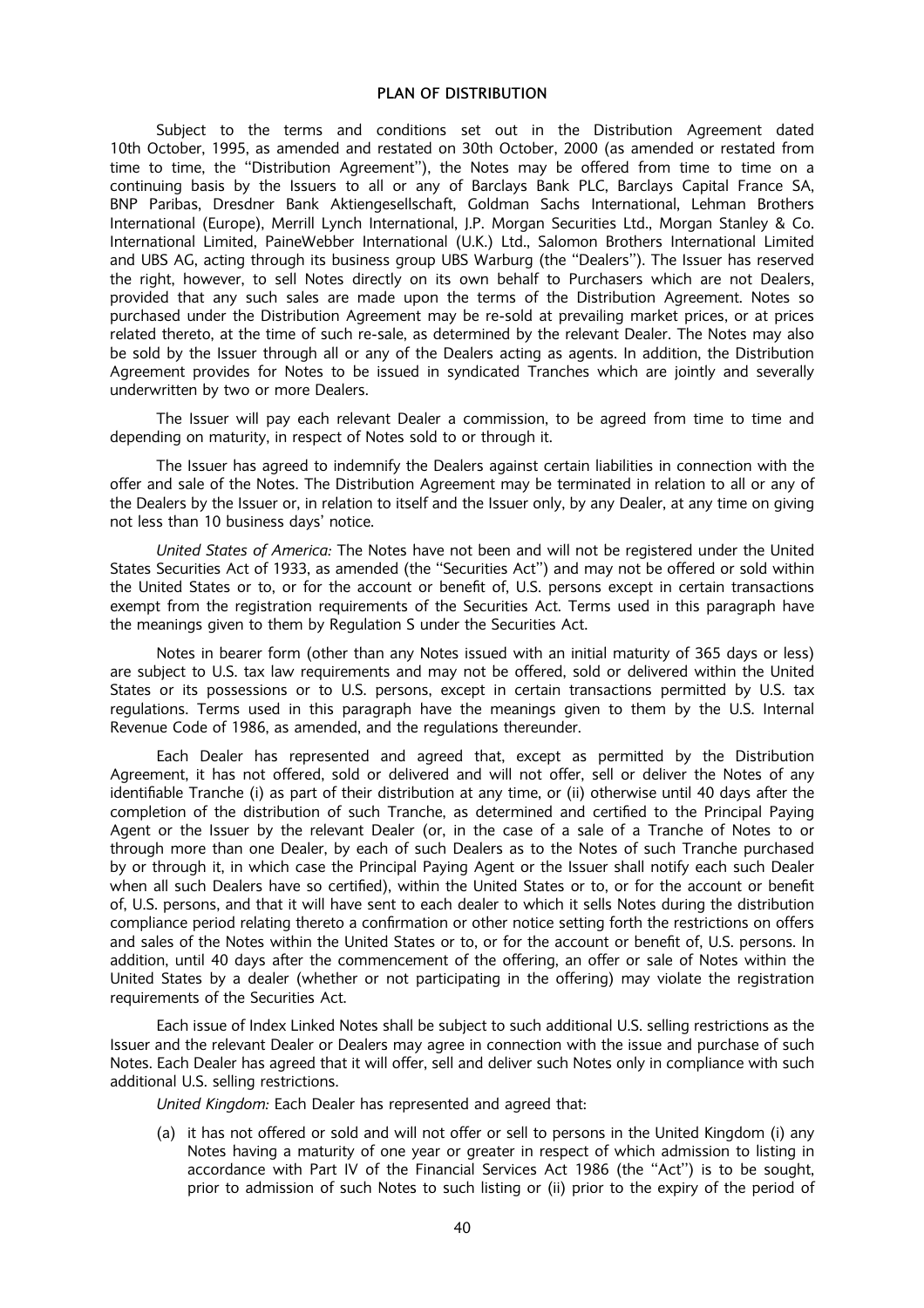six months from the date of issue, any Notes having a maturity of one year or greater in respect of which admission to such listing is not sought, except, in each case, to persons whose ordinary activities involve them in acquiring, holding, managing or disposing of investments (as principal or agent) for the purposes of their businesses or otherwise in circumstances which have not resulted and will not result in an offer to the public in the United Kingdom within the meaning of the POS Regulations or, in the case of Notes in respect of which admission to such listing is to be sought, the Act;

- (b) it has complied and will comply with all applicable provisions of the Act with respect to anything done by it in relation to the Notes in, from or otherwise involving the United Kingdom; and
- (c) it has only issued or passed on and will only issue or pass on in the United Kingdom any document received by it in connection with any issue of Notes, other than any document which consists of or any part of listing particulars, supplementary listing particulars or any other document required or permitted to be published by listing rules under Part IV of the Act, to a person who is of a kind described in Article 11(3) of the Financial Services Act 1986 (Investment Advertisements)(Exemptions) Order 1996 or is a person to whom such document may otherwise lawfully be issued or passed on.

Federal Republic of Germany: Each Dealer has confirmed that it is aware of the fact that no German selling prospectus (Verkaufsprospekt) has been or will be published in respect of the Programme and that it will comply with the Securities Selling Prospectus Act (the "1998 Act") of the Federal Republic of Germany (Wertpapier-Verkaufsprospektgesetz) of 9th September, 1998, as amended. In particular each Dealer has undertaken not to engage in public offering (Öffentliches Anbieten) in the Federal Republic of Germany with respect to any Notes issued under the Programme otherwise than in accordance with the 1998 Act and any other legislative act replacing or supplementing the 1998 Act and all other applicable laws and regulations.

The Republic of France: Each Dealer has represented and agreed that it has not offered or sold and will not offer or sell, directly or indirectly, any Notes to the public in the Republic of France and that offers and sales of Notes in the Republic of France will be made only to qualified investors (investisseurs qualifiés) and/or a restricted circle of investors (cercle restreint d'investisseurs) in accordance with Article 6 of the ordonnance dated 28th September, 1967, as amended (the "Ordonnance") and décret no. 98-880 dated 1st October, 1998 (the "Decree"). Investors in the Republic of France may only participate in the Issue of the Notes for their own account in accordance with the conditions set out in such Decree. In the case of a restricted circle of investors, such investors must, to the extent that the Notes are offered to 100 or more of such investors, provide certification as to their personal association, of a professional or personal nature, with a member of the management of the Issuer.

In addition, each Dealer has represented and agreed that it has not distributed or caused to be distributed and will not distribute or cause to be distributed in the Republic of France the Information Memorandum or any other offering material relating to any Notes issued under the Programme other than to those investors to whom offers and sales of the Notes may be made as described above.

Japan: The Notes have not been and will not be registered under the Securities and Exchange Law of Japan (the "Securities and Exchange Law"). Each Dealer has represented and agreed that in connection with the initial issue of each Tranche of Notes and thereafter, it has not, directly or indirectly, offered or sold and will not, directly or indirectly, offer or sell any Notes in Japan or to, or for the benefit of, any resident of Japan or to others for re-offering or re-sale, directly or indirectly, in Japan or to, or for the benefit of, any resident of Japan, except pursuant to an exemption from the registration requirements of, and otherwise in accordance with, the Securities and Exchange Law and other relevant laws and regulations of Japan. As used in this paragraph, "resident of Japan" means any person resident in Japan, including any corporation or other entity organised under the laws of Japan.

General: Other than with respect to the listing of Notes on the relevant stock exchange, no action has been or will be taken in any country or jurisdiction by the Issuer or the Dealers that would permit a public offering of Notes, or possession or distribution of any offering material in relation thereto, in any country or jurisdiction where action for that purpose is required. Persons into whose hands the Information Memorandum or any Pricing Supplement comes are required by the Issuer and the Dealers to comply with all applicable laws and regulations in each country or jurisdiction in or from which they purchase, offer, sell or deliver Notes or have in their possession or distribute such offering material, in all cases at their own expense.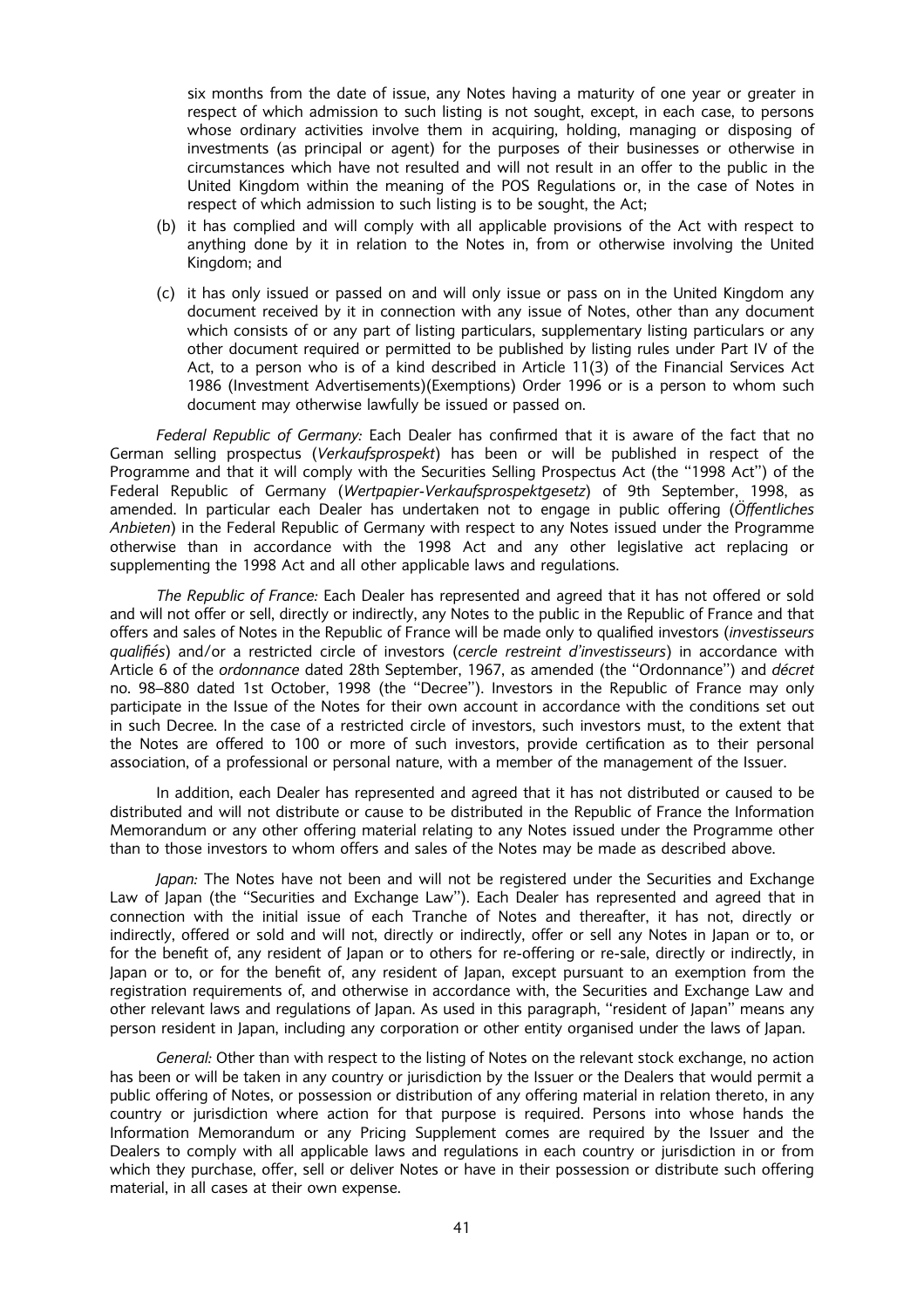The Dealers shall not be bound by any of the restrictions relating to any specific jurisdiction (set out above) to the extent that such restrictions shall, as a result of change(s) in official interpretation, after the date hereof, in applicable laws and regulations, no longer be applicable but without prejudice to the obligations of the Dealers described in the preceding paragraph.

Selling restrictions may be supplemented or modified with the agreement of the Issuer. Any such supplement or modification will be set out in the relevant Pricing Supplement (in the case of a supplement or modification relevant only to a particular Series of Notes) or (in any other case) in a supplement to the Information Memorandum.

The Issuer has given an undertaking to the Dealers in connection with the listing of any of the Notes on the Official List to the effect that if after preparation of the listing particulars for submission to the UK Listing Authority and at any time during the duration of the Programme the Issuer becomes aware that (a) there has been a significant change affecting any matter contained in the listing particulars published in connection with the listing of any of the Notes whose inclusion was required by Section 146 of the Financial Services Act 1986 or by the listing rules made by the UK Listing Authority or otherwise; or (b) a significant new matter has arisen the inclusion of information in respect of which would have been so required if it had arisen when the listing particulars were prepared, the Issuer shall give to each Dealer full information about such change or matter and shall publish supplementary listing particulars as may be required by the UK Listing Authority, and shall otherwise comply with Sections 147 and 149 of the Financial Services Act 1986 and the listing rules in that regard and shall supply to each Dealer such number of copies of the supplementary listing particulars as it may reasonably request.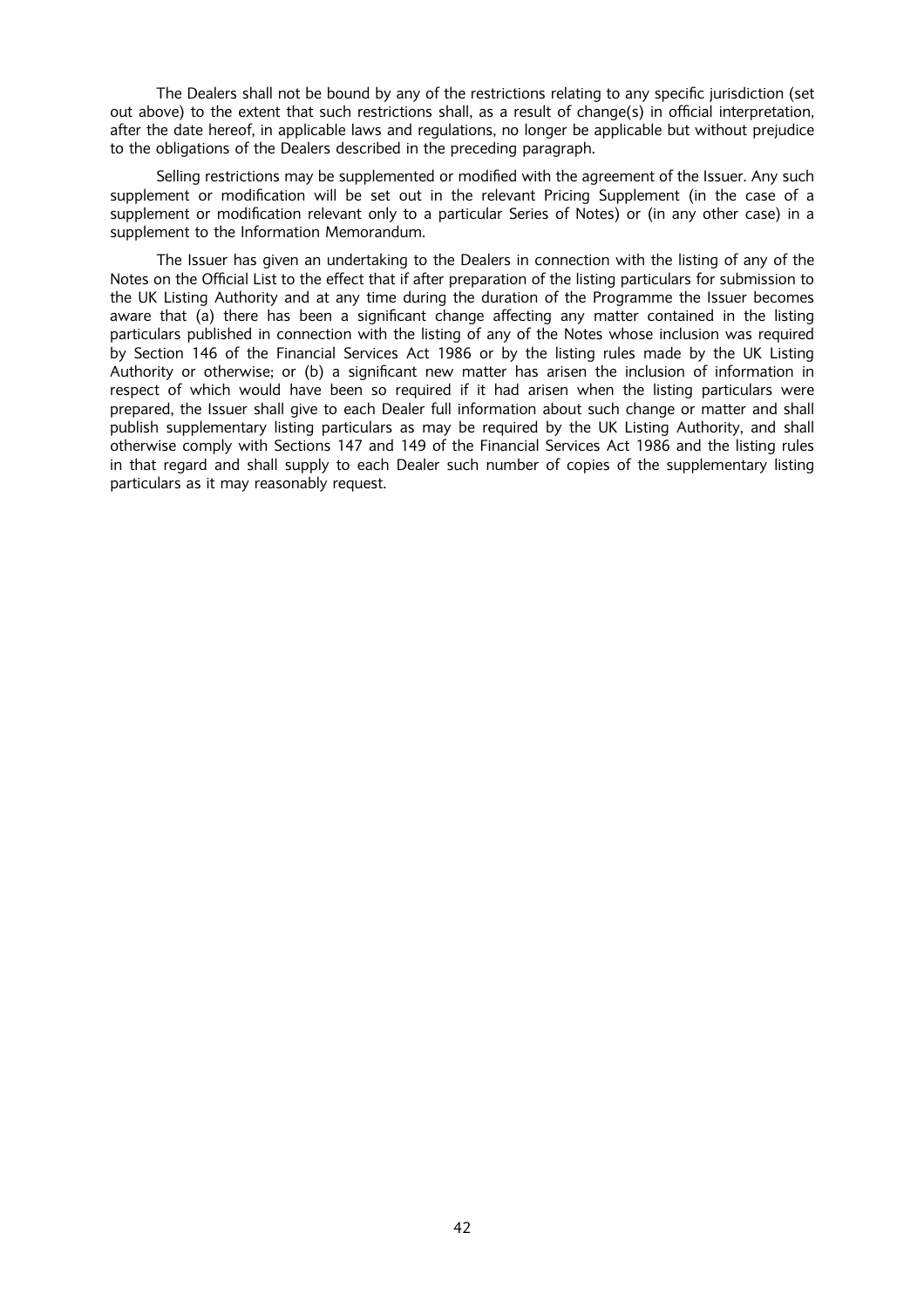#### GENERAL INFORMATION

1. The establishment of the Programme was authorised by resolutions of a duly constituted Committee of the Board of Directors of the Bank on 21st September, 1995. The updating and amendment of the Programme on or around 30th October, 2000 was authorised by a resolution of a duly constituted Committee of the Board of Directors of the Bank passed on 30th October, 2000.

2. The admission of a Series of Notes to the Official List will be expressed as a percentage of their principal amount (exclusive of accrued interest, if any). The admission of the Notes to the Official List and to trading on the London Stock Exchange's market for listed securities is expected to be granted on or around 30th October, 2000 for a period of 12 months. Any Series of Notes intended to be listed on the London Stock Exchange will be admitted to the Official List upon submission to the UK Listing Authority of the relevant Pricing Supplement and any other information required by the UK Listing Authority, subject to the issue of the Global Note representing Notes of that Series. If such Global Note is not issued, the issue of such Notes may be cancelled. Prior to official listing and admission to trading dealings in the Notes of the relevant Series will be permitted by the London Stock Exchange in accordance with its rules. Transactions on the London Stock Exchange will normally be effected for delivery on the third working day after the day of the transaction.

Notes may, however, be issued under the Programme which are not listed or which will be listed on one or more other stock exchanges.

3. The Notes may be accepted for clearance through the Clearstream, Luxembourg and Euroclear systems. The common code for each Series of Notes allocated by Clearstream, Luxembourg and Euroclear will be contained in the relevant Pricing Supplement, along with the International Securities Identification Number for that Series. Transactions will normally be effected for settlement not earlier than three days after the date of the transaction. The relevant Pricing Supplement shall specify any other clearing system as shall have accepted the relevant Notes for clearance together with any further appropriate information.

4. Each Note, Receipt, Coupon and Talon will bear the following legend: "Any United States person who holds this obligation will be subject to limitations under the United States income tax laws, including the limitations provided in sections 165(j) and 1287(a) of the Internal Revenue Code''.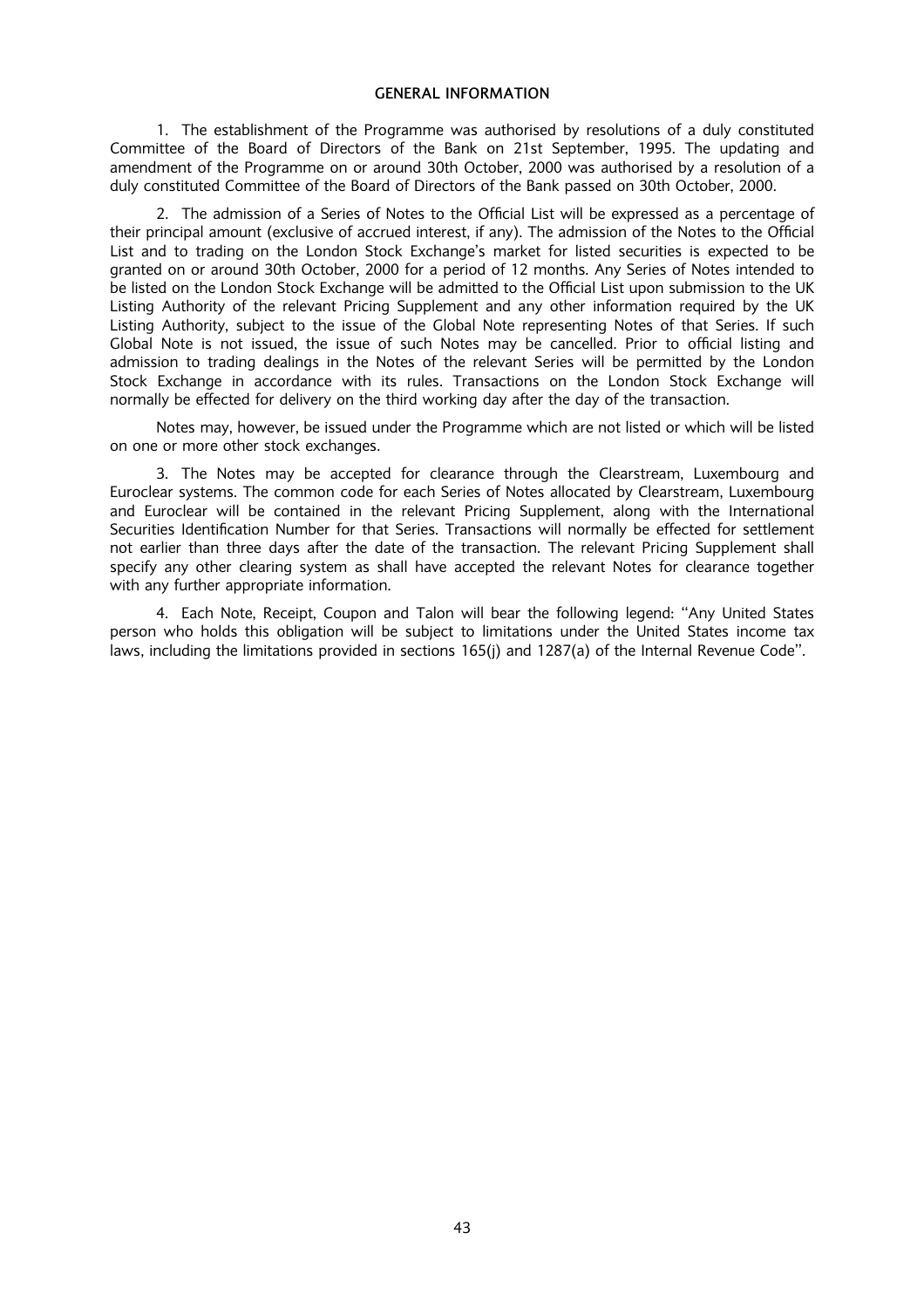# SECRETARY AND REGISTERED OFFICE

The Bank/Issuer H. B. Trust 54 Lombard Street London EC3P 3AH

# TRUSTEE FOR THE NOTEHOLDERS

Royal & Sun Alliance Trust Company Limited Phoenix House 18 King William Street London EC4N 7HE

#### AUDITORS

To the Bank/Issuer PricewaterhouseCoopers Chartered Accountants and Registered Auditors Southwark Towers 32 London Bridge Street London SE1 9SY

#### LEGAL ADVISERS

To the Issuer: To the Dealers:

Lovells 65 Holborn Viaduct London EC1A 2DY

Linklaters Linklaters & Alliance One Silk Street London EC2Y 8HQ

To the Trustee: Allen & Overy One New Change London EC4M 9QQ

#### ARRANGER AND LISTING AGENT

Barclays Bank PLC 5 The North Colonnade Canary Wharf London E14 4BB

# PRINCIPAL PAYING AGENT AND AGENT BANK

The Bank of New York One Canada Square London E14 5AL